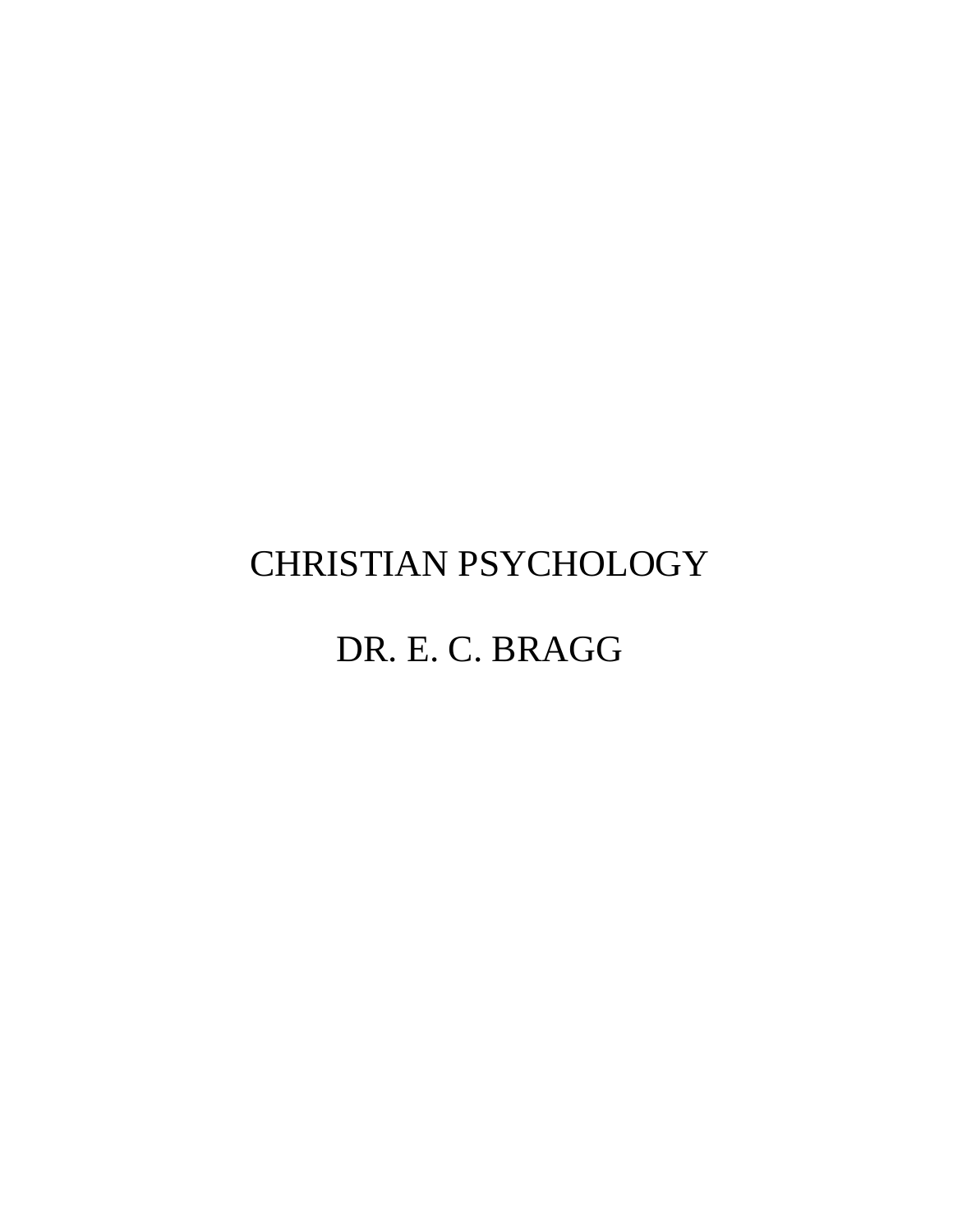# CHRISTIAN PSYCHOLOGY

# TABLE OF CONTENTS

### I. Preface

II. Introduction

- A. The Need of a Course in Christian Psychology
- B. The Importance of the Study of Psychology
- C. The Aim of the Course

III. The Comparison of Christian Psychology with Secular Psychology

A. Indictment of New Psychology

- B. New Psychology Findings on the Most Important Biblical Truths
- IV. Biblical Psychology as an Explanation of Man's Nature
	- A. Kinds of Psychology (Divisions of Psychology)
	- B. Unscriptural Theories of Psychology
- V. Man is a Tripartite Being
	- A. How the Dichotomists Teach Their Dualism
	- B. What is Wrong with this Theory
	- C. Scriptural Proofs of Trichotomy
- VI. Psychological Terms used for the Mind in the New Testament
- VII. The Psychology of Learning and Retention
	- A. The Formation of Habits and Study
	- B. Learning in General
	- C. Memory
		- 1. Impression
		- 2. Retention
		- 3. Recall
		- 4. Recognition

VIII. The Psychology of our Spiritual Life

- A. The Psychology of Sin and Corruption in our Natures
- B. The Psychology of Redemption
- C. The Spirit Personality in the Believer
- D. The Cure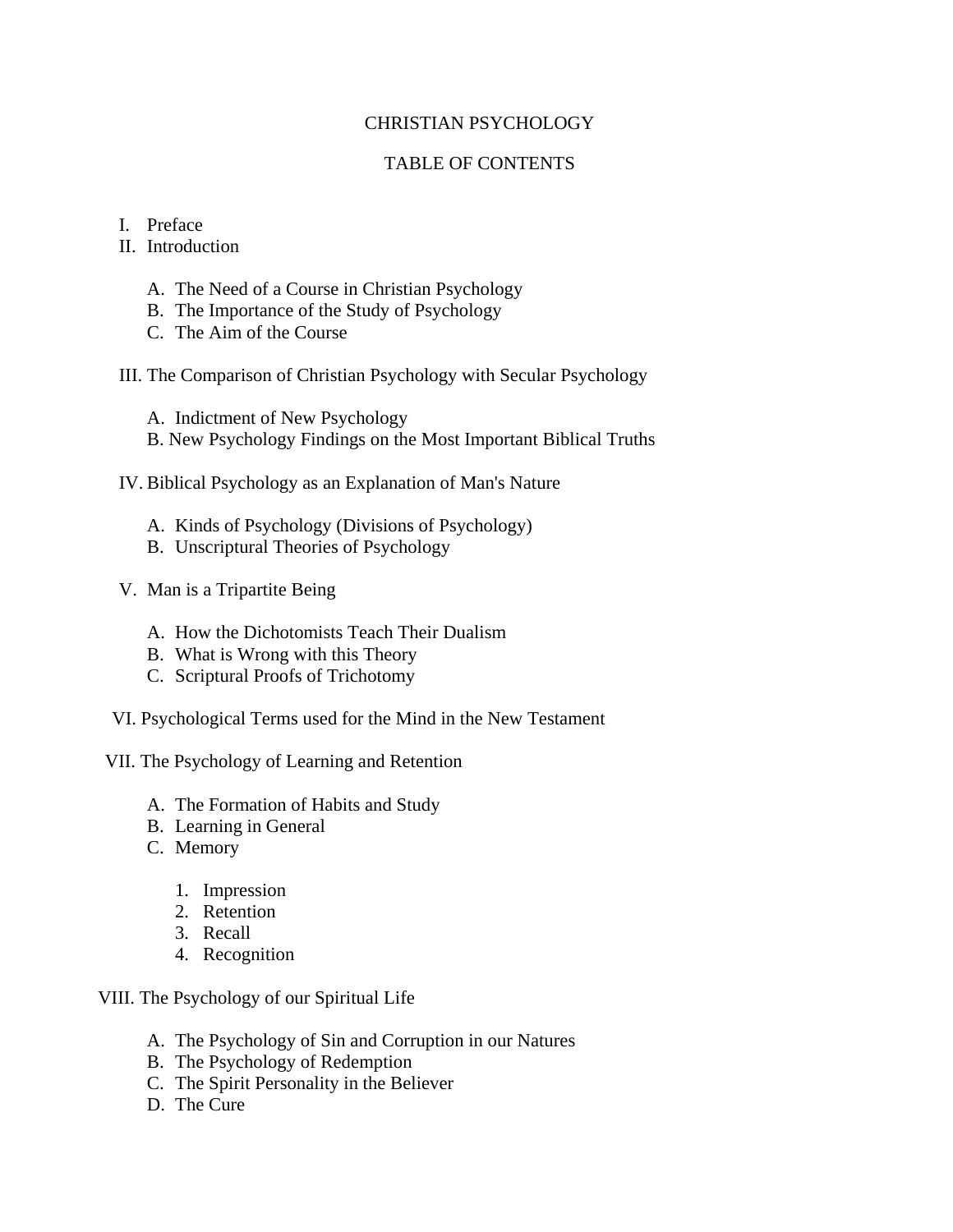#### CHRISTIAN PSYCHOLOGY

#### I. Preface

 Christian Psychology is more commonly called "Biblical Psychology." While it is true that the Bible was not written as a textbook on psychology, and it nowhere sets forth any complete psychology, yet we shall see that we are correct in formulating a system of biblical psychology. The Bible no more seeks to set forth a system of psychology than it does of ethics, theology, or any other science. Every subject of the Word of God grows throughout the Book as the Holy Spirit adds details, here by a type, there by the recounting of some historical dealing of God with sinner or saint, sometimes by explicit command, at others by way of illustration, until the growing picture is complete in ethics, morality, philosophy of life, and, therefore, also in Psychology.

 I go to the Bible to study true psychology and find there the pure revelation of the psychology of man unadulterated by the vague guesses and tainted imaginations of unregenerated professors. The Bible, many times in one verse, will reveal to us more true psychology than all the textbooks on psychoanalysis and psychopathology ever written, that is, the hidden reason for all of man's emotional instability, fear complexes, insecurity, evil fixations, immoral, unethical behavior, frustrations, distractions, and disintegrations. We are just as correct, therefore, in studying biblical or Christian Psychology as we are of studying Christian Ethics, Christian Theology, and Christian Dogma.

 Certainly, since we believe that the Bible is the very Word of God and inspired verbally, fully and infallible as given in the original, then it speaks not with the guesses, suppositions, and errors as man-made sciences; but it speaks with the very wisdom of the God who made man, "And needs not that any should testify of man for He knew what was in man." When it speaks of sin as the underlying cause of all maladjustments, and disorganization of personality, it speaks with God's own wisdom. It gives the true cause of our behavior pattern (And it doesn't have to resort to white rats to do it). If Psychology is, both the study of man's mental and emotional makeup as well as the study of human behavior, then there is no other source with any comparable degree of authority as the Word of God to unmask the heart and mind of man and to tell him the why of his darkened mind and evil hardened heart. This is to say naught of the Bible as the source-book to explain the natural consecrated men psychologically. (See now all the uninspired minds of even consecrated men have erred in the tripartite makeup of man.)

 Where else can the real permanent total cure be found, psychologically, for all the personality ills of mankind? The Psychologists say the answer is in psychiatry and psychology. God says the answer is in regeneration which brings a man back into harmony and fellowship with God.

 This is a course, therefore, in Biblical Psychology, or Christian Psychology. We shall endeavor to make use of any valid findings of scientific psychology, but we shall let the Scriptures give their own particular shades of meaning to the psychological terms it uses, rather than to do, as most Biblical Psychologists have done in the past, to read into the biblical terms the modern meanings. Paul was not a psychologist but a Spirit-filled, Spirit-controlled, Spiritengraced man.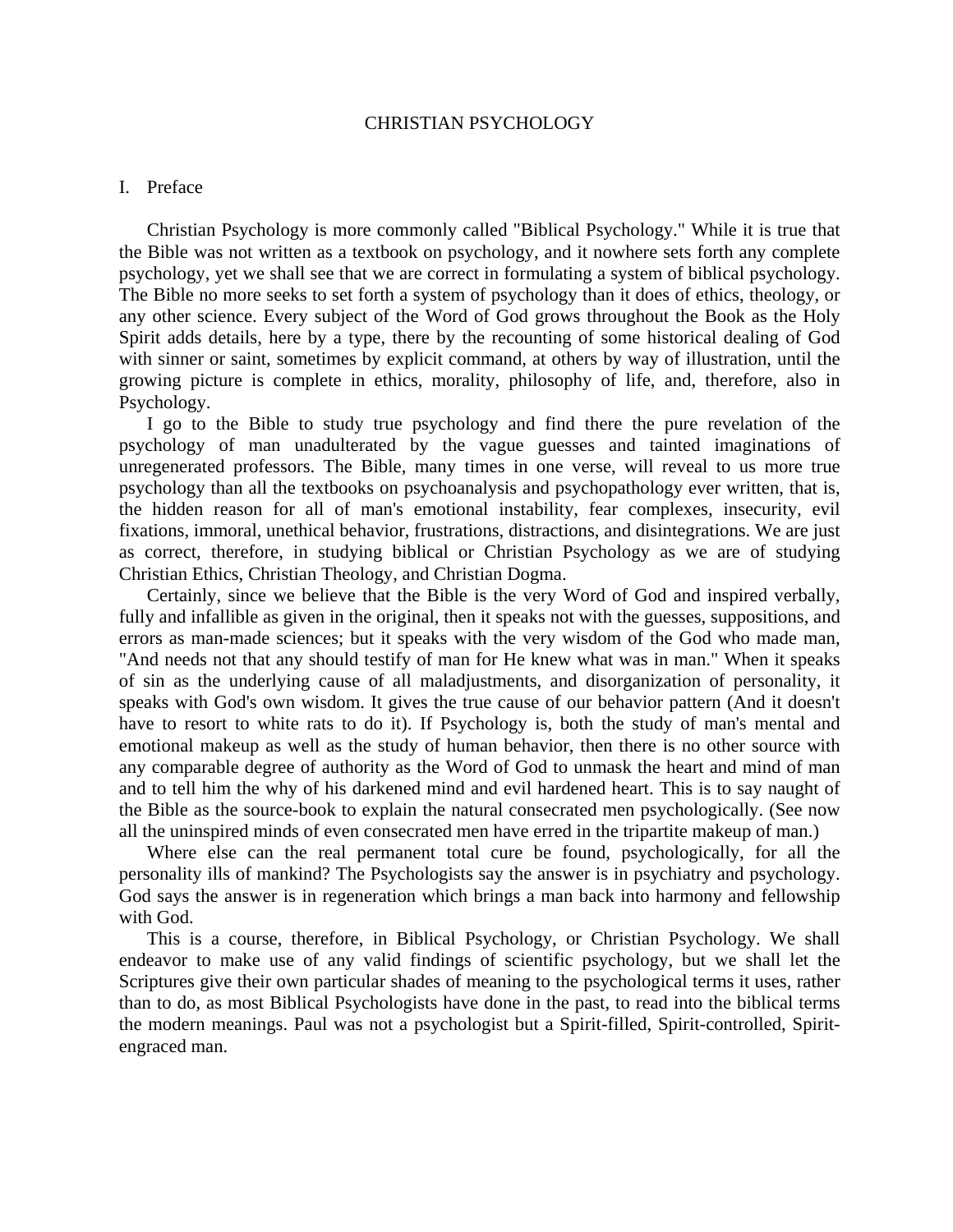Definition: Psychology is from the Greek, "psuche" or soul and Logos, or discourse or study. Biblical Psychology is the description and explanation of man's spiritual, psychical, and physical constitution, by creation, the fall and redemption from the Holy Scriptures. That is what he was in the original creation, what he is by reason of the fall, or the presence of sin in his members, and what God makes of him in regeneration. It should be very patent, at least to the Bible scholar, that there can be no understanding of the science of Man's spiritual and psychical makeup, no real understanding of why he thinks and acts as he does, no real understanding of the emotional and mental crackups, and enslavement to all kinds of evil and immoral habits without taking into consideration the fact of his fallen nature. To the Christian, it is clear that there can be no permanent complete cure for man's psychological ills outside of the "new creation" in Christ Jesus. All man-made cures are but panaceas, which treat symptoms and leave the original disease to carry on its dread plague.

#### II. Introduction

A. The Need of a Course in Christian Psychology (Primarily for Preachers)

 A systematic study of psychology as revealed by the Word of God and the findings of psychology will enlarge, clarify, and classify the vast array of native psychology that most of us have in varying degrees. We say, "Native" for much of our knowledge of both our own and of other personalities comes to us without any conscious effort to be psychologists, but rather from three sources:

1. Just from daily living and contacts with others. In the daily give and take, in the daily adjustments we must make, there grows an elementary accumulation of psychological data, whether we use any scientific terminology for it or not.

2. There is the natural accentuation of psychological knowledge on the part of the preacher as he is called upon to deal with people's problems, skid counseling them.

3. There is the inner wisdom given the God-called preacher by the Holy Spirit usually immediately as the need arises. The preacher is not a self-appointed counselor or minister. He is anointed of the Holy Spirit, if God called him, and he has the gifts of the Spirit as well as the Spirit's administration and guidance. This inner revelation by the Spirit is not lost after the immediate need is over, but becomes a permanent part of our mental and spiritual furnishing. How often have I noted how remarkably the Spirit will give us in the very hour we need it most the exact insight and counsel for the hour, but more, yet, my own mental and spiritual life was enriched thereby, and my future ministry enlarged!

 A mentally awake preacher cannot go through 40 years of preaching, praying, counseling, dealing with human problems and their cures without gaining some insight into the mental, emotional, and spiritual makeup of folks. All kinds of human problems are brought to him. Every sermon he preaches is to stir up a psychical response of some kind in his hearers and leaves him enriched by the process of channeling it, so whether he wills or not, he becomes involuntarily a psychologist of varying degree; i.e., a student of human nature. It is amazing how often the faithful shepherd can judge the spiritual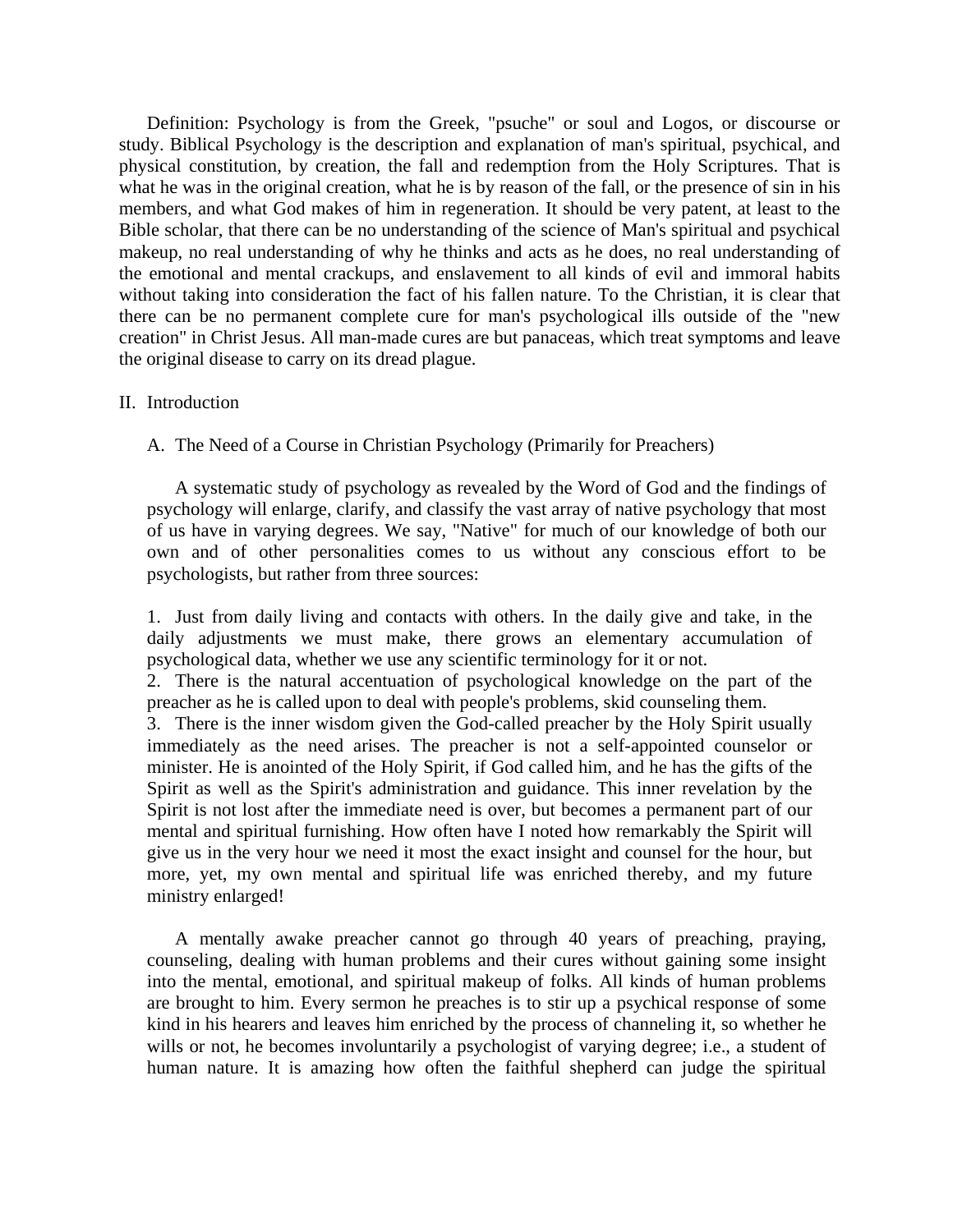barometer of his flock. It is also amazing how clearly the response is written on their faces as they sit in the pew listening to him.

 The preacher, whether he knows it or not or wants to be or not, is required to be somewhat of a psychologist. He has to understand people if he is to be a neutral helper or shepherd of the flock. This is not to deny or deprecate the work of the Holy Spirit in the Spirit-filled preacher, to give them in the hour of need a word in season; to give them the God-given wisdom needed to meet the peculiar problem of that hour. There is a right and wrong usage of psychology. If it is substituted for the Holy Spirit's work then it is wrongly used, but an understanding of human nature is a great asset to the preacher as his primary business is that of human relations, whether mental or spiritual.

 Illustration: The businessman has found the knowledge of psychology indispensable in his business dealings. Large sums of money are spent in seemingly unrelated entertainment expenses to close a big deal. Sometimes thousands of dollars are spent to entertain the visiting representative before a word of business is spoken. Why is it he doesn't approach the subject until after he has fed the man?

 The preacher will find he is called upon time and again to use all kinds of diplomacy. While he is not just trying to sell a bill of goods, every sermon he preaches is to some degree or another contact of minds. He is endeavoring to sway the minds and wills of his hearers to action. If the sermon isn't clear and logical, then it won't be convincing and will fail of its purpose. I will not react to any proposition until it is clear to me, convincing my mind, and then my heart. We often say, "Certainly the God Who made the human reason in the first place knows how to appeal to it." We are not automatons in His hands as a preacher; however, else there would be no need to study. He could give me a whole lot better sermon than I could possibly prepare. He takes all my yielded native talents, sets them on fire for God, and then I use them for God, and, the more I use them, the better they become. If this study can in any measure better qualify you in this highest of callings, to better know men and the methods of God in dealing with them to bring them to Christ, we will be amply repaid.

#### B. The Importance of the Study of Psychology

 By this we do not mean that we wish to turn out a bunch of psycho-analysts who will substitute the psycho-analyst's couch for the mourner bench, where the preacher is to deny the entire supernatural element in salvation and advise the sinner to think himself out of his dilemma, since original sin is denied of any fallen nature, but all the blame for misbehavior and vexations of life fall upon hidden complexes, fear neurosis and childhood fixations, repressions, and inhibitions.

 I am afraid that the larger percent of modern preachers are just graduate psychologists salving and healing the hurt of God's people lightly, saying, "Peace, peace; when there is no peace saith my God to the wicked." I do not mean that when I speak of the importance of the knowledge of psychology for the preachers, not as the primary equipment, but only as a supplementary furnishing; it must be Biblical Psychology, not the "New" Psychology.

1. It is important because much of the actions of the members of his church can be definitely classified under certain clear-cut types. Similar cases can call upon a past fund of knowledge; but so many cases are different and the pastor will be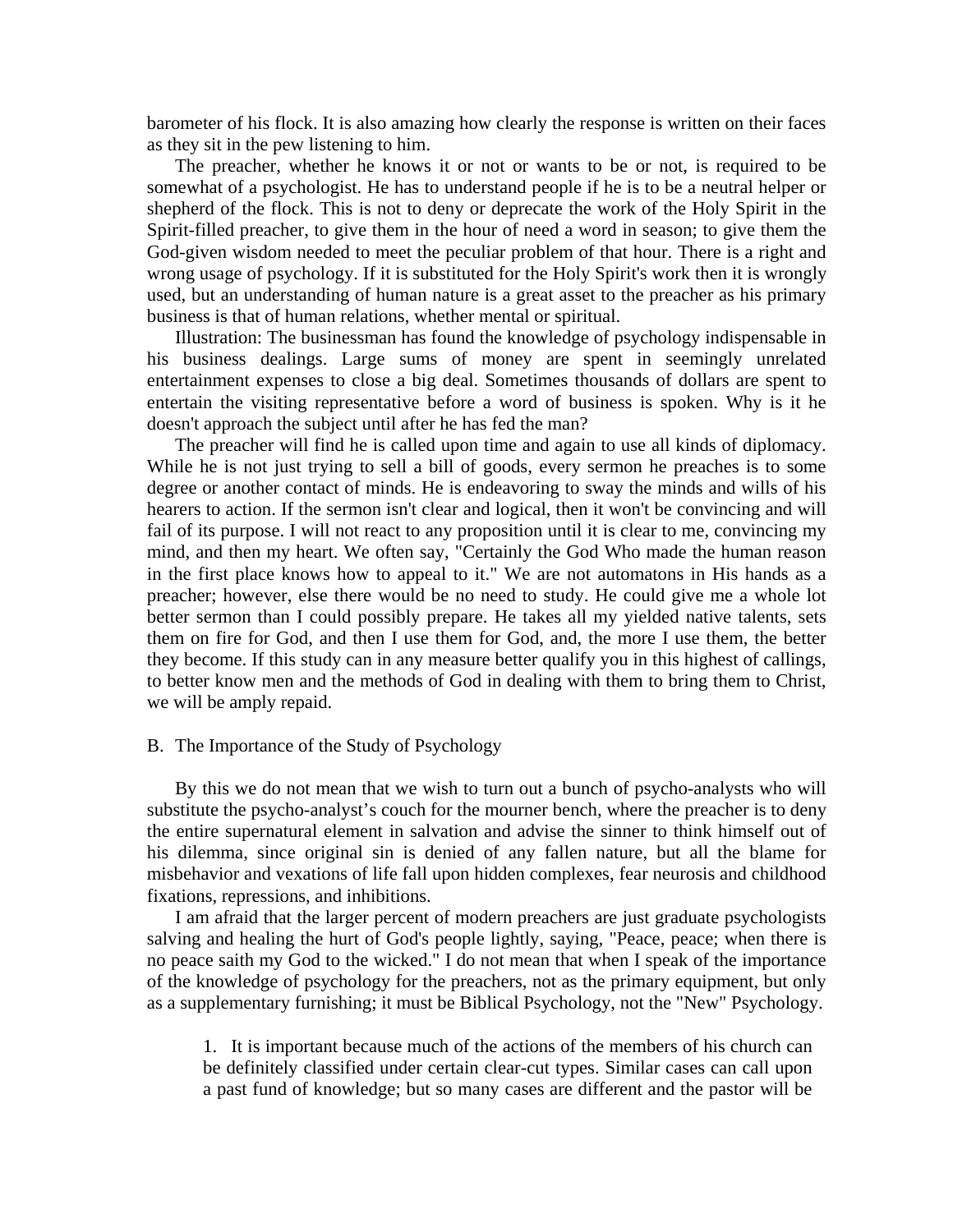called upon to use all his knowledge of human nature to deal with them. Too many have one cure for every ill, like a doctor with but one pill for all ills. The preacher must know how to deal with each individual; to do this, he must know their own peculiar outlook, feelings, and problems, if he is to help them. Here is why there are usually only a few in the average preacher's church that he can help, while many find no help from him in his counsel. He is a stranger to their particular problem as he has no understanding of their natures. All too many can only help those who have similar natures to their own, since their case is known by experience to them.

2. It is important because there are many problems of a natural nature not necessarily, nor actually, spiritual, needing the preacher's advice and help. It is amazing what they can ask you! They expect the preacher to be a paragon of wisdom. Often he is asked or feels the need to counsel, about marriage problems, home problems, etc.

3. It is important because the preacher will be called upon again and again to use every bit of knowledge of human nature to make groups at variance to be reconciled or various cliques within the church to cooperate in concerted effort. There is no large group but that diverging interests divide into cliques.

4. It is important to keep down various ill feelings arising out of real or imagined wrongs on the part of touchy members. There are folks who think they can sing, for usually they make so much noise so close to their ears they can't hear their off-key rasping. The ones who can sing, won't; and the ones who can't insist on singing. It will take all the preacher's knowledge of psychology and diplomacy to keep them from singing, yet keep them happy. This is why the choir is often called "the war department of the church" There are also issues with the average board, with at least one splinter on it.

5. It is important, for you will find a great deal of sympathetic understanding as well as patience in dealing with them, if you understand their peculiarities. If you know from your understanding of psychology that the person has some innate quirk of character they cannot help, you will be able to deal with them patiently and also to help them. You will not quickly underrate them, belittle, nor ridicule them. It ill becomes us to laugh at some infirmity of personality or body. In every church you will find these folks; if you understand them enough, you can help them and fulfill the ministry God has given you in that place.

6. It is important, since as a minister, you will be called upon to listen sympathetically to a lot of confessions. Psychologically it is necessary "to talk it out" many times to find peace of mind. The urge is overpowering to tell someone who understands and in the telling, mental rest is found. It is not easy to be a good listener at times like that. No supercilious air, no levity, no selfrighteousness, no spirit of criticism, nor of condemnation will do, but real heartfelt sympathy and understanding.

7. It is important to the right understanding many times of certain Scriptures. It will clarify many doctrines and portions of the Word to know the psychological aspect.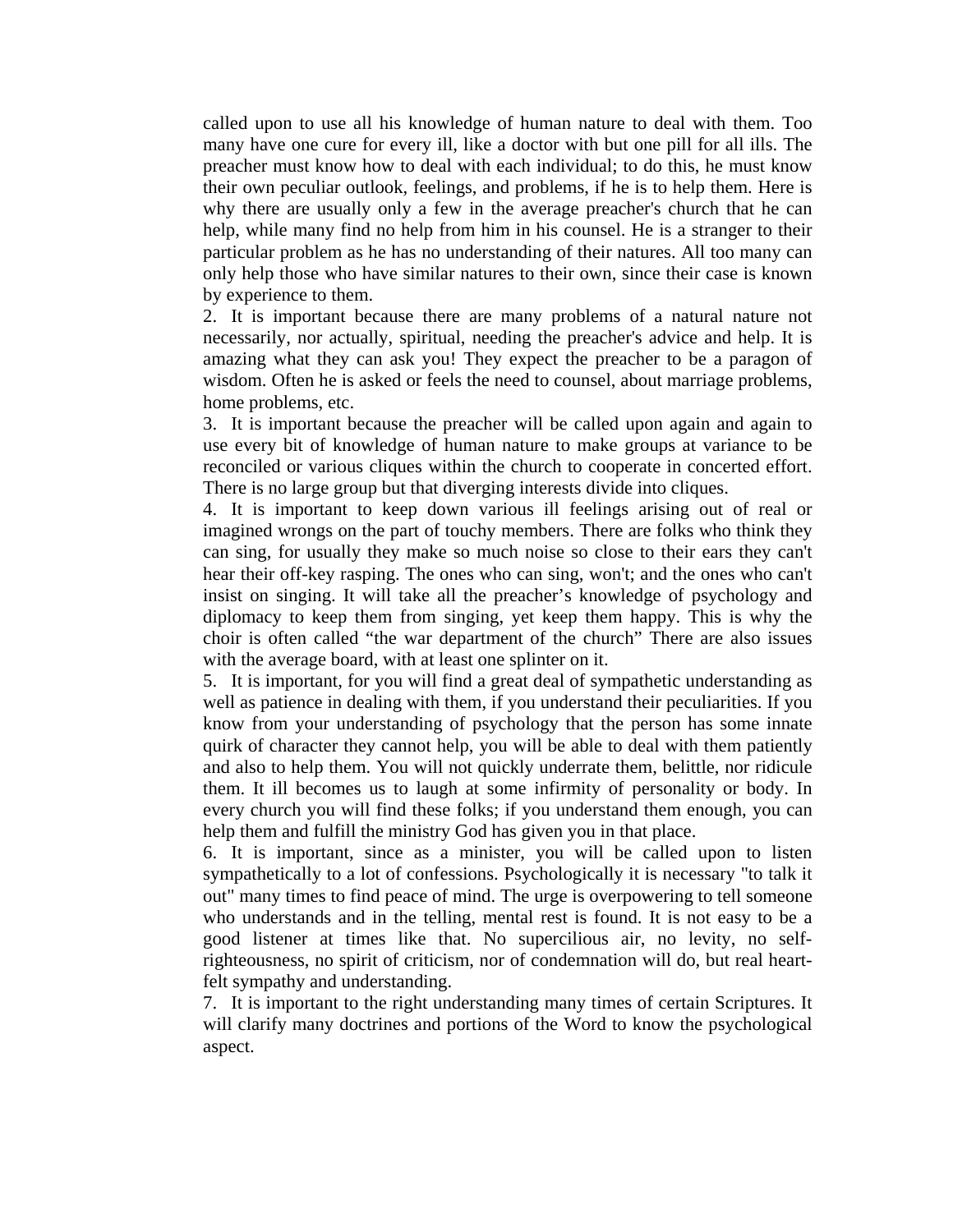#### C. The Aim of the Course

 We have a vast reservoir to tap in this field of inquiry; there is enough to occupy our study for years. We must, therefore, only introduce you to the study and be selective. Much will be omitted that could profitably be included. The whole field of psychophysical investigation is omitted, the anatomy of the nervous system, etc. The body itself physically plays a lot more important part on our soulish life than is at first recognized. Physical health or illness can determine our whole outlook on life. Christ said, "The spirit is willing, but the flesh is weak." Conversely, a sick mind or a sorrowful spirit can upset the chemistry of the stomach and even result in death sometimes, as the preacher of old said, "A merry heart doeth good like medicine; but a broken spirit drieth the bones." Proverbs 17:22, but we shall only be able to refer to this truth as we go on. We shall Endeavor to keep in view two chief aims:

1. To make this a study of Christian Psychology. That must take pre-eminence over all else. As in the conclusion to this introduction, we see that all secular psychology has missed the mark by leaving out the religious significance. They have erred in omitting the basic truths of man's fall, inborn sin, his soul and spirit as made for God, and the supernatural things in His redemption and destiny. We should feel our course to be a complete failure if we would fail to integrate the study of psychology with Christian experience as revealed in the Word of God.

2. Secondly, our aim is as much as possible to apply psychology; not merely to theorize and systematize all the spiritual and mental working of our personality, but to make all the practical application possible. This we shall do in two ways: In the purely mental sphere, we wish to take the psychology of study and learning to better fit us for Christian service; and, secondly, in the spiritual realm, to take up the psychology of redemption and Christian victorious living.

III. The Comparison of Christian Psychology with Secular Psychology

 This is an indictment of the so-called "New Psychology," and, also, a further showing of the need of Christian Psychology. The whole method of secular psychology is to proceed from the outer to the inner and, therefore, it never arrives at a true understanding of the true real inner subject, the life itself. The scientist can trace the wavelengths of light as they fall upon the retina of the eye, and still further as it travels over the Optic Nerve and falls upon the brain. Of late, they have been able to trace the impulse further, and tell what particular lobe of the brain is used for the reception, but here it is unable to go further. It cannot tell what perception is, how the brain "sees," for it isn't the eye that sees, but only takes the picture like the lens of the camera. The picture is "developed" on the plates of the brain. How? No amount of study has thrown any light on this subject; so it is with all the other functions. There is no science that can tell us how we think, nor how we love, nor how we will. To tell me that it is all electric impulse or energy is no more to tell me the reality than to tell me electricity is AC or DC. Life itself is as mysterious today as it was 6,000 years ago. This is why Psychology has lost itself in a materialistic, mechanistic maze.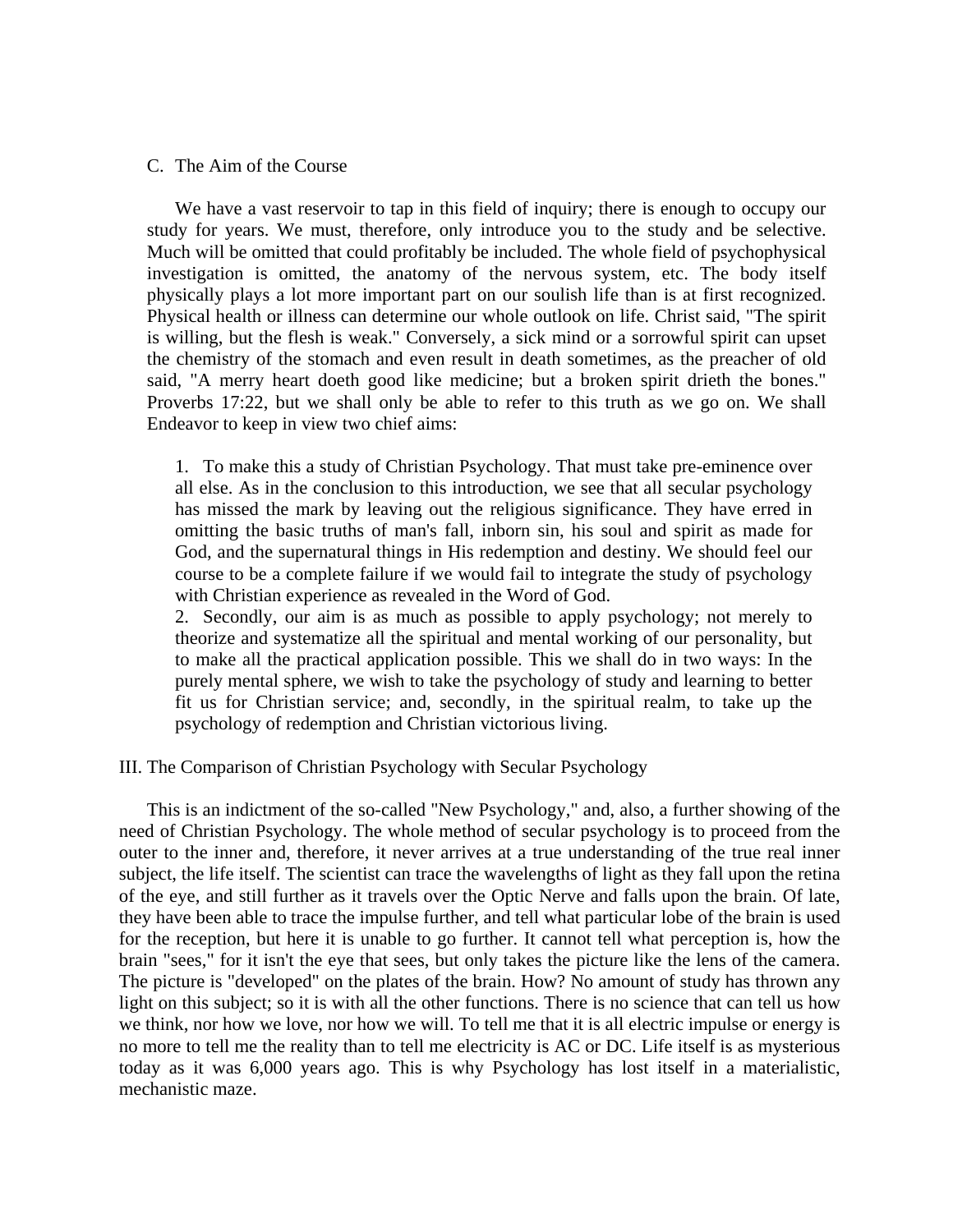Being unable to explain the mind behind the brain, the soul behind the physical responses, it has denied the existence of the soul and the spirit, because it cannot analyze them with test-tube and electronic devices, and, because it has defied all efforts of the dissecting knife, it is denied. The Word of God starts from within, from the soul and spirit of man, and shows the currents of his life proceed not from without inwardly, but from within outwardly; "Out of the heart are the issues of life" and "As a man thinketh so is he."

#### A. Indictment of New Psychology

 We have sub-titled this section, "an indictment of the Now Psychology" for a very good reason. We shall find a number of counts against it. Not the very least is that as psychology it is a dismal failure, for it boasts that it seeks to find out what is wrong with man in his mind and emotional life, and the cure. Let us see how the "Child Psychologist" has fared. They were emphatic a few years ago in condemning with horror the age-tested precept of the Preacher, Solomon, "Spare the rod and spoil the child." This sent them into cold chills, goose pimples, and horrified denunciations. To whip a child or punish him would induce fear psychosis, all kinds of complexes and, worse yet, definite pattern fixations, and repressions, which would crop out in later life in all kinds of neurosis, maladjustments, fears, manias, and even bodily ailments traceable to those early fixations. All inhibitions were to be carefully avoided, so that they could grow up in the full expression of their individual personalities, uninhibited, unashamed, and unafraid. They did this to the sorrow of the juvenile authorities, the parents, and society as a whole. Knowing no law save their own weak wills, and recognizing no authority but their own, spoiled brats of a misspent era, they have posed a problem the psychologists would gladly forget if possible. A number of eminent psychologists, some in the daily papers, have reversed their child psychology, to include some of the old time persuasion grandma found so effective as well as Solomon. (Even our teen-age psychology has been wrong, laying all the emphasis upon complete expression, without restraint. Parents should even sit in the kitchen and let them have the house for their fun.) They have found out the great truth that God taught 3,000 years ago. If they don't learn to respect authority other than their own in the home, by obedience to parents, they will have to learn it the hard way, from society sanctions, many times on the gallows, electric chair, or jails. My freedom of actions as far as society is concerned ends where someone else's begins. As far as God is concerned, I must learn that there is a code of morals and ethics to which I must subscribe or I must answer to a Holy God.

 Now let us see if I'm too profane in touching this "Sacred Cow" of the "New Psychology." It seems as though it is the unpardonable sin of today to speak a word against "Science" whether it be the wild guesses of Evolution, the hard-rock facts of physical science, or the vague conclusions of Psychology. I find that they don't agree with each other, so why can't I disagree with them? Bread says in *Education and the New Realism*, "Psychology is not the proper word to be used. Psychologies is a more appropriate term, for the so-called science of psychology is much today like a house divided against itself." Adams, in *Psychology: Science of Superstition* says "There is no logical necessity for our accepting a single hypothesis of the even greatest of modern psychologists. For the psychological theories are based not upon accumulated evidence,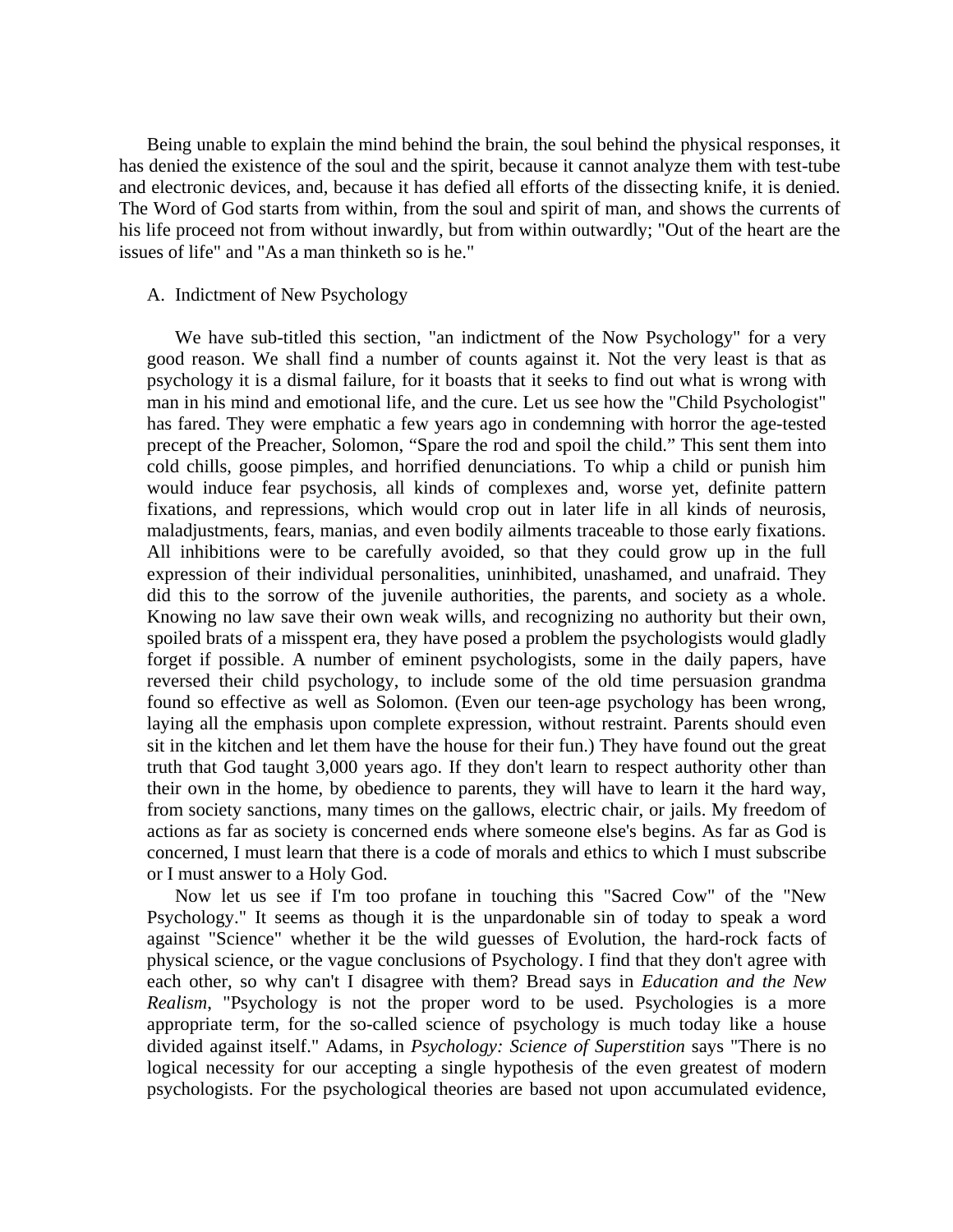but upon personal opinion." Arata, in *Educational Administration and Supervision*, says, "There are as many brands of psychology as there are psychologists."

 How wonderful to turn away from the vague hypothesis, guesses and opinions of men, which all too often deny the personal God, the reality of sin, the prickings of conscience, the need of repentance and salvation, to the perfect Word of God, which gives us a picture of ourselves as we know ourselves to be, and then sets out the cure. I find no discrepancies between its picture and the inner record of my own soul. Any Psychology which truthfully depicts the soul's true state and finds a satisfactory cure for its ills must be based upon the Holy Word of God. (In our indictment we shall see that failure to do that has led all secular psychology astray.)

 Let me state the content of my indictment. Psychology, like its kindred science Philosophy, found its birth in the unregenerated darkened heart of man himself, hence, it can never rise any higher than its source. Since the natural man cannot receive or know the things of God, or spiritual things, it would omit entirely any acknowledgment of them. And since man by wisdom cannot find out God, and being wise in its own deceits, it starts and finishes on a purely human level, winding up denying all that is eternally real and substituting a man-made dream of self-exaltation. This is to be accomplished by autosuggestion, re-education, the freeing of the subliminal ego of all inhibitions and complexes until you find the euphoria of life (complete happiness) in casting off all restraint.

B. New Psychology Findings on the Most Important Biblical Truths:

1. God. There are but a very few psychologists of repute who believe in God, or have any place for the supernatural. It never recognizes Him or any need for Him. Carl Jung, one of the leaders of Psychology defines God as "An archetypal projection of one's belief," "The content of the racial consciousness, the inherited modes of thought." I would like to hear him define that last ladle of vegetable soup for me in simple terms. Rudolf Aller, also M.D, stated "God is but a projection from your unconscious reservoir into the area of consciousness." Schmalhaussen said, "The "ritual of fear has embodied itself in such noble and soul-destroying conceptions as God, fate, death, immortality, evil, confessional and prayer." "And, man has sought to cleanse his human nature of its infinite pettiness and mean inferiority by postulating spiritual sawdust - twins such as the Holy Ghost, and the Holy Virgin of God and Jesus; (The rest is too blasphemous for me to reiterate)," p. 48 - "Why we misbehave," and p. 127, - "The most glorious of the mind's pretenses is the belief in a divinity." The denial of the existence of God but follows the mechanistic theory of the world and man's origin. He is but the product of natural forces coupled with chance.

2. Prayer. It naturally follows that prayer is naught but auto-suggestion (Praying to yourself, like Unity) "Praying to the God that is within you," "thinking better thoughts." Schmalhaussen calls religion - "Self stultification," p. 77, and says of prayer - "By the crude mythology of religion impotent man sought by the hocuspocus of prayer and pull to cajole omnipotence into sharing godliness with Him." All prayer is to them self-analysis and auto-suggestion (Lifting yourself by your boot-straps through right thinking).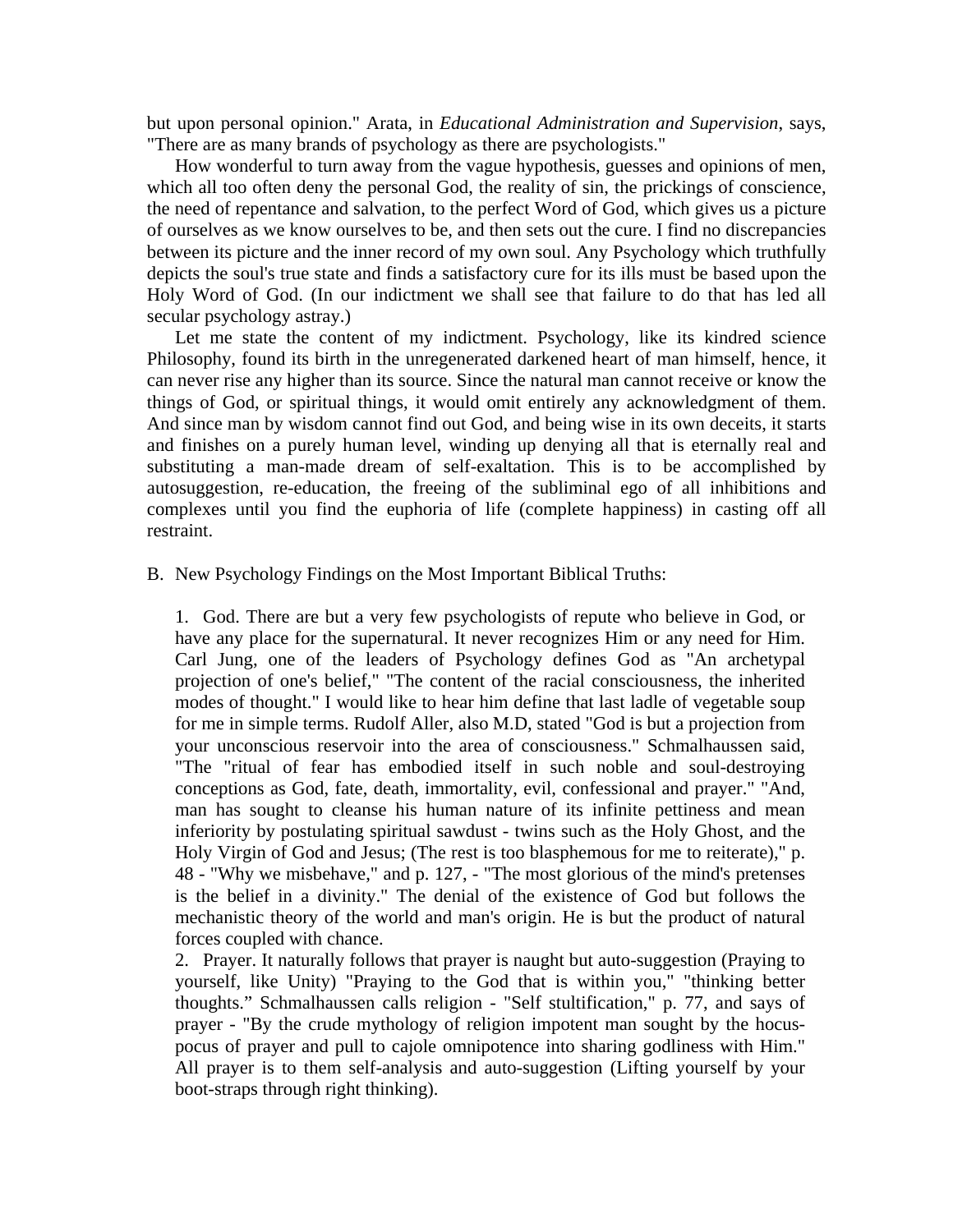3. Sin, and the best good or morality and happiness. There are but a very few psychologists that make sin non-existent as Barbour says, in *Sin and the New Theology* - practically every school of psychology present self-realization as the end motive of all life, and evil or sin is the failure to reach that end. "Like most of Sociologist - Sin is the failure to have a good time." Wilhelm Stekel in *Peculiarities of Behavior*, p. 8-9, "The imperative of the social group (The herd) is called morality, or ethical law. No action is in itself immoral; it becomes so only in relation to time, custom, country, and environment." "You see no sin only expediency and social prohibitions." This psychology spawned two world wars. "The euphoria of life is self-gratification," p.11 and "The imperative of plea sure alone stands supreme."

4. Conscience. As the psychologists deny any existence of conscience at all, they are hard put to define that which condemns us from within. The animalistic psychologist would explain it by calling it a leftover vestige of our animal ancestry, synonymous with the skulk of the dog. Others would make it but some form of repression. Out of the many college textbooks I have, not one mentions it at all. Barbour says, "Perhaps there has been no other theological concept which has been quite so universally denied by the New Psychologists as the Christian idea of conscience." "There has been a unity of effort to explain this mental activity in terms of psychology that would rid it of its awesomeness and take away its fear of power." See the serpent trail here; he would silence God's alarm-bell in the soul.

5. Repentance and Temptation. In the *Students Dictionary of Psychological Terms* neither repentance nor temptations are even recorded. Freud considered temptation as "an obsession" and religion as "world neurosis" (Nervous disorder), so a sense of sin is only an "inferiority complex." Conscience is the "fear of the herd." Religion is "Superstition."

6. Salvation. The New Psychologists refer to any idea of Christian Salvation as "An escape mechanism." Their idea of salvation is self-realization and exaltation; to reach complete happiness through complete freedom from all complexes, inhibitions, repressions, substitutions, etc.

7. The Soul, (So the mind) of any idea of Dualism, that there is in man an immaterial part.) With the rare exception of the few Christian Psychologists, every one of the Secular Psychologists denies that there is a distinct separate entity in man, separate from the bodily functions, arid called a Soul. The brain is confused with the mind, making the brain all there is to our mental makeup. "The brain secretes thought as the steam engine does steam? The soulish activities such as love, hate, reasoning, and willing are all products of glandular secretions, especially of their endocrine glands and muscular reactions; not as the Bible teaches that all of these activities are not of the body which only obeys the soulish dictates, and, can and does, consciously exist after the body is destroyed in death. The Bible teaches that every soulish function is carried out by the soul after death separates from the body (Both mental and spiritual). The New Psychology teaches that all these are only chemical and muscular reactionism, so there is no duty of man to external code but death ends it all like an animal. Thus they have followed the atheistic philosophers before them: Huxley -"We know nothing more of the mind than that it is a series of perceptions;" Hume - "When I enter into what I call myself I find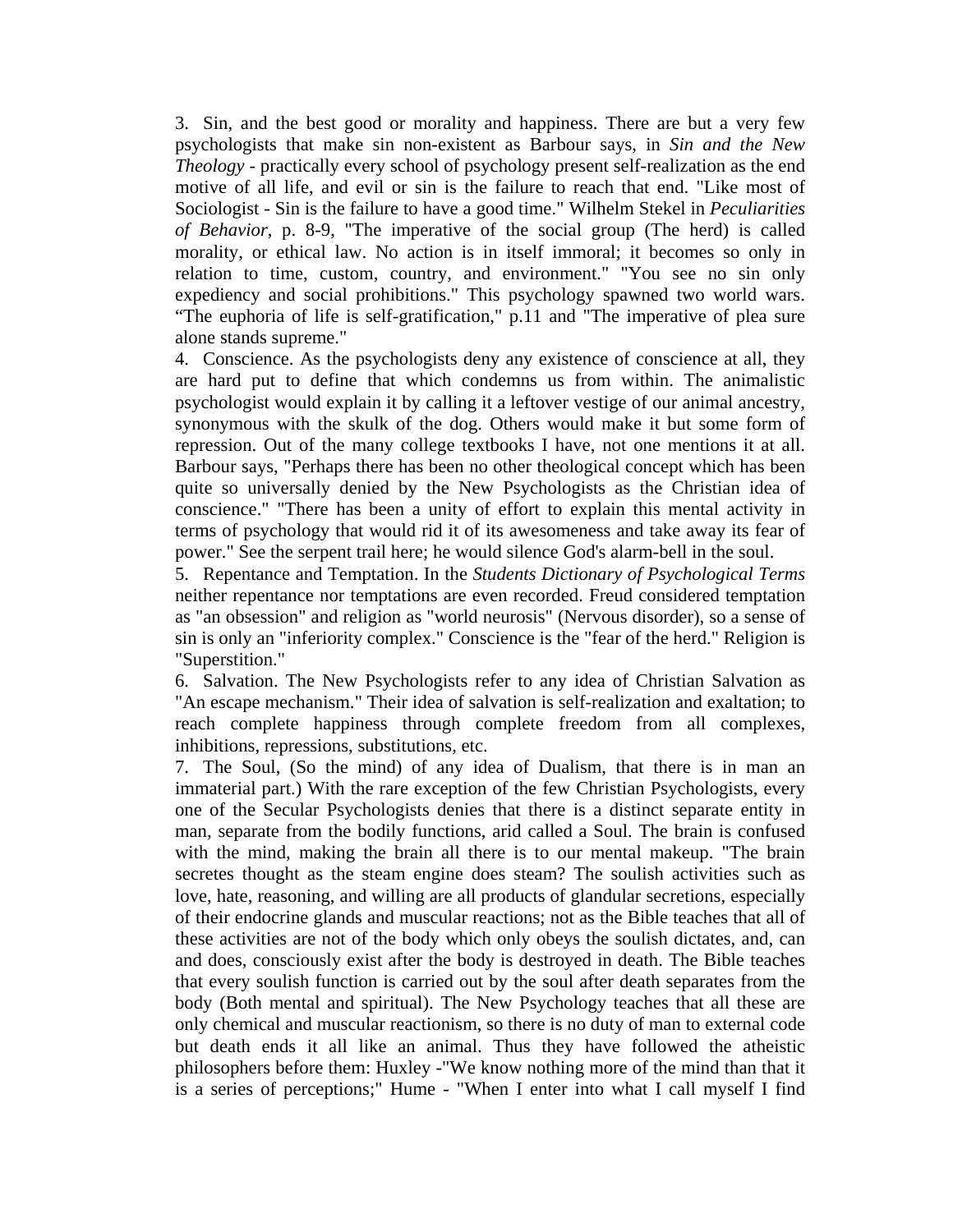nothing but a bundle or collection of different perceptions which succeed each other."

 Psychology, therefore, agrees with sociology. "The only sin is failure to have a good time." This is called "the new morality" but is as old as sin. Both have fought marriage as only a primitive tribal custom, and advocated free love, promiscuity, and perfect freedom to change mates at will. Let me quote from John Watson, high priest of the "Behaviorist School of Psychology." His books are required reading in most universities and colleges. In his book, *The New Generation* one whole chapter is entitled "After the Family, What?" By his experiments with white rats, he concluded that mothers were unfit to rear their own children as they warped them, and made them anti-social; also, that it would be far better to rear them in institutions under scientific control. Let me quote, "And will the home be missed? I know that we can plan and equip an institution today that will be better run than any home I have ever been in, because the nursery will be planned for the child. I would gamble my all, too, that after three months in our nursery no youngster will want to go home even for a weekend." (Since he denies the soul, he knows nothing of the love a child needs, and how important that is and no institute can give that).

 The real reason Watson hated the home and family is the communistic reason, "religion." He hates it, like all of these evolutionary, animal psychologists, he considers religion pernicious for children. Let me show you, "It seems tragic to have to admit that the world is largely made up of shackled individuals, top-heavy because they are verbally (in word only) moral, religious and patriotic automations determined utterly in their daily conduct by family training that could function only at the level of the emergence of civilization. As a consequence of the childlike way man is brought up, think of the million of adults today who believe in a life hereafter - in an immaculate conception - in the divine nature of Jesus - in the heavenly triad, Father, Son, and Holy Ghost, and that prayer can be effective." (And this is supposed to be psychology?) He would have us to believe he would do away with the family because of his experiments with white rats, and the assured findings of the New Psychology: but it plainly stems from the same old atheism as that of Voltaire, etc. He continues, "Indeed, so strongly bent is the family in perpetuating this childish ignorance (Quoted above) in the race that one must almost take one's life in one's hands even to bring it to public attention. There is not a large magazine in the United States that would dare to print a frank thesis against the prevailing religious bondage even if that thesis were the mature sincere reflections (??) of a well-known scientist and writer."

 Listen to his thesis on the "origin of the church." The most conspicuous and one of the oldest examples of this is the church. The church offers an opportunity for economic independence for a few of manual labor. The priest craft (lumping preaching and witchdoctors together) found very quickly that they could strengthen their hand by creating a myth of fiction among the illiterate people that there was an unseen God supporting their temporal power. This it was very easy to do - this unseen One was more powerful than the leader himself, thus Moses and Isaiah and the prophets had to have a God behind them - with the advent of the Christian era, there came a little different turn, the deity was materialized (The incarnation of Christ). But, even so, the Biblical chroniclers had to bolster the power of Jesus by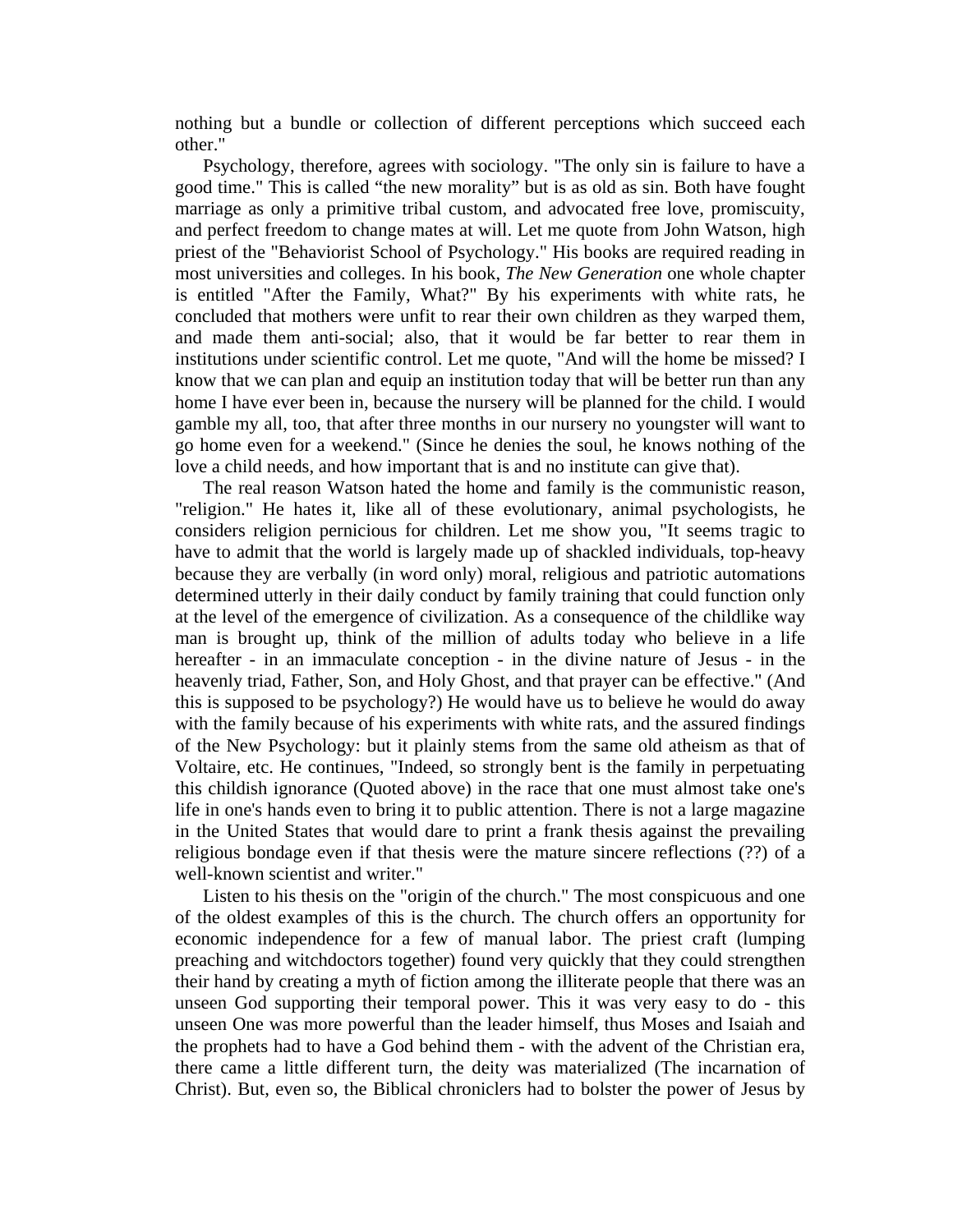proclaiming Him to be the Son of God." (If that is "psychology," then I am not the son of a monkey, but a monkey's uncle). He concludes his tirade against religion and God with "Once the child and the parents get steeped in religion all of their thinking life becomes bent, enfeebled, and inhibited (Here is what really sticks in their psychological craws, inhibitions, ethics, and morality a code of right-living which keeps them from freely giving their filth). He goes into the dirty Freudian School of Psychology of the freedom of morality of the barnyard, "This oncoming generation has thrown off the shackles of sex, experimenting in this field in a way which would terrify the family and the church, if they weren't so blinded. There is coming a great sex freedom among adolescents, a return to the practice of the primitive tribes and this is in line with the behavior of other primates," (Monkeys to you). This is the New Psychology in a nutshell, the Psychology of the animal, no God, no soul, no morality, no religion, no church, no family, and no inhibitions; the only marriage that of convenience; the only wrong is unhappiness through inhibitions.

 J. S. Mill "Speaks of the mind as, "Nothing but a series of sensations and internal feelings." Herbert Spencer states "It is an illusion to suppose that at each moment the ego is something more than the aggregate of feeling and ideas actual and nascent (Beginning to exist) which then exists. " This is the confusing of the mind with it a thought, the soul with its feelings, like confusing pain with the nerve that feels the pain and transmits it or the steam with the engine that generates it. The mind is not the sum-total of its thoughts or the soul the sum-total of its feelings and violations, but they are the organs, which think and feel.

 In line with this, they hate the very thought of freedom of will and moral responsibility to God. They all deny the freedom of will, since that would necessitate the belief in duty, moral obligation, right conduct, and religious obligations, but all of these make only social expediency. Freud, Jung, Watson, all their little copiers have no place in their system for freedom of will. All is mechanical determinism, a fatalism of a machine. They all make broad to say, "If we could know all the factors of environment, physical stimuli, etc., we could predicate everything you do. Freud, in his *Introduction to Psycho-analysis*, states on p. 95 "The deep-rooted belief in psychic freedom and choice is quite unscientific, and must give grounds before the claims of a determinism which governs even mental life." Instead of any freedom of will, we react to glandular secretions and muscular stimuli, these all being predetermined by environment and heredity. John Watsons on p. 10 of his *Psychology from the Standpoint of a Behaviorist says* "The stimulus is always provided by environment, external to the body, or by the movements of man's own muscles and the secretions of his gland." He sees no soulish stimulus whatsoever.

8. The last indictment and greatest of all. Since the New Psychology denies what the Bible declares to be the most important reason for the human ills, that is the fallen nature in man, I declare that it is a failure. There certainly is a vast difference in Psychology's answer to the riddle of human behaviors and the Bible's. Psychology makes it wrong environment and wrong training, placing most of the blame on repressions. The Bible has the right answer. "We are fallen men and women." This alone tells the why of most of life's puzzling upsets.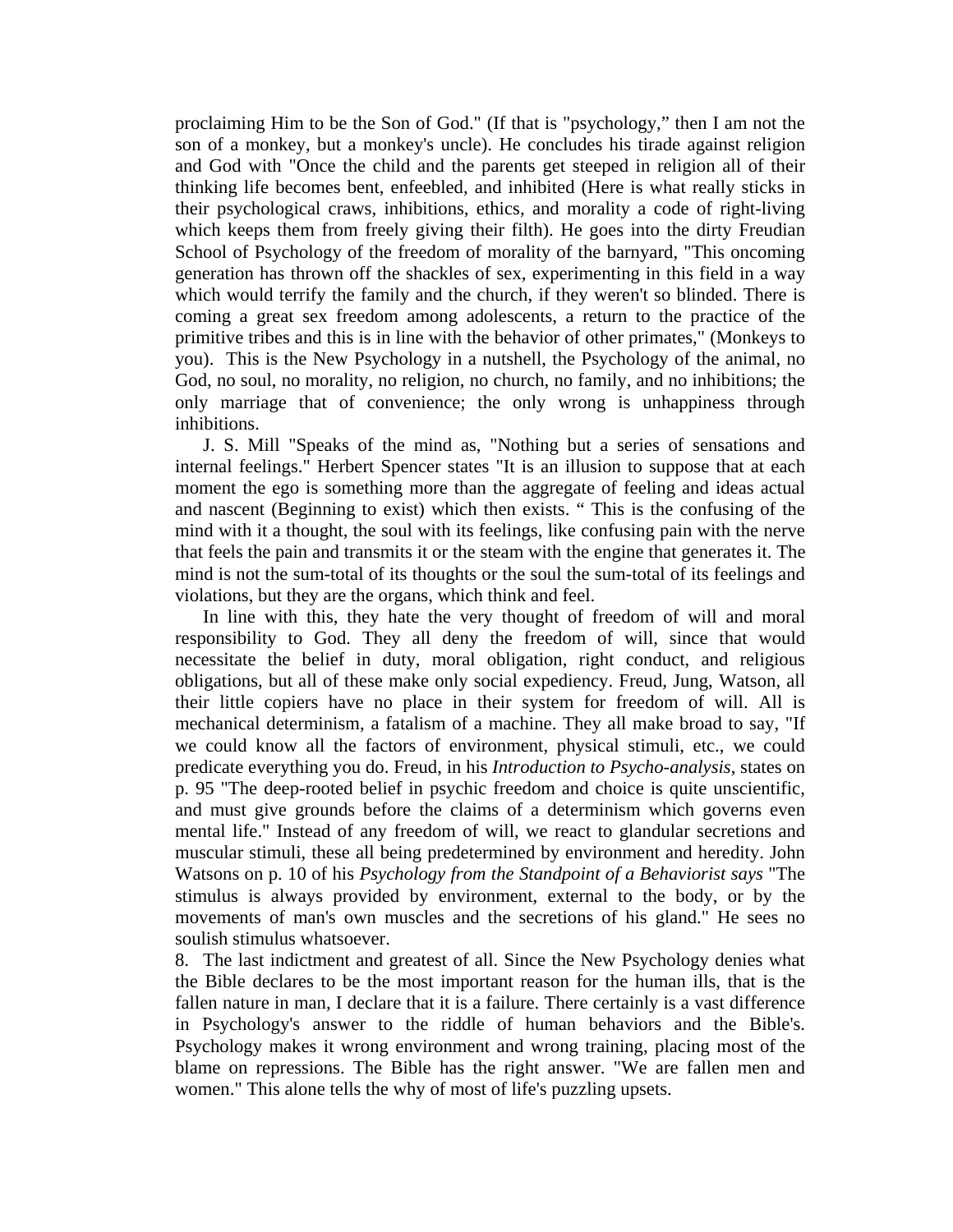Illustration: A man may live an exemplary life, prosperous, healthy, all he humanly needs to be happy. He has love, money, honor, and respect; then things suddenly go haywire; he jumps all social barriers, falls into the worst of depravity, and hits Skid row. This is not just a complex, not as the psychologists try to work from, hidden complexes, repressions, etc., substitutions, but fallen nature; certainly any Psychology which fails to take into account the greatest reason for men's fears, wrong thinking, neurosis, and emotional ills, that is, the fall and his human fallen nature, is a poor makeshift as a Psychology. Here is why God can cure a man when Psychology fails.

IV. Biblical Psychology as an Explanation of Man's Nature

A. Kinds of Psychology (Divisions of Psychology)

- 1. Child psychology
- 2. Adult psychology
- 3. Animal psychology
- 4. Social psychology

 Human psychology has been divided into two fields of inquiry, normal and abnormal or pathological psychology, though some of the radicals would erase any line of demarcation, making the abnormal more or less normal. Social psychology is divided into lesser fields; Criminal, educational, pedagogic, industrial, commercial, applied or experimental.

5. Biblical Psychology, "The description and explanation of man's physical, psychical, and spiritual constitution by creation, the fall, and redemption from the Holy Scriptures."

# B. Unscriptural Theories of Psychology

1. Monistic Psychology, a denial that there are two separate entities to man, a materialistic and spiritual immaterial and material.

2. Idealistic Psychology, a denial of the reality of all matter, only mental illusions; following Berkley's *Philosophy*.

3. Materialistic Psychology (Another form of monism); Man is naught but matter. When dead you bury all there is of man. Matter has no sentiency, volition, or thought.

4. Parallelism, Dualism, but no real interaction between the body and the soul; run in two parallel lines independent of each other.

5. The Double Aspect Theory. Mind and body are but two aspects of the same thing, (Like head and buffalo on the one nickel).

6. Behaviorism, materialistic and monistic, all soulish activity as only a product of muscular and glandular activity. So denies self-consciousness,

7. Freudianism, the complete answer to all psychological processes by ascribing them to the "Sub-conscious and it's compete absorption with Freud" an idea of the "libido" or sex passion. It makes all love as lust and passion, and all evil as the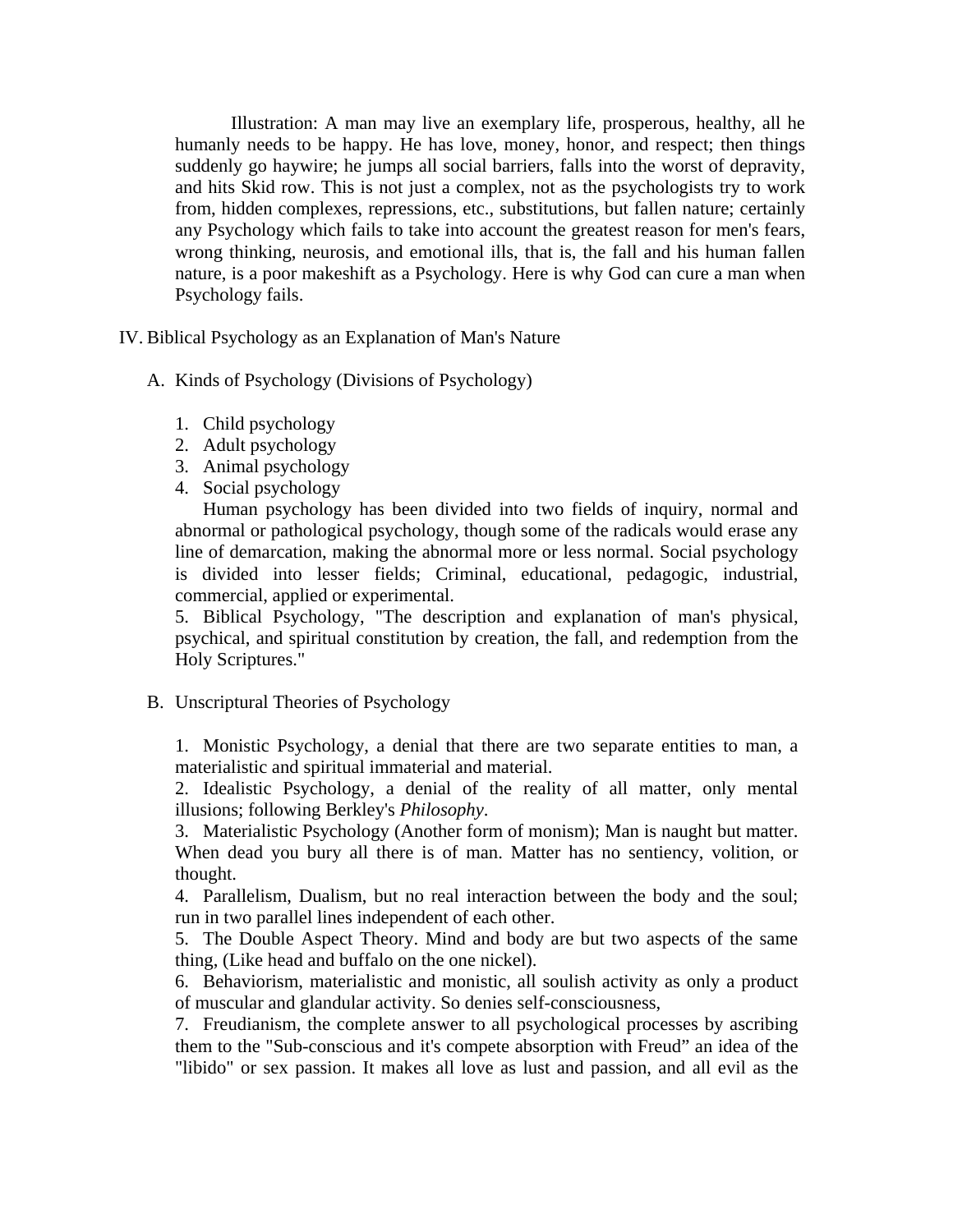suppression of the libido. Salvation is expression; evil is suppression. He is the founder of the school of Psycho-analysis.

8. Evolutionary Theory, The foundation guess underlying all modern psychological thought, hence most psychology is naught but an animal psychology - Find what the animal does to determine what man does and why. The same "drives" are present in man. It is not a question of differences but degrees.

9. Mob Psychology, the swaying of the whole by an idea. (They would explain all salvation and revivals by this). It is true that some have confused mob psychology with the work of the Holy Spirit; but it is impossible to explain conversion on this basis.

10. Incarnationism, The soul is holy and the body is evil. This was started in philosophy by Plato. The Bible does not fix the evil in the body. Paul says, I Corinthians 6:16 - "Every sin that a man committeth (does) is without the body," Greek, - extos - outside, exterior to, "And sexual sin is sinning against the body;" further, God asks us to present our bodies unto Him, acceptable and holy, Romans 12:1.

11. Suggestion and Autosuggestion, Carl Jung's peculiar idea of a subterranean stream of life force he calls "Elan Vital" and a controlling of all our organism by this autosuggestion (As bad as the Yogi's and esoteric religions with their "Cosmic force" and vital streams."

# V. Man is a Tripartite Being (Composed of Spirit, Soul and Body)

 From this chapter title it is seen that we hold to the Trichotomous viewpoint. This has been the psychological riddle for 3,000 years. Here we need the light of Revelation more than anywhere else. It won't do to follow the light of natural reason or science. I am afraid the Biblical Psychologists have followed the unsanctified guesses of the scientists rather than the light of Revelation, making too many concessions to their ignorance rather than the "thus saith the Lord." Even our Theologians have done likewise. There is no doubt at all that the Bible teaches Dichotomy, or Dualism; i.e., that man is made up of the material and the spiritual. Yet, the Secular Psychologists have denied that also; why follow them in the Trichotomy? We believe that, though trichotomy is more obscure, it is still taught in the Scriptures. Only the regenerated, and especially the "Spiritual Ones," are conscious of this tripartite makeup. This answers the accusation of the dualists; we are not conscious of any division between soul and spirit." I say we are; "We are conscious of the strivings of two wills, etc." The Secular Psychologists use this same argument to prove their monism. "We are not conscious of any division between soul and body." No, not the natural man, He lives in the materialistic realm entirely, until the Holy Spirit begins His work. Certainly, then he is awakened to another part of His being worth saving, and even of a higher part which was dead before.

 It has been further held by the dichotomists that no serious Bible doctrine is affected, whether one holds the dichotomous or the trichotomous view. This is not the case. I cannot conceive how anyone can arrive at a clear understanding of Paul's theology without trichotomy. The Atonement' through Christ' is `not seriously affected, but Christian victory is. Wise and sanctified men have contended for both views, nevertheless, we consider it important in both Christian Psychology and Pauline Theology as an explanation of the conflict in the believer, victory over the flesh, and the doctrine of the resurrection.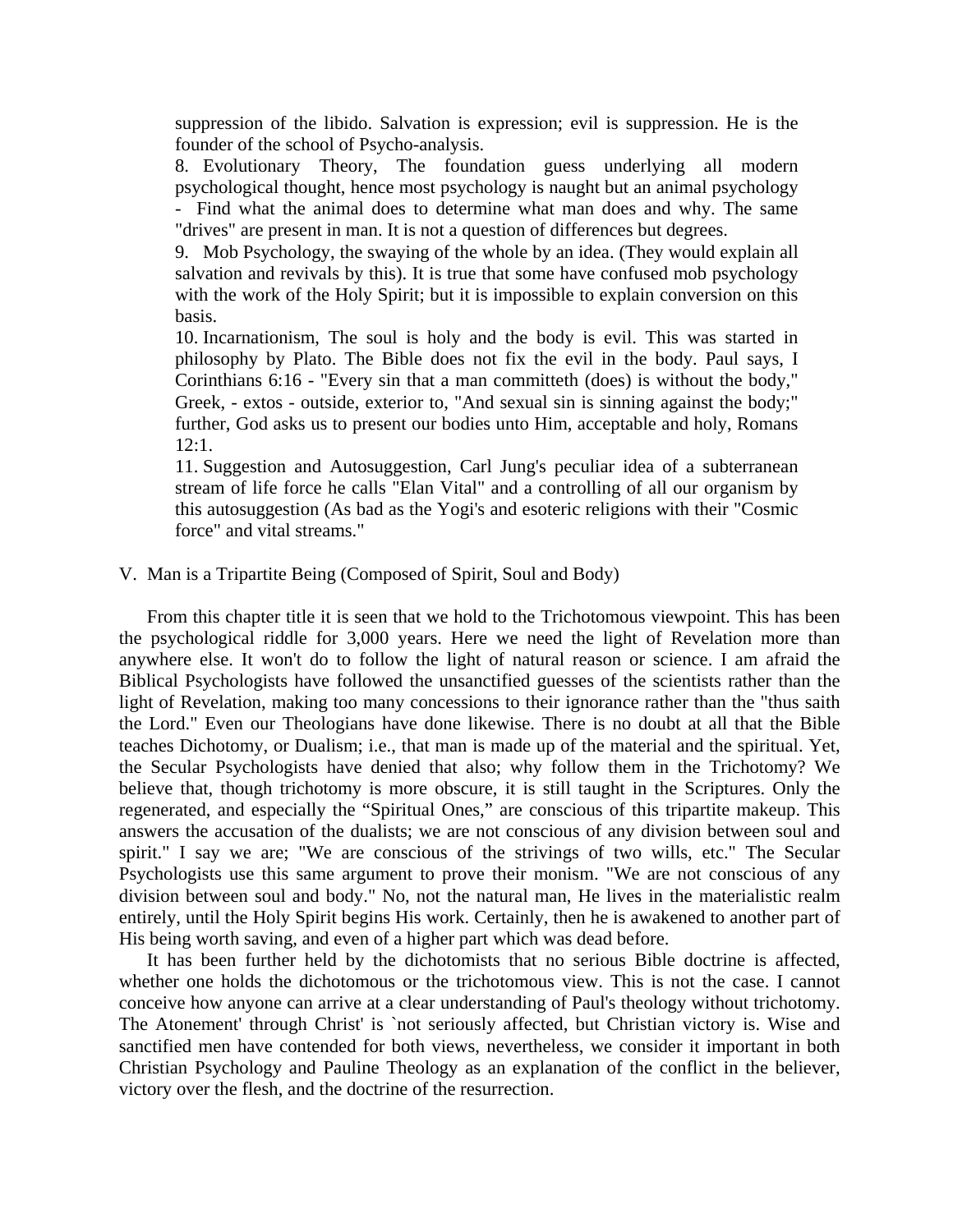Definition: The root Greek words from which we get trichotomy and dichotomy are in both "temne" which is "to cut" and in dichotomy "ika" equaling "two" and in Trichotomy "trik'" equaling "three." Another method of terming them is Tripartite and Dualism. While most of modern theology is Dichotomous, most of the early church and all of the Eastern Church was Trichotomous. In the time of Christ. all the Jews were Trichotomous as in Josephus 1:1-2; so was Justin Martyr, Tertullian, Origen, John of Damascus, Tatian, and Clement Alexandrinus. In fact, no writing of the earliest church Fathers contains any idea of Dichotomy. It was only as the Western church became prominent, that dichotomy was taught at all. Strong, in his *Systematic Theology* even quotes from some evolutionists to prove his dichotomy, p. 486. Leslie Olshausen well says on I Thessalonians 5:23 quoted in *Smith's Bible Dictionary*, p. 915, "It is indispensable, under a purely historical view, to acknowledge the triple division of human nature as a doctrine of the Apostolic age (and in agreement with our own belief)," in fact, it follows that many points of Christian Doctrine can be made intelligible only by assuming the distinction between spirit and soul.

## A. How the Dichotomists Teach Their Dualism

 There is a lot of truth in dualism, and it rightly emphasizes the truth that man is not just materialistic. There is a part of man, which outlives the tomb, which goes not back to the dust, but to the God who gave it. The Bible over 450 times differentiates between the soul and the body, so this truth needs emphasizing. Man is made up of a physical or materialistic part and a spiritual, immaterial part. A part of man is not based upon the physical laws of nature, fed on the same food from dirt. In this sense I am dual. Soul and spirit are so closely joined and related and mystical as to comprise a seeming entity. After death, the soul and spirit are still inseparably linked and acting jointly. Only the Word of God is sharp enough to divide between the two. There is but one argument worth considering of the dichotomists, i.e.; the many times where the two terms, soul and spirit are used interchangeably, so they argue, they are synonymous. Most call it the double aspect theory - the Spirit - is the looking Godward; the soul is the soul looking man ward, but they are the same entity, just two aspects of the same thing. I grant you that the two terms are used generically to indicate the spiritual or immaterial part of man. This is common to all language. The generalizations are never to interfere, however, with or to interpret the general portions which are to be interpreted by the specific, not vice versa; so with all doctrine, the doctrine of the resurrection is generalized throughout the Bible until we get to the specific teachings of the latter part of the New Testament.

#### B. What is Wrong with this Theory

1. It proves too much by trying to use this argument, "Interchangeable tart of man shows they are the same." You can grove unochotomy or monism by that same argument; just one part of man, for the soul of man is used for the whole man, body and soul in many places, (Acts 27:37), "There were in all the ship, 273 souls," but bodies too.

 This an idiom of speaking, Synecdoche, "A part for the whole," inclusive not divisive, as in man for all mankind, taking in women, also, so 100 head of cattle; many mouths to feed; the whole science of zoology, Generic terms, Feline, for the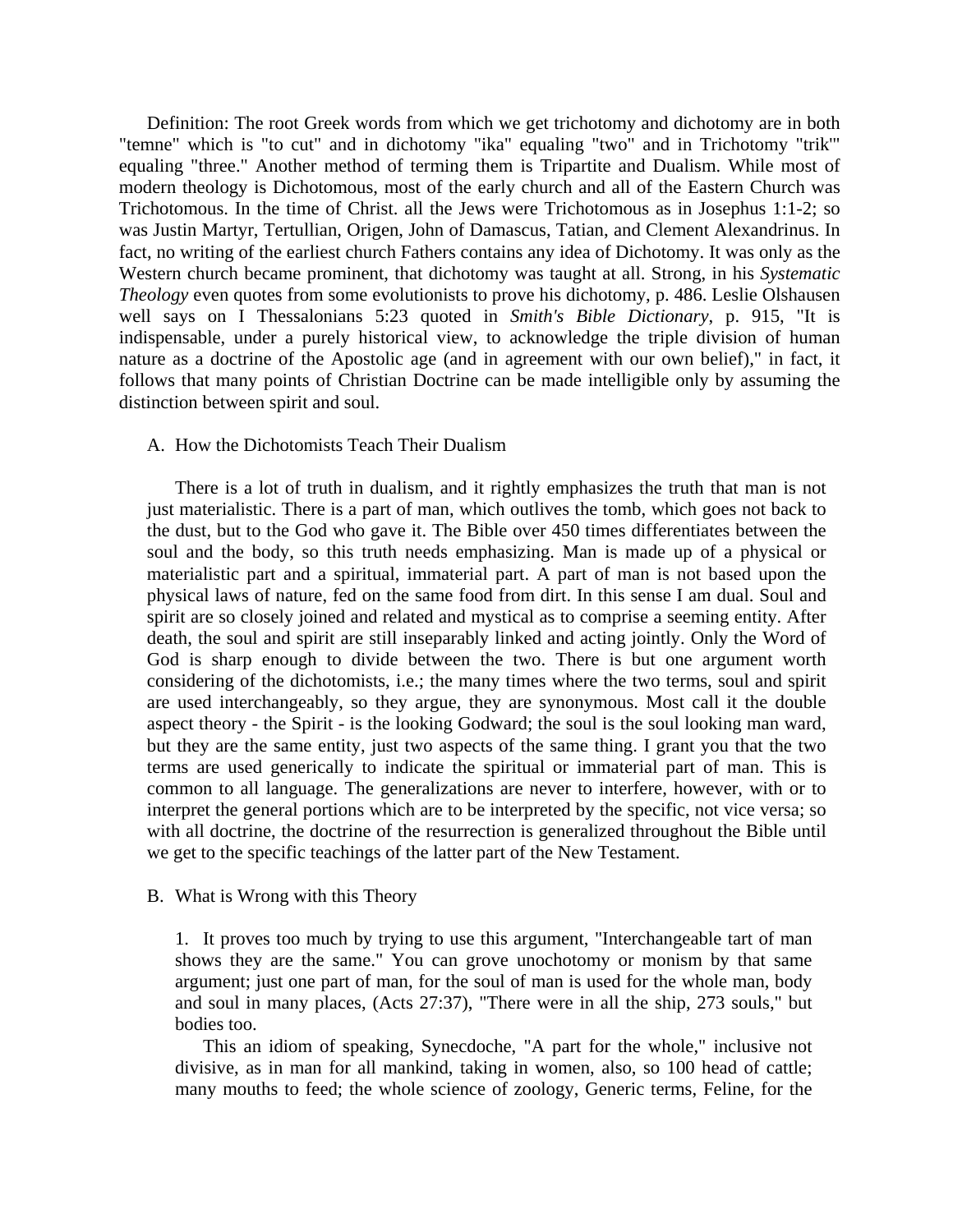cat family, yet takes in lynx, lion, tiger, tabby, etc. You can call a Persian kitten a feline, without losing its other distinctions. Soul and body are used interchangeably, yet no dichotomist would say, "They are synonymous." The many times they are used generically for the whole will not mitigate against the few specific times each is used to divide, This generalization, especially in the Old Testament usage of "spirit," is further seen in using the term for animals, yet no real theological dichotomist will make the animal dual as man.

2. If man is only dual, how are they different from the animal? They have a rudimentary soulish activity. The difference is not in degree, as evolutionists advocate, but in kind. "Who knoweth the spirit of the animal that goeth downward, and the spirit of man that goeth upward?" They are spheres in difference.

3. How is man made in the image of God? God is Spirit. The soul is only postulated of God anthropomorphically, even as a body is, in a theophany. The image is spiritual, not soulish.

4. The word for flesh, "sarkinos" and "sarx" is used interchangeably for the body and the old man or the old nature. Yet, there is no mistaking Paul's meaning; the two are not synonymous. Is it strange then that soul and spirit are so used?

5. Paul distinctly proves the Spirit's sphere of activity is not in the flesh (soulish realm), but in the pneuma, spirit (Philippians. 3:3, so whole "walking in the spirit, not in the flesh."

6. Note all dichotomists must perforce distinguish between the operation of soul and spirit while denying any real separate entities. (So say, "Only two sides of same thing," yet separate spheres in the New Testament). We shall see more of what is wrong with dichotomy as we study the Scriptural proofs of trichotomy.

#### C. Scriptural Proofs of Trichotomy

 We shall see, that the many times soul and spirit are used interchangeably, does not mitigate against the few times where a definite difference is taught between the two. Paul is the great revelator of the pneuma (spirit). It wasn't until the new creation in Christ Jesus, and the believer was taken out of the realm of the flesh and put into the spirit, that there was any need of the God-given Revelation of the tripartite man.

 Definition: Let me state, first of all, what I mean by trichotomy. I cannot hold to the definitions of some of the great trichotomists. I must part paths as thoroughly with them, as I do the monists who deny any soul or the dichotomists who confuse soul and spirit as one teaching dualism, so I part paths with and many other trichotomists. They hold that man consists of body or matter, animal life, or some call it "vegetable life," in common with the animal - this is soulish life, and then the spirit, is connected with God. I cannot ascribe to the belief that all of man's rational, emotional, and volitional life is seated in spirit. But I rather believe that all those personality qualities are seated in the soulish nature. The vitalizing principle of life in his body, that mysterious thing called life in every cell of his body, is not to be confused with his soulish nature. In the animal, when the principle of life leaves the body it dies. In man the body continues to die for days and weeks after the soul has departed. (I teach that the soul animates the whole body yet if an arm is amputated a part of the soul is not lost). The ascribing to the spirit all the rational functions of the soul is not Scriptural; it has a higher function connected with God, and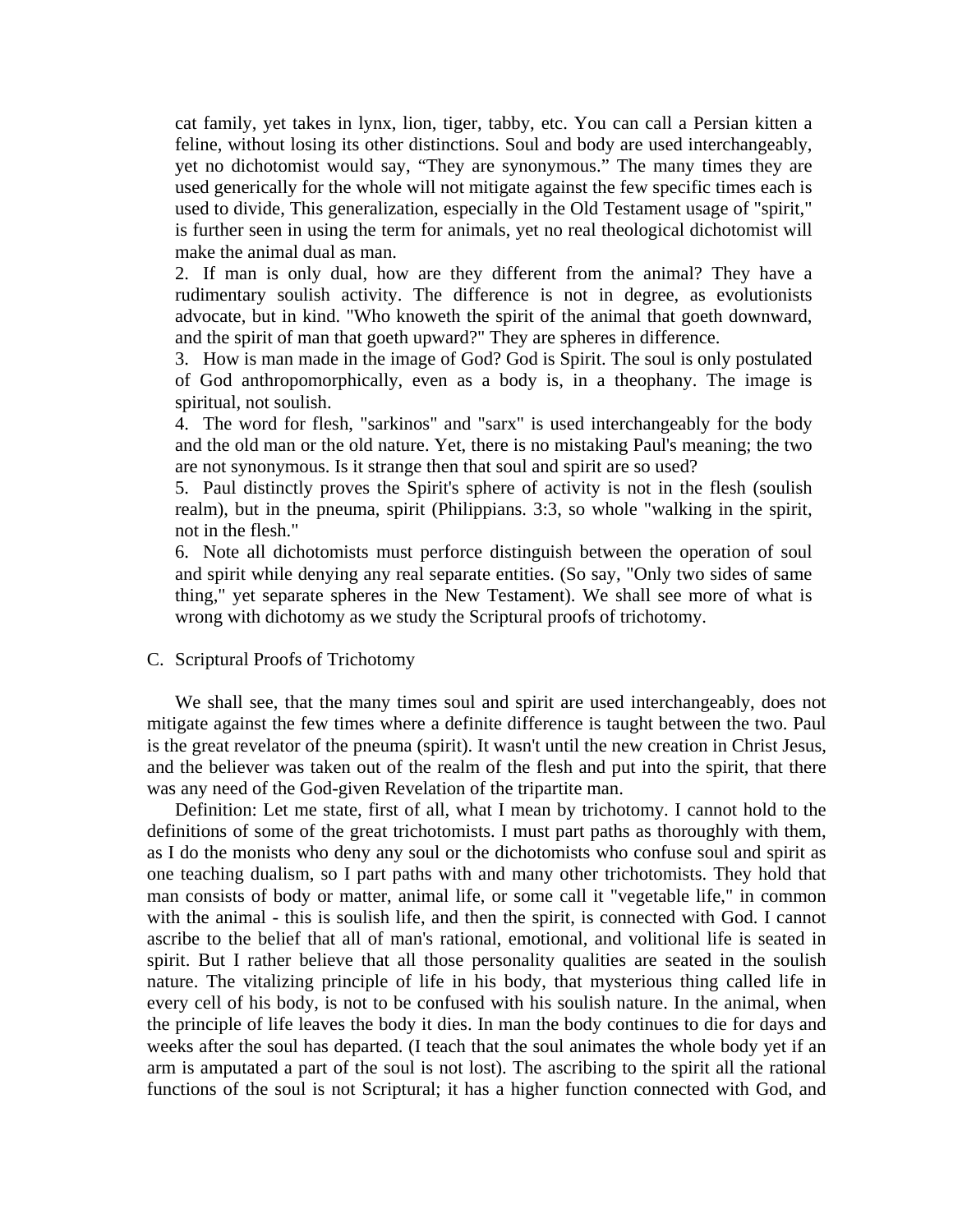lies in death in the sinner, until quickened by the Holy Spirit in regeneration. The soulish life is related to life in the body and self-consciousness. The spirit of man is endowed with a different set of attributes with which man was to be related to God, in communion, worship, and "seeing God."

What are the proofs?

1. Using the very same text the dichotomists use - Genesis 2:7. Here there seems to be three parts to man's creation. First, there is the forming of the materialistic part of man - his body from the "clean dust at the ground." (Not the mud, as the evolutionists sneeringly carp). The Hebrew has the idea of molding as a potter, the vessel, (Job 10:9) and in Genesis 3:9, Dust thou art, and unto dust shalt thou return." God made this molded clay figure, a senseless physical man. It must have had vegetable life but no soul. Then we read, "He breathed into his nostrils the breath of lives." The Hebrew is not singular but plural. Many think only for the Hebrew idiom of moral excellency, but I believe it was for the plurality of lives with which he was endowed, his soulish life and his spiritual life. Man was certainly made to live on two planes, sensual life and spiritual life. Then, "Man became a living soul." Note three things: "God molded, God breathed and Man became." God made a body, God in-breathed a breath-spirit into man and the union of the Spirit with the body became a living soul. Spirit and body have naught in common; spirit could not live in the body as one, at least this kind of body, a gross earthly body. The communion, the link, the life between was the soul of man. Tertullian well says, "The flesh is the body of the soul, and the soul is the body of the spirit." Justin Martyr says, "The spirit resides in the soul-house, as the soul resides in the body-house." In Adam there was a perfect blending of the three into one harmonious unity; God pervading all, glorified in all, with none of the spiritual strivings we experience.

 The body was to be ruled by the soul (Paul, "Master your own vessels.") The spirit was to rule the soul, and God, the Holy Spirit, was to rule our spirits as the "Father of Spirits." This is proven from Proverbs 20:27, where this God-inbreathed spirit or breath is called, "The candle of the Lord." "The Spirit of man is the candle of the Lord, searching all the inward parts of the belly." (Rotherham: "Searching all the chambers of the inner man." Body is used by metonomy for the soul of man the inner life of man as Christ said, "Out of his belly shall flow rivers of living water." This verse in Proverbs shows that the spirit in man was to be God's candle guiding, searching and regulating the soul of man. This, the New spirit of pneuma in man does when he walks after the spirit so as not to fulfill the lusts of the flesh. We shall see that this is the heart of Paul's doctrine of the saints' victory in Christ. The new pneuma created of the Holy Spirit, rules instead of the soulish nature, so not psukikos (soulish) but pneumatikos, (spiritual). (How is this possible in dichotomy?)

2. Continuing from this story in Genesis, I find a further proof of the trichotomist viewpoint. God told Adam, "In the day thou eatest thereof thou shalt surely die." (Genesis 2:17). This was not spiritualization by God, a figurative language, but real death. If language means ought, that very day of transgression, a part of man died. We ask, "What part?" His soul? - No, his soulish life was still there. Body? - No, it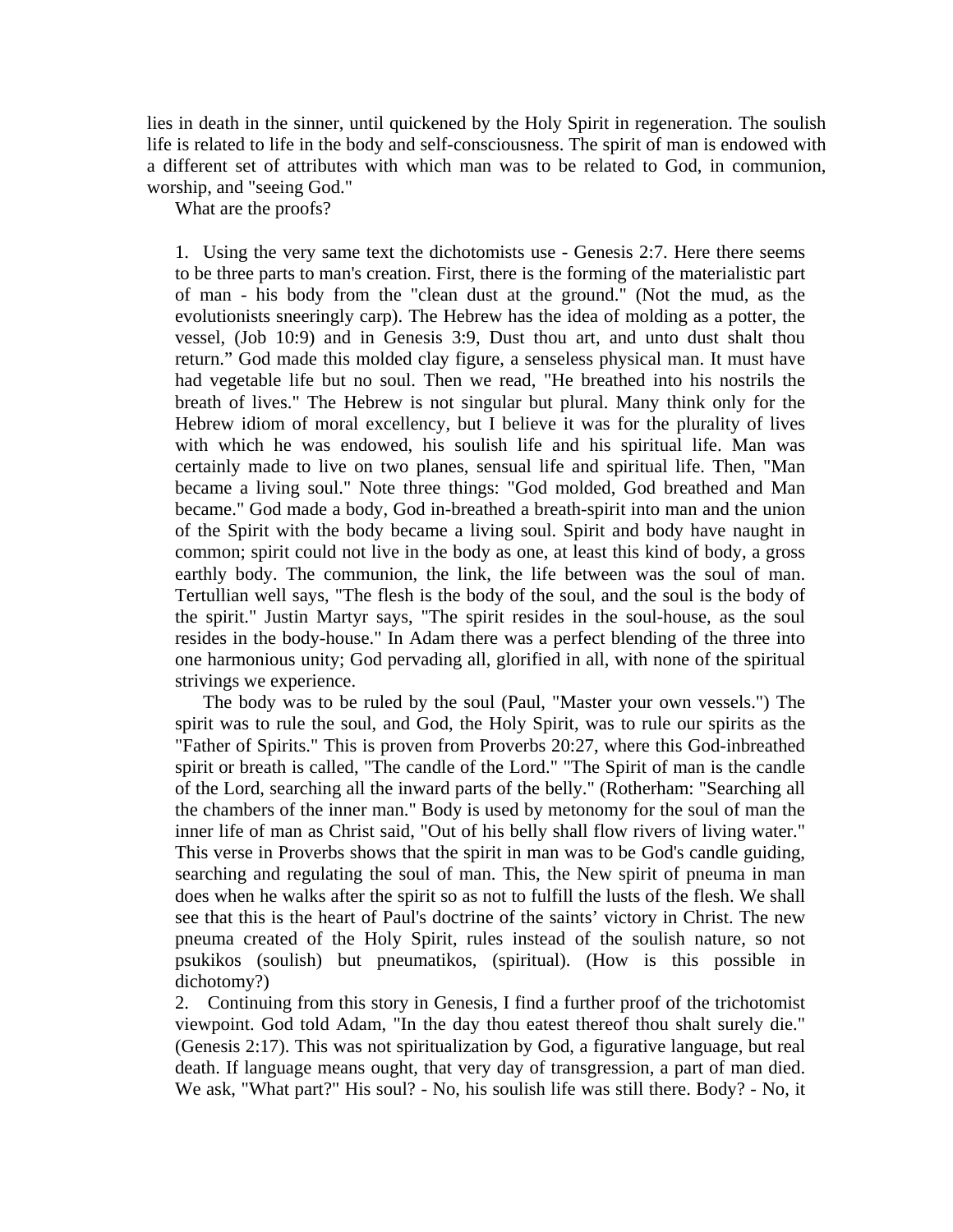began to die that day, but not consummated for 930 years. What part then? - God has said, "Surely die" and I know he did die - not body or soul, but that "candle of the Lord," the "spirit of man." The candle of the Lord went out in darkness. That part of man God intended for "a habitation of God through the Spirit," where God was to reside, died. Here is one of the great truths of Scripture reiterated again and again, the natural man is dead. Death and darkness reigns supreme in one department of his being. Paul calls it, "Dead in trespasses and in sins." (Ephesians 2:1 and "She that liveth in pleasure is dead while she liveth," I Timothy 5:6) Jesus said, "Let the dead bury their dead." Where in the natural man, the unconverted man, is there God-consciousness, the faculties to know God, see God, love God, and worship God? Jesus said, "They that worship God must worship Him in Spirit," not soulishly. Paul said, "The natural man (Greek, soulish man) cannot know the things of God, for they are spiritually discerned." What did he mean? The natural soulish man is dead in that realm of spirit and has no faculties with which to lay hold of spiritual things. The paralysis of death lies over all those God-given faculties within, "The spirit of man which was to be Candle of the Lord." The Bible terms them "natural man," what they are by only natural generation. Jude 10 state it thusly, "Brute beasts" or "irrational beasts." Jude 19 reveals what the natural man is, "These be those who separate themselves, sensual (Roth-mere men) (Lit. psuchikoi - soulish ones)," then he defines what he means, "Having not the spirit." (Omit the definite article "the" not in the Greek text "Having not spirit.")

 Death reigns there. Be careful not to fall into the error of conditional immortality here. Death is never annihilation, but disorganizations and disintegration. The dead fallen man still has spirit, but wrecked and ruined by the fall until it ceases to function as "the candle of the Lord," so God calls it "dead." Here is the need of the new birth; Jesus demanded, "Ye must be born from above," "Or ye cannot see the kingdom of God." There can be no comprehension. Why? Because that part of man with all those spiritual faculties died in the day Adam fell, and is dead in all Adam's posterity until touched by the Spirit of God into newness of life. At natural birth a new nature is born, new faculties to lay hold of physical life, at regeneration. So many, even of the dichotomists, are ignorant of what salvation really is; not the re-education, reformation, whitewashing, of the old nature; but the impartation of a brand new nature, "New creatures in Christ and this new Creation has new faculties and can "see the kingdom of God," yea, "see God."

3. Before we go further into this argument let us consider a few other Scriptures. Note - the prayer of Mary under inspiration (Luke 1:46-47.). Here there is a clear intimation that the spirit can only act upon the body through the soul. "My soul doth magnify the Lord, and my spirit hath rejoiced in God my Savior." Here the change of tense signifies the spirit first conceived joy in God, and, communicating with the soul, roused it to magnify God. This is expressed through the song she sang, by the bodily organs of mouth and brain, (Like the candle of the Lord.) This is as good a place as any to bring in the truth, with the body man is world-conscious; with the soul, he is self-conscious; and, with the Spirit, he is God-Conscious, (First stated by C. A. Auberion). Even the dichotomists use some such formula for a distinction between soul and spirit.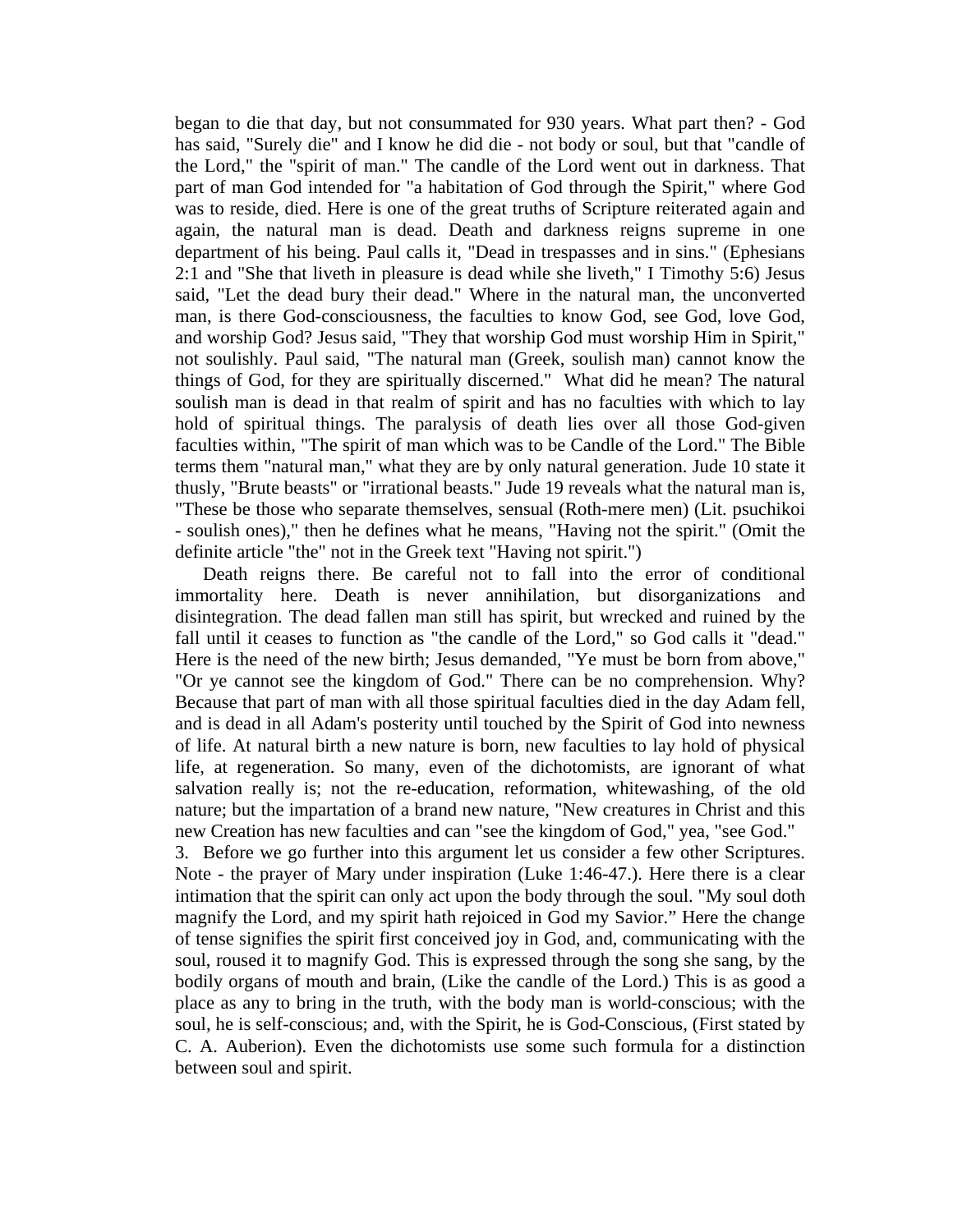4. This naturally brings up another Scripture, (Jude 19) "These be they. . . sensual (Greek, soulish) having not spirit," or Paul in I Corinthians 2:11, "The natural man (soulish man) receiveth not the things of the Spirit...neither can he know them." He doesn't have the right set of faculties in working order, for in that part of his tripartite being death reigns, so he cannot see the Kingdom of God." The very part of man's being created by God to lay hold of the things of God, to see God, worship God, is dead. Only in the resurrected saint, quickened by the Spirit of God, are these faculties back in tune with God.

5. Further deduced from those truths is the Scripture that is very embarrassing to the dichotomists, I Corinthians l5:44, etc. The two kinds of bodies of the saints, the one we have now, the image of the earthly, the same psuchikos or soulish body; then the one we shall get in the resurrection, the image of the heavenly, the same pneumatikos or spiritual body. The first has the idea that the motivating principle of life and expression is the soulish life. The second has the idea that the motivating principle of life and expression will no longer be the soul, but the new creation, the pneuma. Paul says, "No longer flesh and blood, since it cannot inherit the kingdom of God." But if there is no difference in soul and spirit, as the dichotomists maintain then what is the difference in these two bodies? Let them answer that one if they can! Paul is dealing in tautology when he calls one body soulish and the other spiritual; one with, soul principle controlling it, the other with spirit. As Scofield says, "To assert, therefore, that there is no difference between soul and spirit is to assert that there is no difference between our mortal and our resurrected bodies." See his footnote on I Thessalonians 5:23, p. 1270 in the *Scofield Reference Bible*.

6. Paul is the greatest revelator of the pneuma in man. The deeper truths of the believer as taught by Paul are a riddle if man is not tripartite. His revelation of the two natures of the believer, of some believers as sarkikos, fleshy, carnal, and walking after the flesh; and others as pneumatikos, spiritual, walking after the spirit; also of the warfare in the believer depends upon trichotomy. This is a truth growing out of all we have considered, theretofore; Paul is the great revealer here. It is the truth that at salvation God did not patch up the old nature, nor straighten it out, but completely set it aside as crucified with Christ, assigning it to death in identification with Christ on the cross, so that when Christ died, I died. (Romans 6:1-11; Colossians 3:1-4; Galatians 2:20, etc.) God implanted in me a new creation, born from above, making me a partaker of the divine nature called by Paul pneuma, after the pneuma Haglon, (The Holy Spirit) Who quickens it. Those two natures, then, are at war one with the other (Galatians 5:16-17). They are diametrically opposed the one to the other, since one has a corruption and death at work in it (Romans 8:6, 13; Galatians 6:8). This is called by Paul, "sarx" or "flesh." The other, the new creation, has life as its principle, holiness as its fruit, (Romans 8:6; Galatians 6:8) and is called "pneuma" or "spirit." The pneuma is holy and delights in the Law of God (Romans 7:22, (inner man) 1:4), but the flesh mind is at enmity with God and not subject to His law (Romans 8:7).

 Those two have contrary wills, affections, principles, desires, thoughts, and fruits. How then will the dichotomists explain them? He must perforce allegorize them, robbing than of Paul's meaning. Let me illustrate: Strong, following the double aspect theory of the dichotomists, states "The pneuma is man's nature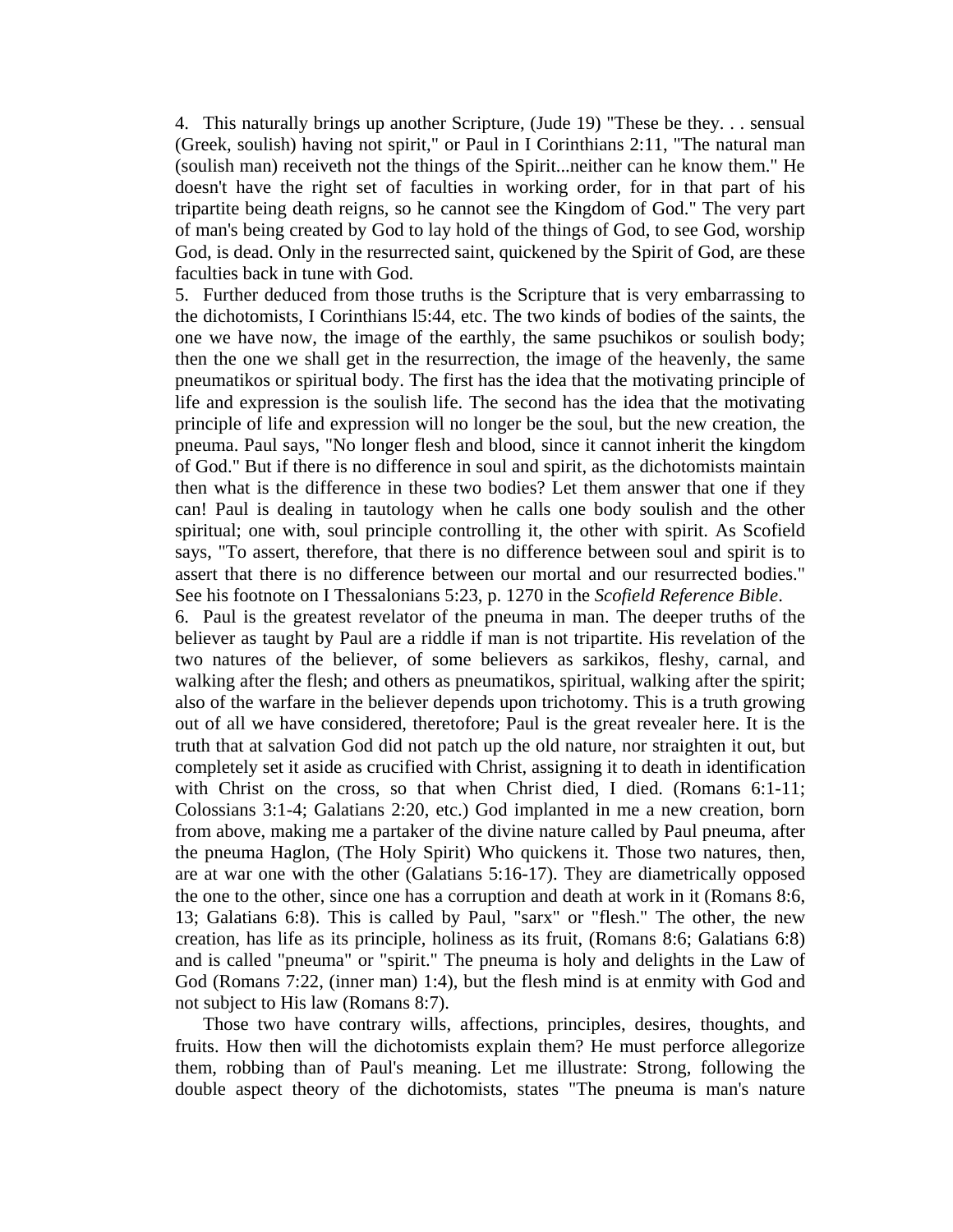looking Godward and capable of receiving and manifesting the pneuma Hagion; the psuche is man's nature looking earthward." Paul makes this new deposit, however, "Created in the image of God in true Holiness," so impossible of corruption. The dichotomists would have their incorruptible seed of the Holy Spirit, vacillating, first Godward then the same entity earthward, and warring all the time within itself rather than with another contrary entity. How untrue to all Paul's great revelation!

7. Now to consider the two plainest portions each in itself enough to clinch the fact that the Bible teaches trichotomy instead of dichotomy. The first is Hebrews 4:12. "For the Word of God is quick (living) and powerful (energetic-actively at workeffectively at work) and more cutting than any sword with two blades, piercing (piercing, cutting through to) even to the dividing asunder (Greek division, or separation - limo of separation) of soul and spirit (where is the separating line if same entity?) and of the joints and marrow," and tells us why, "to judge the thoughts and intents of the heart" (reflections and conceptions of the heart) purposes and motives. Berkley, pondering and meditations, lit. "critic of the heart. "Joints and marrow" has given a lot of trouble to the interpreter. Conybeare makes it but figurative language, but rest of the verse isn't so; neither is this. This is a picture of the word of God doing what the priest did in the Old Testament as he dissected the sacrifice to search for flaws. We now know that the marrow is the blood builder, here the red corpuscles are manufactured, and God says, "The fear of the Lord is health to thy navel and marrow to thy bones," umbilical cord, source of all life of the fetus, and marrow the regimenting course of the life stream, "Fatness of the bones" for good life. Since it says the bones, the marrow, it would seem the soulish life not the physical body. Verse 13 says, "Neither is there any creature that is not manifest (without disguise) in His sight, for all things are naked (no covering) and open (no hiding) unto the eyes of Him with whom we must make account."

 Let us ask this question, "How is this text ought but nonsense under the teaching of dichotomy?" If the test of the livingness, the ability to work or its energy, and the test of extreme sharpness of the Word of God is its ability to divide to the line of demarcation between soul and spirit, if there is no line between soul and spirit, but they are one and the same thing? Dean Alfred was the first to try to escape this dilemma and Wuest follows him by trying to make the Greek text only mean a penetration into. Yet even here there is a penetration into two things, but why name both if there is but one? The Greek text demands that they share what the Word of God lay bare (vs. 13) each soul and spirit by penetration, but it also lays bare the line of demarcation between the two to separate the spiritual from the soulish. (How necessary this latter is if our worship is to be spiritual and not carnal.)

8. The second and most conclusive is I Thessalonians 5:23, "And the very God of peace sanctify you wholly and I pray God your whole spirit, soul, and body be preserved blameless unto the coming of our Lord Jesus Christ." Note, there are two different Greek words for wholly and whole here, the first "wholly," only time in the New Testament equals "through and through," (As Luther translates it, Lit. - "The whole of each of you, or every part of each of you," - the idea is "completely" or the diaglett - "entirely," but it has the idea of "penetration,"); the second "whole" olokleron, carries the idea of "complete coverage," all of the man, no intrinsic part omitted, so rendering it "The very God of peace sanctify you through and through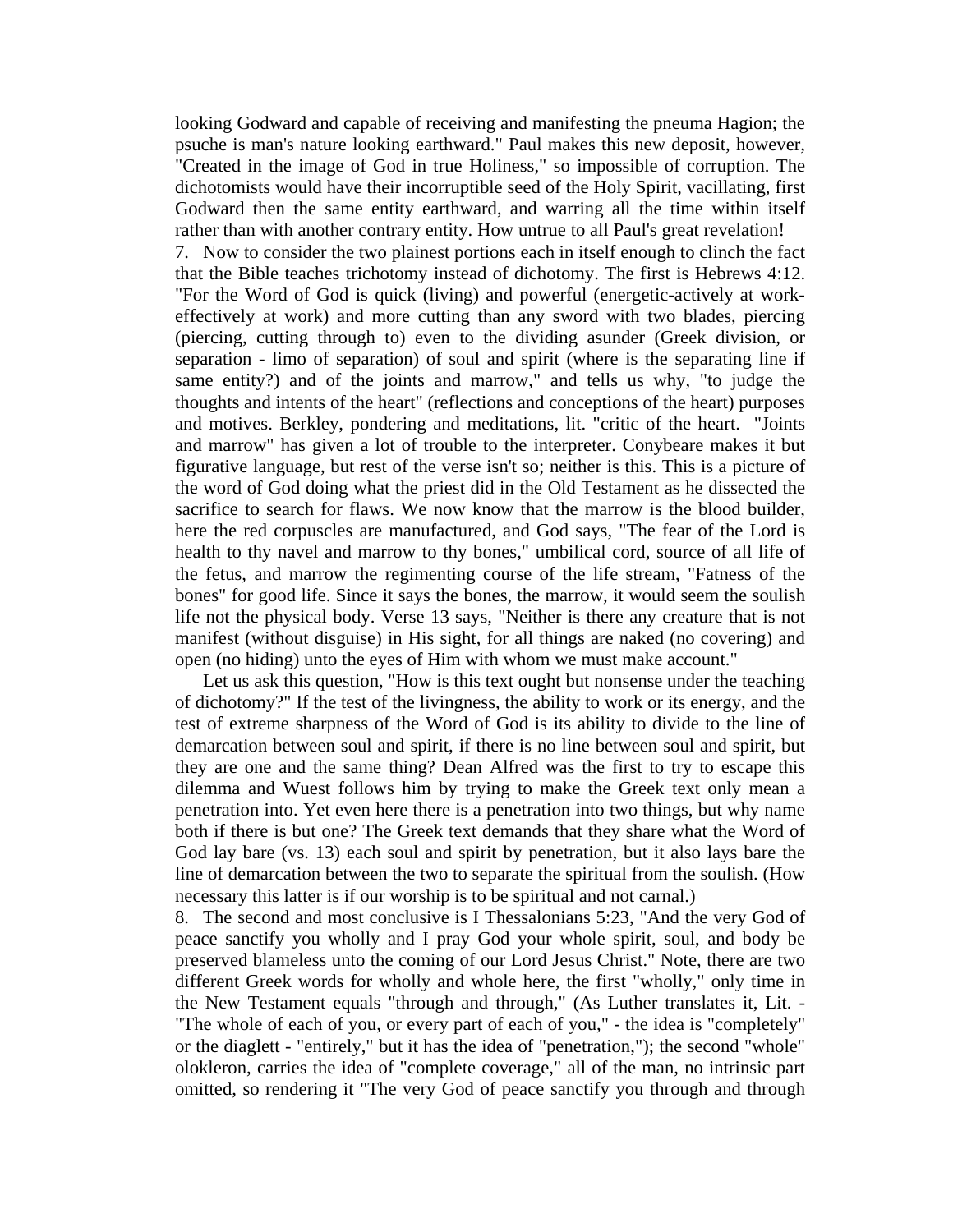and altogether, a sanctification that misses no part, and a preserving of them blameless, the whole man, nothing omitted, and to make sure he names each individual part, separated with a separate conjunction "and" between each and to doubly make sure adds the definite article in the Greek before each, "preserve the whole man, the spirit, and the soul, and the body." How could Paul say it more emphatically, or, if he wished to teach trichotomy, how could he have said it more plainly? The dichotomy folks build their doctrine of dualism on all the generalization, and then like Vincent, say Paul here is using poetical language. Note: not as we say, "body, soul and spirit" from outward inward, but "spirit, soul, and body" from inward, where God begins His work in creating a new spirit in the regenerated, then outward to purify and sanctify the whole man. First, God clears up the spirit or spring or fountain of life, then the streams.

 This then is the distinction to which we shall adhere, i.e., man as a tripartite being, made up of spirit, soul and body, as harmonizing with all the Scriptures, and explaining the Pauline doctrine of the believer. These two last Scriptures are of more value in formulating a doctrine of the Biblical psychology of man's nature than all the Old Testament generalizations where spirit and soul are used interchangeably to designate the immaterial part of men's nature.

VI. Psychological Terms used for the Mind in the New Testament

 In the Old Testament, the terms are not as well defined as in the Now Testament; because of shortness of time we shall confine ourselves to the New Testament. There are seven terms for mind in the New Testament. We need to note them carefully as they give us a very good conception of the psychology of the New Testament (Each translated mind in the Authorized Version.)

A. Gnome - occurs eight times in the New Testament, variously translated. Acts 20:3 - "purposed to return;" I Corinthians 1:10 - "Be of the same judgment" 7:25, 40; II Corinthians 8:10 - "Herein I give my advice;" Philippians 1:4, "Without thy mind would I do nothing;" Revelation 17: 13; Revelation 17:17 - "In their hearts to fulfill His will and to agree" (Lit., "To form one judgment") This is not of the mind in itself but one of its activities, that of purposing. Revelation 17:13, "These have one mind to give them power to beast." It is the mind formulating purpose or judgment." Here the idea is of opinion formulated from mature reflection. I Corinthians 1:10, "All speak the same thing that there be no division among you, but that ye be knit together (as a broken bone) in the same mind (another word for later consideration not equaling a unity of souls) and the same judgment," (sentiment or purpose). It is cross purposing that causes a lot of disunity. B. Dianoia - occurs thirteen times in the New Testament variously translated,

'understanding' three times, 'imagination' once Luke 1:51, and the rest of the time 'mind.' Used of the rational mind itself, the faculty of knowing or understanding as comprising all of the mind's ability or knowing faculty. Matthew 22:37-- "Thou shalt love the Lord thy God with all thy heart, with all thy soul, and with all thy mind." Heart equals all your emotional faculties; soul - all the volitional faculties; mind - with all your mental faculties. Luke 10:27 "Strength - equals all your physical powers. Also seen in Ephesians 2:3 - "The desires of the flesh and mind;" Colossians 1:21 - "Enemies in your minds;" Hebrews 8:10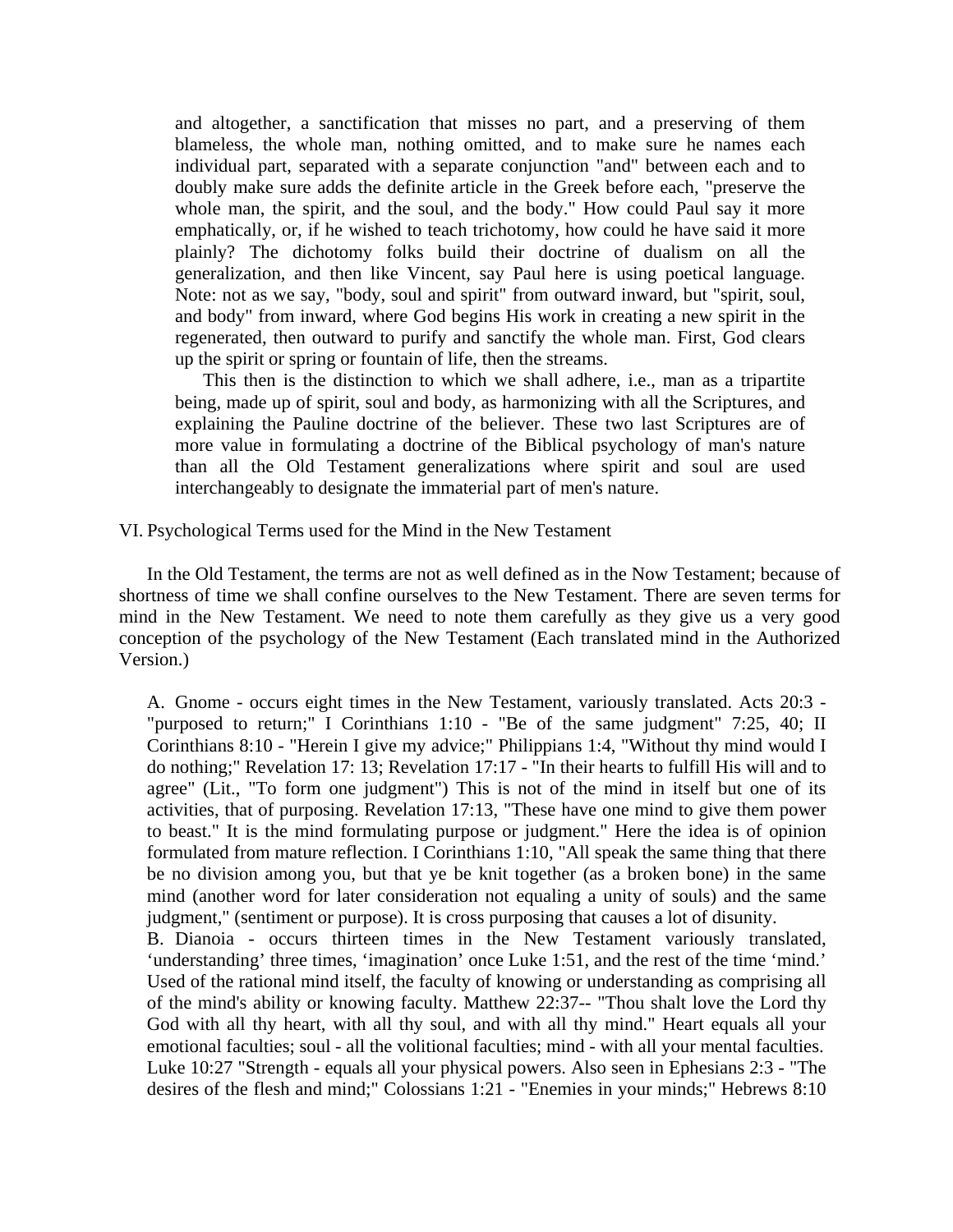- "I put my laws in their minds (10:16 - "in their minds will I write them."); I Peter 1:13 - "Gird up the loins of your minds;" II Peter 3:1. - "I stir up your pure minds by way of remembrance," so used three times of understanding (a full grasping of the knowledge by the mind, or lack of it); Ephesians 1:18 - "The eyes of your understanding being enlightened;" Ephesians 4:18 -"Having the understanding darkened." (Note the psychology of the sinner's downward progression in this text, Ephesians 4: 17-19)

1. "Walk in the vanity: of their mind", lit. "Minds full of folly." Conybeare, Williams - "Frivolity of mind."

2. "Having the understanding darkened." II Corinthians 4:4 "In whom the God of this age hath blinded the mind s of them which believe not."

3. "Alienated from the life of God through ignorance."

4. "Because of the blindness of their hearts", lit., stupidity, callousness of their hearts, insensible.

5. "Being past feeling," "Ceased to feel," "Conscience seared with hot iron." I Timothy 4:2.

6. "Given themselves (abandoned themselves) over to all licentiousness, (lewdness, uncleanness, living only in lusts.)"

7. "With greediness," with all lusts or eagerness.

8. I John 5:20, "And we know that the Son of God is come, and hath given us an understanding, that we may know Him that is true, and (know) that we are in Him that is true." The ability to know Him that is true is a gift of God, which agrees with Ephesians 1:18, "The soul or mind as knowing, its rational ability to understand.

C. Ennoi - -only occurs two times in the New Testament. It is not the mind itself as much as one of the faculties of the mind. It carries the idea of inner designs, motives of the heart, the part of the mind which influences decisions, and motivates choices; certainly one of the most mysterious of operations of mind, the why a person chooses as he does. What rational processes go on to determine choice? Hebrews 4:12, The Word of God - discerner (critic) of the secret intents of the heart, I Peter 4:1, "For as much as Christ hath suffered in the flesh arm yourselves with the same mind," the same mind," the same intentions, design, and set purpose of mind as Christ, "For he that hath suffered in the flesh hath ceased (been made to cease) from sin", i.e., identification with Christ in His death is to judge sin in the flesh and to pass out from under its dominion, so vs. 2, "That he should no longer live the rest of his time in the flesh to the lust of men but to the will of God."

D. Noema - only six times in the New Testament, five of them in II Corinthians and one in Philippians. Paul is the only New Testament writer who uses it. It is a very unusual word and, with the next word, explains quite a lot of Paul's Christian psychology. II Corinthians 3:14, "But their minds were blinded," so a veil. II Corinthians 4:4; "In whom the god of this age hath blinded the minds of them." It has the idea of the thinking faculty, thoughts as we think them. Note a very important truth taught here by Paul in the other two times the word occurs, Philippians 4:7,"The peace of God which passeth all understanding shall keep (guard, garrison, do sentry duty) your hearts and minds through Christ Jesus." Keep this verse in mind and read II Corinthians 10:3-5, our mighty spiritual weapons, "Casting down imaginations ('logismous' – reasoning; Williams, "demolishing arguments') and every high thing (lofty bulwark or fortress) that exalts itself against the knowledge of God," "And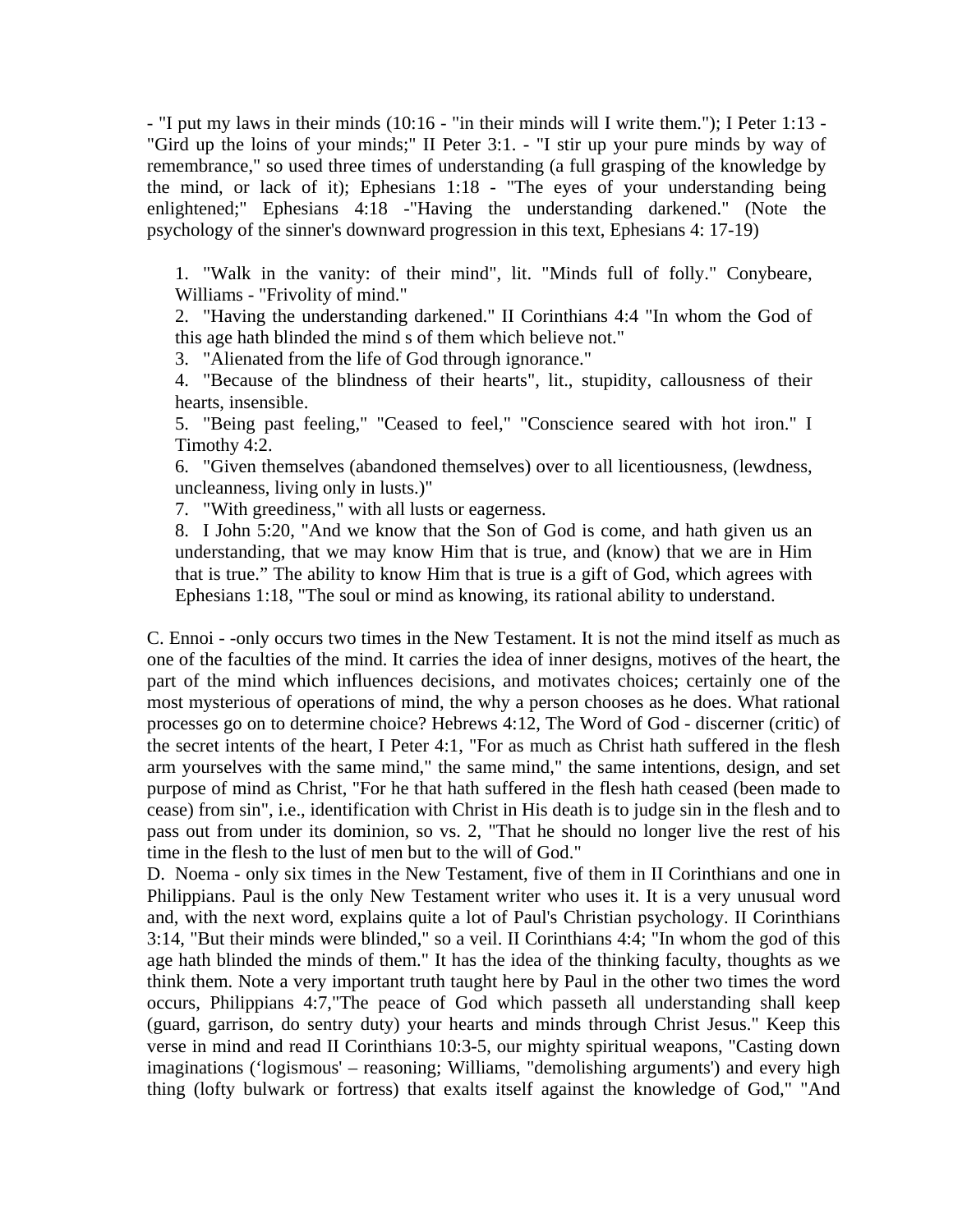bringing into captivity every thought (Diaglot, leading captive every mind;' Conybeare – "bring every rebellious thought into captivity and subjection unto Christ."

 Here is the secret of the meaning of the word 'noema' for mind. Our thinking life needs guarding, a garrison set over it; our thoughts are like quicksilver. It is so easy to sin in the secret imaginations of the thought life, in unguarded moments. Here Satan has access to the mind to insinuate rebellious thoughts, unsanctified reasoning, and lofty thoughts against Christ and the "real knowledge of God." Here carnal weapons won't do. We need the mighty spiritual weapons. Every evil suggestion of Satan, every lustful act, is first insinuated into the secret recesses of the mind, in the inner thought life, and entertained, so every thought must be brought into captivity to Christ in obedience.

E. Phron - only in Romans 8 does it occur and that only four times, though the root word from which it is taken is used by Paul a number of times, as in Philippians 2:5, "Let this mind be in you which was also in Christ Jesus," so, means to take care, or thought for something, it seems our idea of minding something comes from, to take care. The four times are: Three times of the carnal mind in Romans 8:6, to be carnally minded; vs. 7, the carnal mind is at enmity with God; vs. 27, "Knoweth the mind of the Spirit," Rotherham, "He that searcheth the hearts knoweth what is preferred by the Spirit," so He can make intercession for them according to the will of God. It would seem, then, that "inclination" is as good as any definition of Phronema. It is the mind bent toward some inclination influencing all its deductions and thoughts, as in I Corinthians 13:11, "When I was a baby I spoke as a baby, I thought as a baby, I reasoned as a baby." That is the baby's inclination. See Romans 12:3, I Corinthians 4:6 and many more of phronea. Thayer says, "What one has in mind, the thoughts and purposes," p. 658.

F. Nous - the most common word for mind in the New Testament occurring 24 times, it has the idea of mind itself as a rational entity. Thayer says, "The mind, comprising alike the faculties of perceiving and understanding, and those of fooling, judging, and determining:"

1. The intellective faculty, the understanding as in Luke 24:45, Philippians 4:7 (So note I Corinthians 14:14-l9 where "the spirit is aroused and completely absorbed with divine thing, but is destitute of clear ideas of them"), so "understanding is unfruitful" and, "I will pray with the spirit, and I will pray with the understanding, etc.," "the intelligent rational mind as opposed to the spiritual mind."

2. Reason as the capacity for spiritual truth, higher powers of the mind so the renewal mind of Ephesians 4:23, and transformed mind of Romans 12:2, both in the Greek, signifies a newly created mind, which is the mind of the spirit or new nature.

3. The power of considering and judging soberly, calmly and impartially, II Thessalonians 2:21. It is also used of a particular mode of thinking and judging, Romans 14:5, "Be fully persuaded in His own mind." (We have loosely paraphrased Thayer here to suit our purpose.)

G. Psyche - -really erroneously translated mind in the A.V, 105 times in the New Testament, and should be translated soul, as it is most of the time, though sometimes correctly translated life. It has in mind the soulish life. Many times, if the student will carefully note that soul is meant, more light will flood into the passage than the lame word mind. Note a few times in particular for illustration: Philippians 1:27, A.V., "striving together with one mind," lit. - That you stand firm in one spirit, with one soul vigorously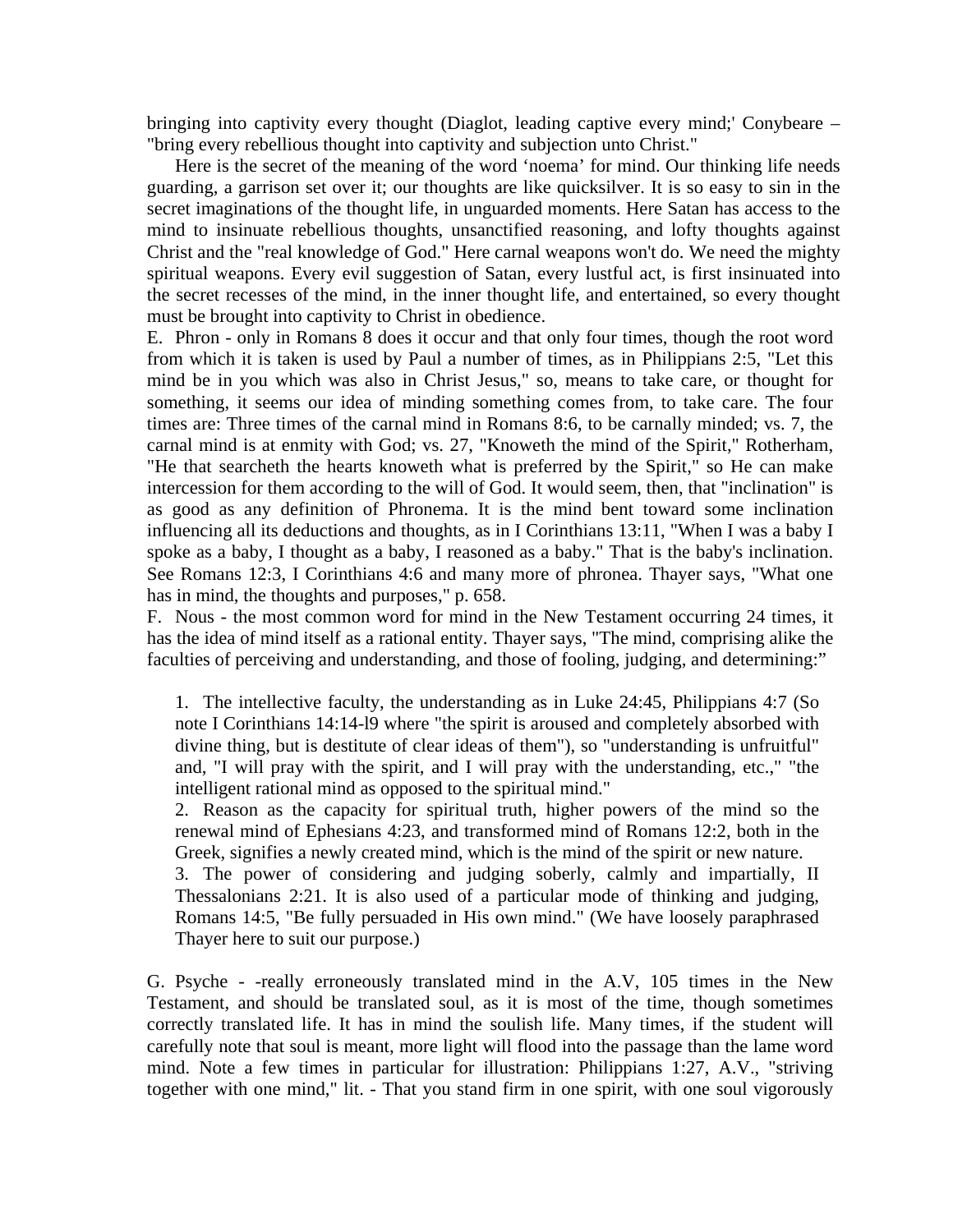cooperating for the faith of the glad tidings; Rotherham - "with one soul joining for combat along with the faith for the glad tidings," more than a joining of minds, intellects, ideas, but of souls; Colossians 3:23 "Whatsoever ye do, do it heartily," Lit. - Soulishly; Rotherham, "Do it from the soul as unto the Lord not unto men." We would say, "Put your heart into it;" John 10:21, "How long do thou make us to (Lit; - our souls) to doubt;" Acts 14:2, "Unbelieving Jews stirred up the Gentiles and made their minds, (Souls evil affected, Rotherham, "Provoked their souls against the brethren."); Ephesians 6:6, "Doing the will of God from the heart," (Lit. Soul); Hebrews 12:3--"Lest ye be wearied and faint in your minds," (Lit. souls); It isn't the mind that faints, but the soul.

H. Other psychological terms used in the Bible

1. Kardia - heart occurs 159 times in the New Testament. It is evident as we see its usage that it is not the physical heart or organ that is meant. It is not used once of the organ the heart. I Peter 3:4 explains the psychological usage of Kardia, "Not the outward adorning, but let it be the hidden man of the heart, and explains the adorning a meek and quiet spirit." Unto the Kardia is ascribed all the attributes of personality and soulish functions, so that it must be "the hidden man," the essential ego or self, soul of man. One must "believe with the heart unto salvation" as swaying the will. It is used many times instead of nous and psyche to show the emotional character of the soul instead of the mental. Some Christian psychologists have tried to prove that the heart is the organ of the soul as the brain is the organ of the mind, but it has always seemed too literal an inference to draw. I do not accept it as a truism. Note a few of the attributes ascribed to Kardia.

To Understand with the heart - Matthew 18:15 Forgive with the heart - Matthew 18:35 Love with all the heart - Matthew 22:37 Say in the heart - Matthew 24:48 Reason in the heart - Mark 2:6 Hardened heart - Mark 6:52 Doubt in the heart - Mark 11:23 Imagine in the heart - Luke 1:51 Pondered in the heart - Luke 2:19 Treasured in the heart - Luke 1:66 Thoughts of the heart - Luke 2:35 Mused in the heart - Luke 3:15 Sorrowing hearts - John 16:6 Rejoicing hearts - John 16:22 Pricked hearts - Acts 2:37 Idea conceived in heart - Acts 5:4 Believe in the heart - Acts 8:37, Romans 10:9-10 Purpose in heart - Acts 11:23, I Corinthians 9:7 Opened heart - Acts l6:l4 Foolish heart - Romans 1:21 Impenitent heart - Romans 2:5 Obeyed from heart - Romans 6:17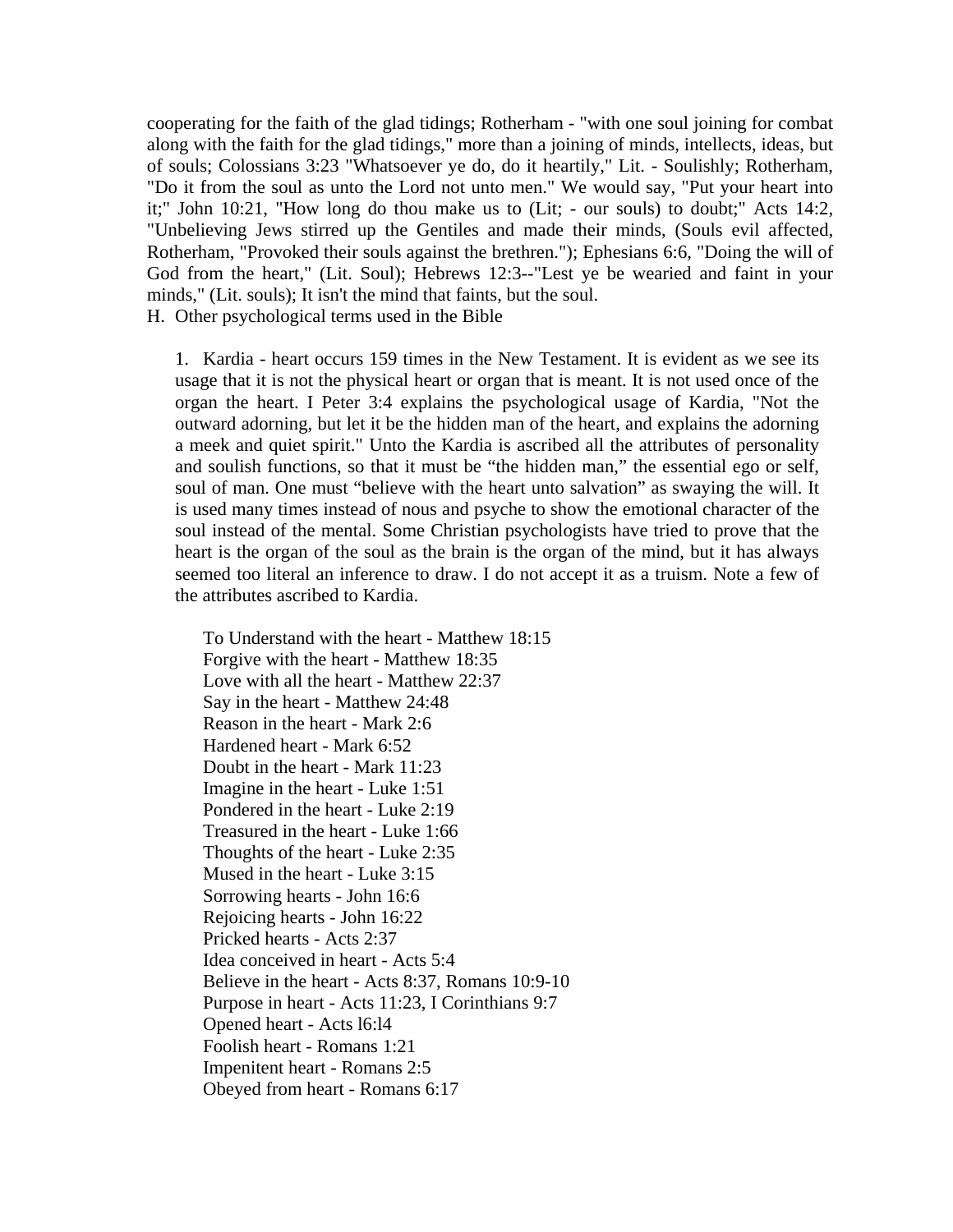Deceived heart - Romans 16:18, James 1:26 Counsels of heart - I Corinthians 4:5 Decreed in heart - I Corinthians 7:37 Anguish of heart - II Corinthians 2:4 Secrets of the heart - II Corinthians 14:25 Christ dwelling in the heart - Ephesians 3:17 Comforted heart - Ephesians 6:22 Kept heart - Philippians 4:7 Erring heart - Hebrews 3:10 Covetous heart - II Peter 2:14 Assured hearts - I John 3:19 Condemning hearts - John 3:20 Searched hearts - Revelation 2:23 Lusts of the heart - Romans 1:24

2. The reins - Hebrew - Chalats, Kelayoth, and Greek - Nephros, equals kidneys, variously translated kidneys and loins and reins. Only once in the New Testament, Revelation 2:23, "All the church shall know that I am He that searcheth the reins and hearts and I will give to you according to your work." It occurs many times in the Old Testament as in Psalm 26:2, "Prove me, try my reins and my heart;" Psalm 139:13, "For Thou has possessed my reins;" Jeremiah 17:10, "I the Lord search the heart, try the reins, even to give to every man according to His ways and according to the fruit of his doings." Note in the persecutors of Jeremiah, "God is near in their mouths but far from their reins," 12:2. It seems to be the motive, the impulses, the well springs from whence issue choices and works, the will and volition, so Rotherham translates Psalm 26:2, "My impulses and my understandings." The economy of words in the Hebrew tongue shows only 7,000 in vocabulary use of organs for spiritual and soulish activity by metonomy, so hands and feet, etc., "Teach my hands cunning."

3. Belly - to this catalogue must be added a common Old Testament word used in a psychological way: belly, the Hebrew beten, translated, belly, cavity, bosom, or womb. The RV translates it, "Innermost parts," which is a very good translation, for it has the idea of the soulish parts rather than the external, or rather an inner, inner being. It occurs but once in the New Testament (Greek, koilia), John 7:38 - "Out of his innermost parts shall flow rivers of living waters." R.V. goes on to show it is not out of my own soulish being but deeper within from the indwelling Holy Spirit. Note Proverbs 26:22, "The words of a talebearer are as wounds and they go down into the innermost parts of the belly." An apology is not enough, the scar remains in the innermost soul, Proverbs 20:27, "The spirit of man is the candle of the Lord (light of God in man) searching all the inward parts of the belly." There are others - Psalm 31:9; Revelation 18:8, 20, etc.

4. There are other psychological terms which shall find a larger treatment later, but to name a few here there is "the new man, "the old man," "the outward man," "the inner men," "flesh," "carnal man," "spirit;" all of these are certainly psychological terms and form a large part of the psychology of the New Testament.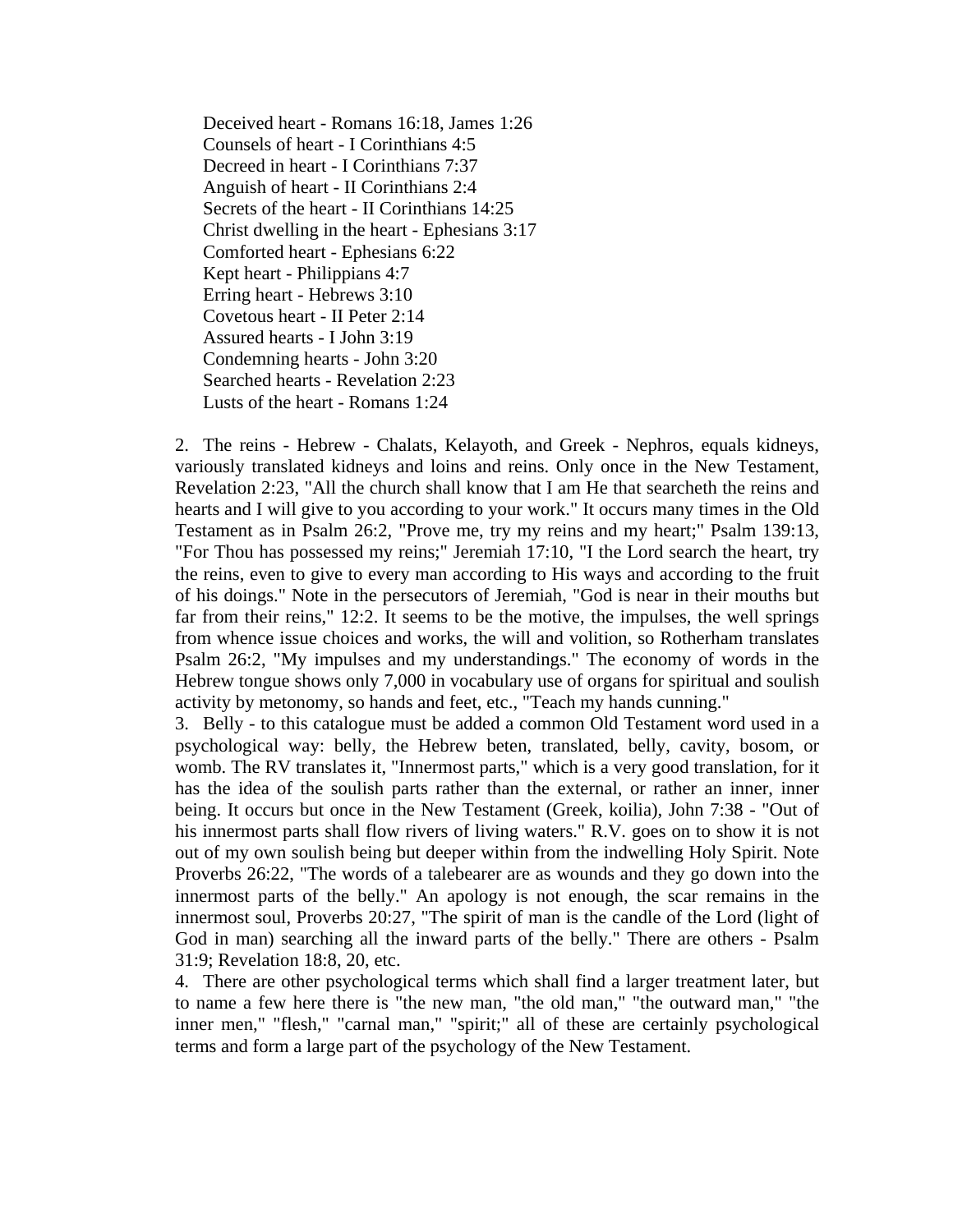#### VII. The Psychology of Learning and Retention

 I have in view the prospectus we gave in our introduction to the course. The first part was to be theoretical psychology; the second part was to be applied psychology. In this second division we said we wished to consider applied psychology in study or learning that is our mental life, and applied psychology in Christian experience, or in our spiritual life.

 We hope as we traverse this planned course that many extracurricular elements of psychology shall have room for development. What we could not do systematically, maybe we can do by way of illustration as we proceed. Where a subject of real interest entices us from the subject in hand we shall consider it also, also feel perfectly free to question our findings or seek further knowledge on the subject.

 By way of introduction to this section we wish to warn you at the outset that we have never found any "easy" method of learning, any complete psychology of memorizing or reasoning, pro-digested, fool-proof, and acquired overnight by putting it under your pillow, like a love letter. Everything we shall consider in this shall only help you as you put them into practice by ardent work. This leads us to our first division in generalization:

#### A. The Formation of Habits and Study

 First a word about habits in general - Psychology has worked out certain principles to determine the why of habits. They are based upon two qualities in the nervous system:

- 1. Modifiability subject to change.
- 2. Retentivity character of holding that change.

 A coiled spring is capable of changes every second for years, but doesn't retain it retention without modifiability. The bent wire has modifiability with retention. Clay has modifiability without retention. Illustration: The bent, creased paper will bend every time after in the same place. It is known that the impulse traversing the nerve leaves its impression, and afterward has a tendency to follow the precious impression. When we take up the study of memory and learning, we shall see certain laws to make the impression indelible. We all know in our own experience how easy it is to form adverse habits and how hard they are to break.

 William James, the great psychologist, enumerated four laws of habit formation still copied today by every psychologist.

1. Begin a new habit with as strong and decided a start as possible. Use a firm resolution of will. This is particularly necessary in studying. One man's proscription was, to the young preacher, "Glue the seat of your trousers to the seat of the chair."

2. Never allow an exception to occur until the habit is well-formed, like fixed periods of study. After graduation this will be imperative. You'll have no other boss than your will. Paul said, "Redeeming the time." What you do with time will determine what time will do with you."

3. Seize the first possible chance to put the now resolution into action. To this many add frequency or repetition of the act.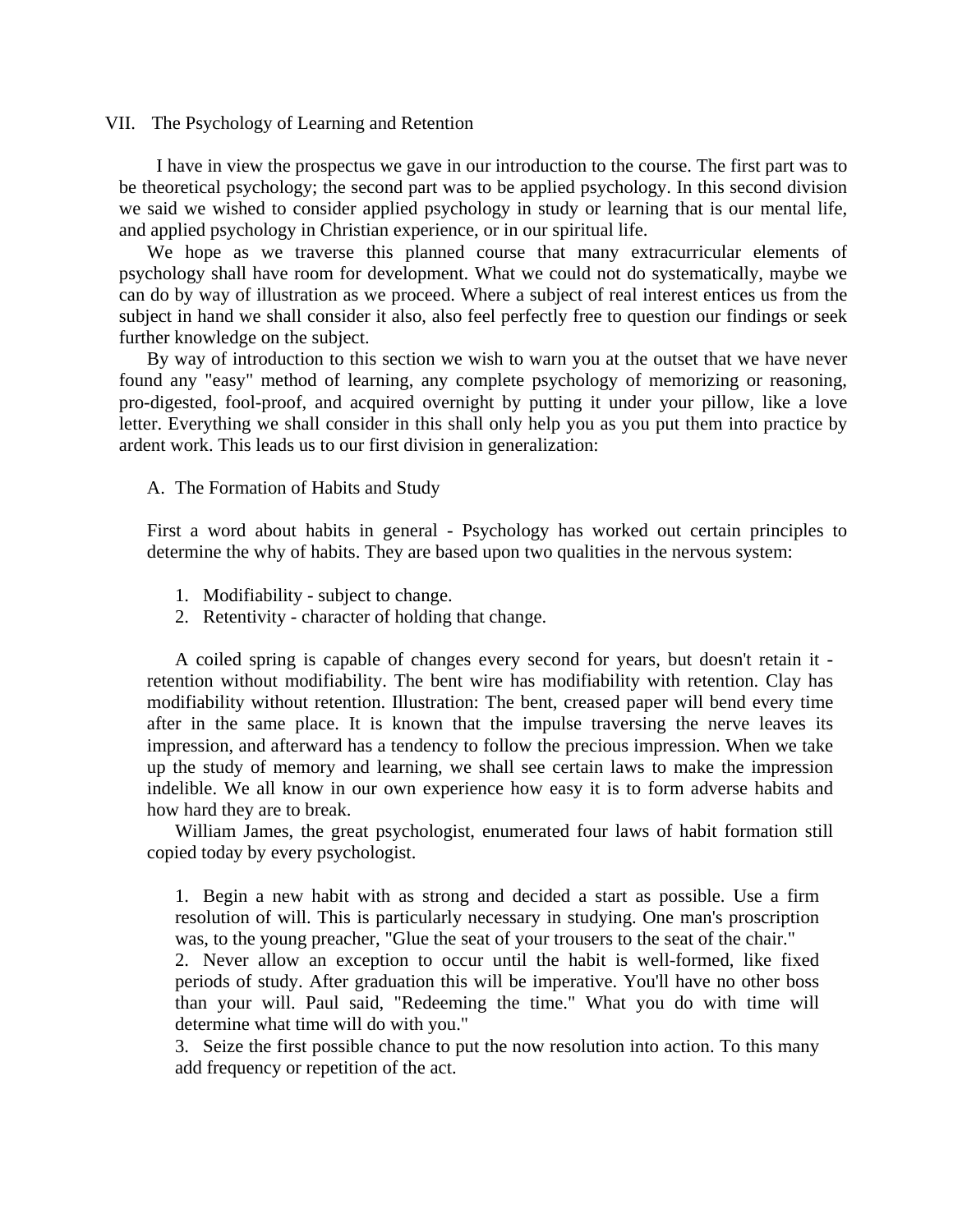4. Keep yourself young by a little free practice (outside of habit) every day. There is no minimizing the effects of good habits of study and learning. They become vehicles conveying the mind to higher conceptions, and to the minister greeter usefulness. Let me name a few advantages:

a. Study habits make the acquisition of knowledge a perennial fountain, rather than a stagnant pond. Education is not a storing up of enough knowledge to last the rest of your lives. Much of the material you learn actually is dissipated, but modes of study remain, methods of grasping facts; reasoning about them, evaluating, discriminating, and concentration are left, as well as the accumulative wisdom, the development of the mind, its enlargement. With our forgetters in good working order, we need to continually drink at the fount of learning. How many preachers do you know who dried up on the stalk long ago? Why? They never study.

b. The mind is never as richly furnished as it might be. You can look back and see how much larger your conception is this year than last. Good study habits keep this progression steady.

c. Good study habits will finally lead to a study, which is not necessity, nor duty, but a joy. The reason is simple. It ceases to be work, but an easy habit of mind, like learning to do anything. First, it is hard work, painful repetition, slow, and awkward, but later it becomes second nature to you and a joyful release, like swimming, golf, skiing, etc.

d. The richest reward of all, outside of God's approbation when He said, Study to show yourselves approved unto God, a workman that needeth not to be ashamed," is the rich scholarship, especially in this field of biblical research. Your spiritual experience will ripen with your knowledge. Note in the text quoted, it is study to show yourselves approved unto God, a Workman. This is not the passive reception of knowledge, like a sponge soaking up water. It is like trying to build a physique. One doesn't sit down beside the muscle-building machine of weights and springs, waiting and hoping it will build muscles. Study, especially until it becomes such a habit as to be second nature with you, will be work. We shall see that a great deal of will power will be needed.

#### B. Learning in General

 The child enters the world with but very few instincts and traits. John Locke was probably the first to describe the brain of the child as a "tabula rasa"' or clean slate. Others have used the idea of blank paper and a new receiving record for phonograph. All through life there is gathered the impressions learned and the resulting character building and motivations from which life is made. The child starts with inherited mental as well as physical traits or tendencies, as the physical, facial, and other physical traits that are inherited, color of the eyes, hair, and certain shape designs. It is the same in the soulish realm: talents, such as musical, artistic, and educational, are traceable in the child. Those seem to be inherited impressions both on the cellular life of the child (for the physical) and upon the mind and soul of the child (in the soulish life). As the child grows and learns and reaches adulthood, definite habits formulate; the sum total of learning takes definite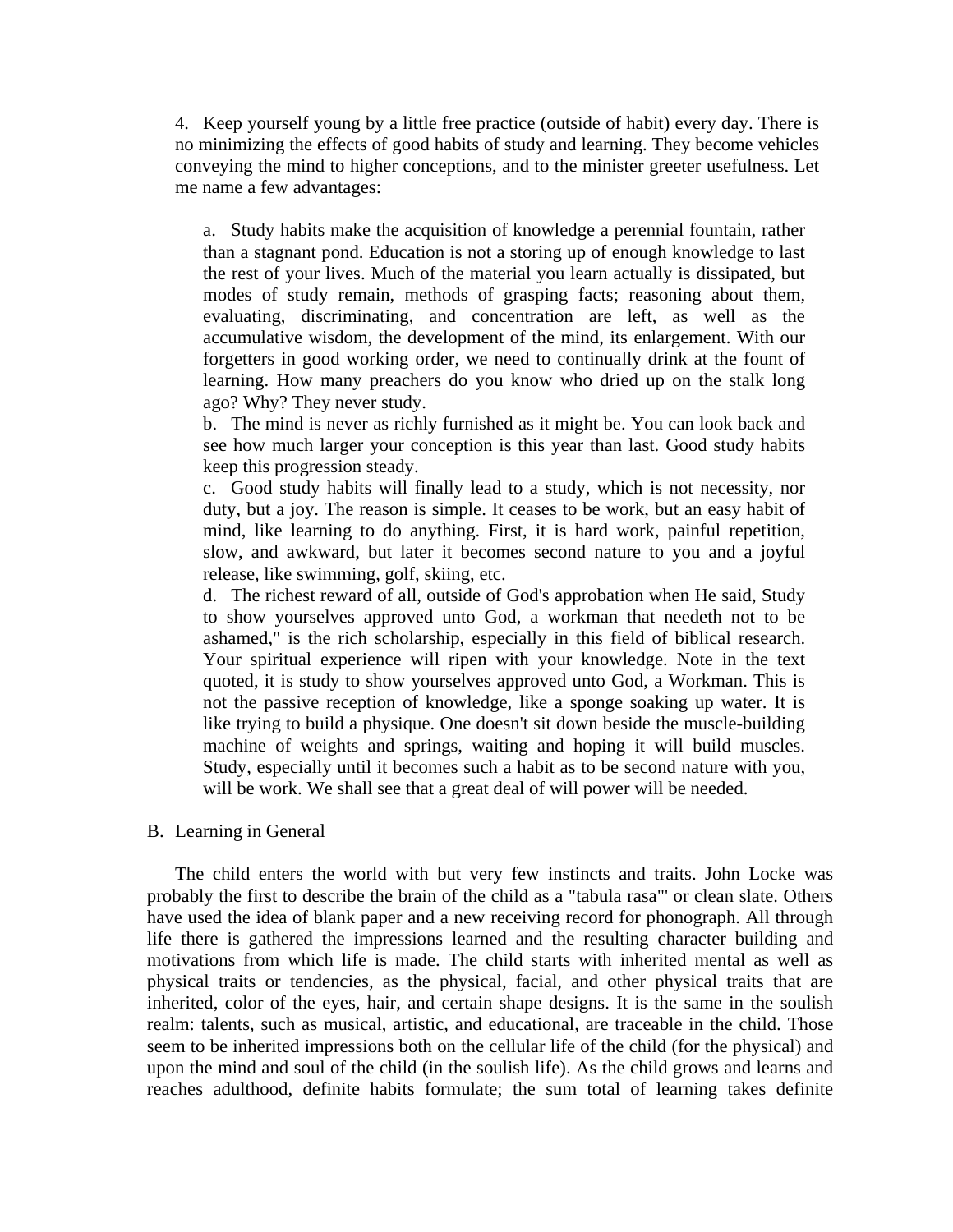patterns. In some it is confusion, discord, a mere jumble of everyday memories gathered haphazardly, while on the part of some it takes the form of a well-ordered desk or filing cabinet. Memory is stored with learning in a systematized manner. Education properly received tends to put the mind in order. (Here again is the necessity of good habits of studying.)

 Our studying should be looked upon as a capital investment. God has called us out into His service; our equipment shall be two-fold: Mental and Spiritual. We see the failure of those who emphasize either one to the exclusion of the other. The development of the mind by systematic study and learning is as important to our future ministry as the spiritual development under the means of grace. In fact, spirituality will follow learning if the wills assent unto the things learned. We grow by the sincere milk of the Word. The whole of our treatment of learning and retention or the psychology of learning is wrapped up in three operations of the same mental act. Learning is memory being stored or memory in acquisition, retention, or memory proper, as we call it, memory in retention; forgetting is memory slipping or losing its store (at least conscious memory). This acquiring of knowledge can be more careless, accidental, or effort toward some specific goal. This latter is, of course, our goal as "Workmen approved of God."

1. In the acquiring of knowledge there are three elements: Perception, Conception, and Apperception. Perception is awareness with interpretation. All learning is perception, the mind evaluating as it is aware of the reports of the senses. Apperception has to do with my own particular and peculiar mental interpretation of what I have perceived in relation to myself. Conception is the reasoning upon it. All those byways must be overlooked for our immediate subject, attention. Attention is awareness or consciousness focused upon one specific detail. It is the gateway to learning. Husband calls it, "The process which clarifies sensations." Illustration: Hear a light scratching at the door; we focus our attention upon it and identify it as our door, so "Attention is a mental flashlight; whatever it is focused upon is made more distinct." This throws a lot of light upon attention as the doorway to learning. That thing which is learned with a diffused attention, distracted attention, or passive attention is soon forgotten because it wasn't clarified by focused attention. There are three forms of attention:

a. Passive attention. There are stimulations, which come to us as compulsions forcing themselves on our attention, such as a loud noise, brilliant lights, and swiftly moving objects, etc. We cannot refrain from attending to it. It momentarily blinds us to all other stimuli.

b. Active attention. This is true selective attention, the holding of the mind forcibly to attend to certain things. This involves effort and is the first fruits of study.

c. Secondary passive attention. This is when active attention passes over into passive, the becoming so absorbed in the thing you have given voluntary attention to until buried or sunk into the study or work. Many other stimuli go unnoticed: conversation, noises, and interruptions. This we call concentration. Most all learning from studying is at first active attention, and only becomes secondary passive attention after there is mastery of the mind's focusing ability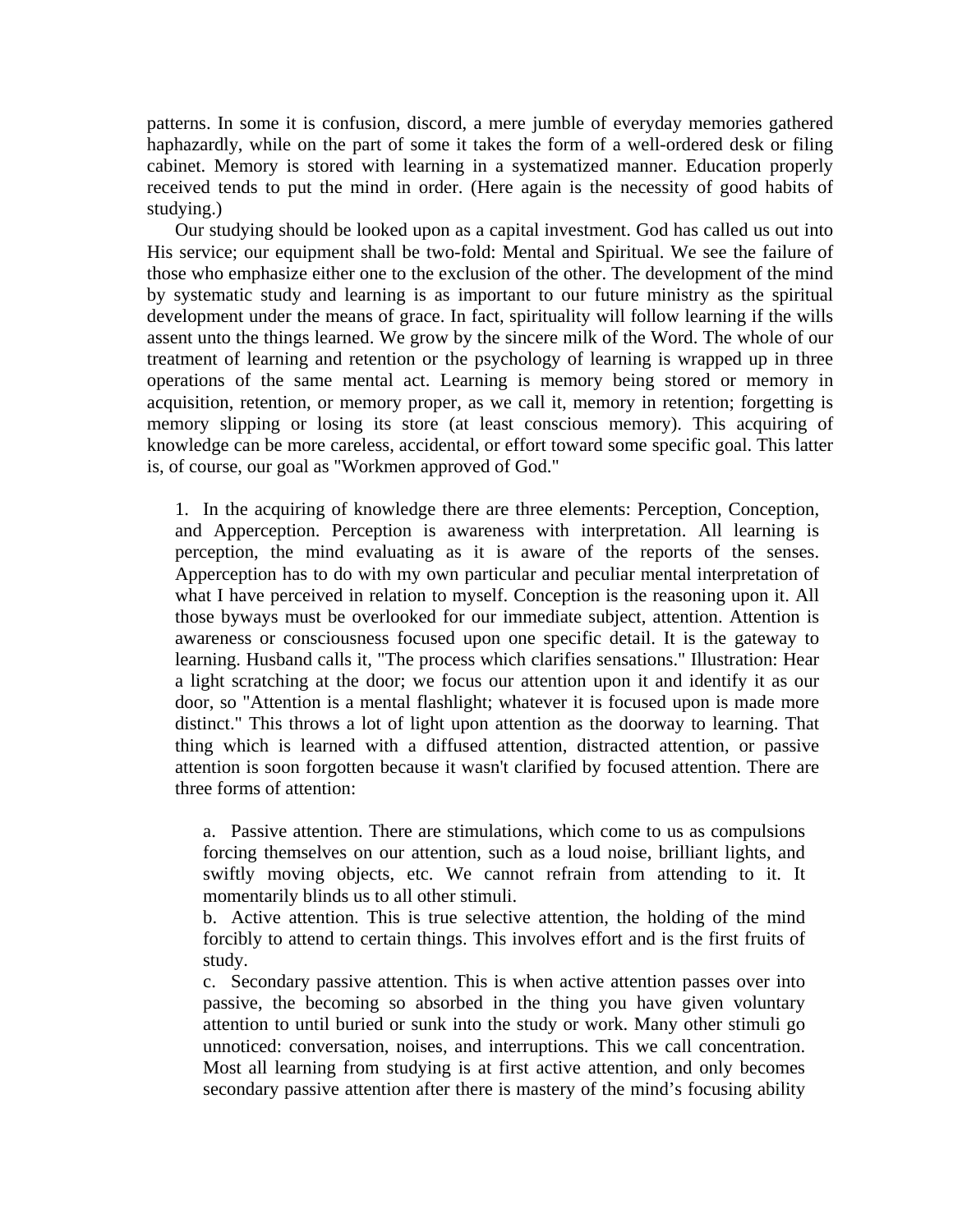and an absorbing interest develops in the subject. Until study becomes secondary passive, learning is slow, painful, and, of course, incomplete, since forceful attention is work. Illustration: It is just like the learning of a trade. The pathway to the effortless attention, when the work is gone and it is a pleasure to concentrate, is by way of the voluntary. It is because the pathway leads through the effort-filled way that few pursue to the end. There are a few other things to consider about attention before we consider a few ways to stimulate attention until it becomes concentration (certain laws of attention):

1.) We are always conscious of something at every waking moment. This is spontaneous attention, shifting whether voluntarily or passively. Even the woolgathering teenager is giving attention to his daydreams. Every waking moment is attentive.

2.) Attention is constantly shifting. This we shall see is important to know, as we shall learn to use this phase rather than try in vain to stay it. The longest concentration of attention on record is 24 seconds, though most of the time it is but three to five seconds. The attention waves rise and fall. We cannot hold it for but a few seconds on any one thing.

3.) Put a dot on a piece of paper; hold it as far away as possible. Both his eyes and his mind will continually wander off. Illustration: Like trying not to think; try it. This shows how active the mind really is. You find yourself thinking about not thinking. This does not mean that the attention cannot recur almost instantaneously to the same subject in rapidly recurring attention. While attending to the various details, we are learning the general subject. Far from being disadvantageous, this fluctuation of attention is an advantage. We are not forced to fix and voluntarily change attention on minor things; stagnation would result. Fluctuations are an essential element in every wakeful moment, as we are conscious of all about us and continually make adjustments to them. It is the same in learning. Rather than futilely trying to stop those fluctuations, we should learn rather to direct them.

4.) One more general thought: This fluctuation principle of attention carries with it two degrees of consciousness. If the immediate focal point were all we could take in, there would be danger to us all about and narrowness of life itself. Besides the focus of attention, there is a nebulous, hazy border of attention. We say, "I saw it out of the corner of my eye," it wasn't in the focus of the eye. Now this seems to be true of all the senses and the mind itself. They are receiving and sending into the brain secondary reports besides the focal one. You may be writing while someone is talking to you. You are vaguely conscious of them, of noises, sights, and even thoughts. We are conscious of but one thing at a time, but vast areas are pushing it. The real ability of attrition and concentration seems to be the ability at last to anesthetize (put to sleep) these secondary borderline distractions and focus the attention voluntarily upon the one chosen subject. (That that is studied or learned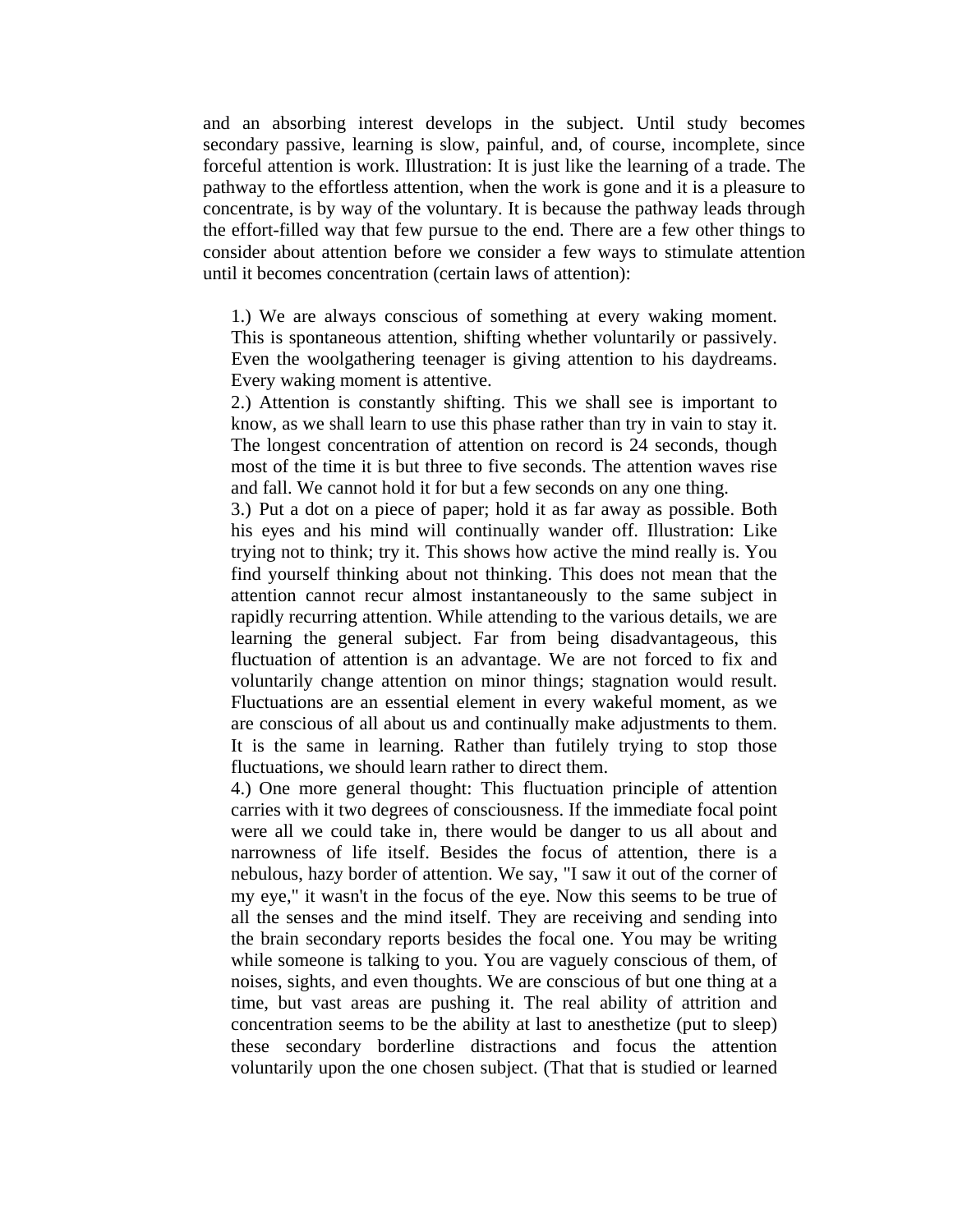thusly is permanent. There is a greater impression made. A book read can be reconstructed not by rote, but by content of material.)

2. The problem of attention (or cultivating the attention). Since the first problem of learning is proper attention, without which real systematic learning is impossible, we must consider how attention may be improved. Again we warn you, there is no easy way, no "three easy lessons to attention." You will find this your own personal problem, and a lot depends upon whether you have the right stamina and respect for your calling in Christ Jesus to pay the price of hard work, to learn how to learn. All we can do is suggest methods of focusing attention; the acquiring of the art of concentration is up to you. The rewards are great. (By the way, some suggest a goal or reward as one of the stimulations toward attention.)

 You may think that we are parting paths with Biblical Psychology in our present treatise, but you will find several words for attention in the Scriptures which have a definite bearing upon our present study. The most common Old Testament word means to "prick up the ears, to carefully hearken, give heed, to mark well," such as Solomon to his son, "Attend to know understanding," Proverbs 4:1. In the Old Testament the common word or a derivative of it means "to hold the mind, to apply oneself to something diligently, to be given wholly to something." Note how Paul applies it, I Timothy 4:13, "Until I come, give attendance (wholly apply yourself) to reading, to exhortation, to doctrine, so "neglect not the gift that is in thee." Then he further explains, "Meditate on them and give thyself wholly to them," (then the result) "thy profiting will appear to all, and thou shalt save thyself and those that hear you." Here is attention, mental self-stimulation, meditation, a singleness of goal, "give thyself wholly to them," and the profit of it. Here is the answer to so much slipshoddiness in doctrine, life, and service of so many, and the overall ignorance, pervading the whole.

 Let us look at the problem of attention. We have seen how important attention is to learning. Now we raise the question, "How can I cultivate that kind of attention which will guarantee retention of learning?" What are the laws governing attention? Interest! Too many times you have been conscious of the futility of forcefully attending to that, which has no interest for you, but, contrariwise, you cannot help attending to that which does interest you. Your mind is continually drawn to it when separated from it, and is reluctant to leave it when interrupted, even by such a compelling stimulus as the dinner bell. If you have never had an interest that strong, you are abnormal. Children even do.

 The problem of attention is primarily the problem of interest. That which is interesting to us will absorb our attention, and working together will cause us to progress, (as Paul says) we will become proficient in it. (Here is the importance of entering the life's work that interests you.) Illustration: Many of you make better grades here than you used to in high school; you have a different interest in life. The question arises, how to increase interest, not by force or will power alone, but by incentive primarily. Illustration: Boy daydreaming in class watches the clock; but give him a reward for finished work, and the clock loses its interest and grades pick up.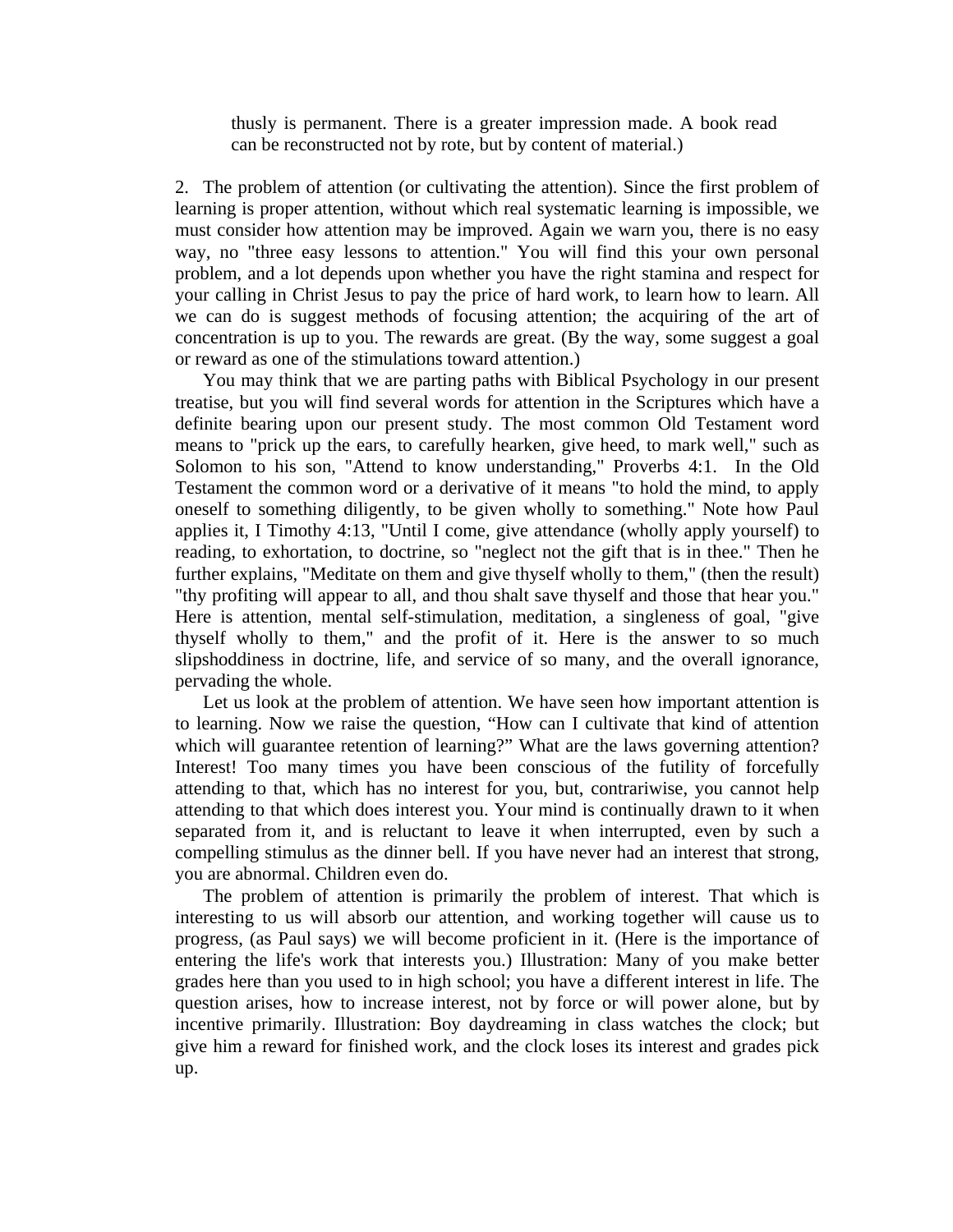Some laws of interest:

a. Take the line of native (natural) interest to you. We are different. Some have the scientific mind (innate curiosity of the why of things), some the poetical, some the historical, and some the speculative or philosophical mind. Note the difference in the Bible characters, all different, yet all used of God. It is useless to try to force the emotionally minded to a scientific mind. Lean toward the things which have a native interest to you. Use the books, which appeal to you, etc.

b. Meaning will add interest. You cannot maintain interest in study with the mind passive, in a state of peaceful acquiescence, drinking in with all the vigor of a sponge. The mind must be actively engaged in weighing, evaluating, and reasoning, even disputing with the author. Illustration: Note when you lost this connection with the author you read on for a paragraph or a page or two, and suddenly "awaken" to find that you lost the connection; it didn't register. You should study or read not to memorize but to understand. Better one paragraph read to understand, "digested," than whole volume swallowed whole. Find out if you agree with the author. I keep pencil in hand; sometimes I say 'Amen' on the margin. Sometimes I put "false" or "lie" and give chapter and verse for it. Other times I leave the author entirely for hours on end, while I chase down an argument or train of thought introduced by the author. (How can you help but be interested and attentive with whole concentration when you study or reason with that kind of interest?) This follows the Law of Fluctuations in Attention. If the stimulus is unvaried, or if some new attribute is not discovered, attention must waver. The mind cannot remain concentrated in the same identical course for long. (Here is the reason why if the author gets tediously repetitious, we lost interest). If attention is continuously centered upon one thing without evaluating, reasoning, or changing points of interest, it tends to produce an hypnotic state or comatose state (drowsy, lethargic state).

 Last of all, as to studying with meaning to create interest, here is the need of mastering the material as you progress in any book or study since the meaning or understanding of the argument will be lost and interest wanes. Illustration: If it is a book based upon some basic tenant of the author, he will state his argument in the very beginning. If that isn't mastered, the rest of the book will be unintelligible, and therefore uninteresting; and the attention will wander.

c. Uncertainty and expectancy will increase interest. That thing which we know too well becomes trite to us and cannot hold our interest without finding some new attribute in it, like the traveling on new highways, with the interest of what is to be seen around the corner, or in fishing. How can a man fish for hours without catching anything? It is the not knowing at what instant he will get a bite and what it is he might catch. This is also illustrated by killing the interest in a book by reading the last chapter first, or to have someone tell you how it turns out. Get the habit of expectancy in Bible study. You will never be disappointed.

d. A lot like the last division is this: Curiosity will increase interest. This answers to the natural attribute of the human mind to inquire into the why and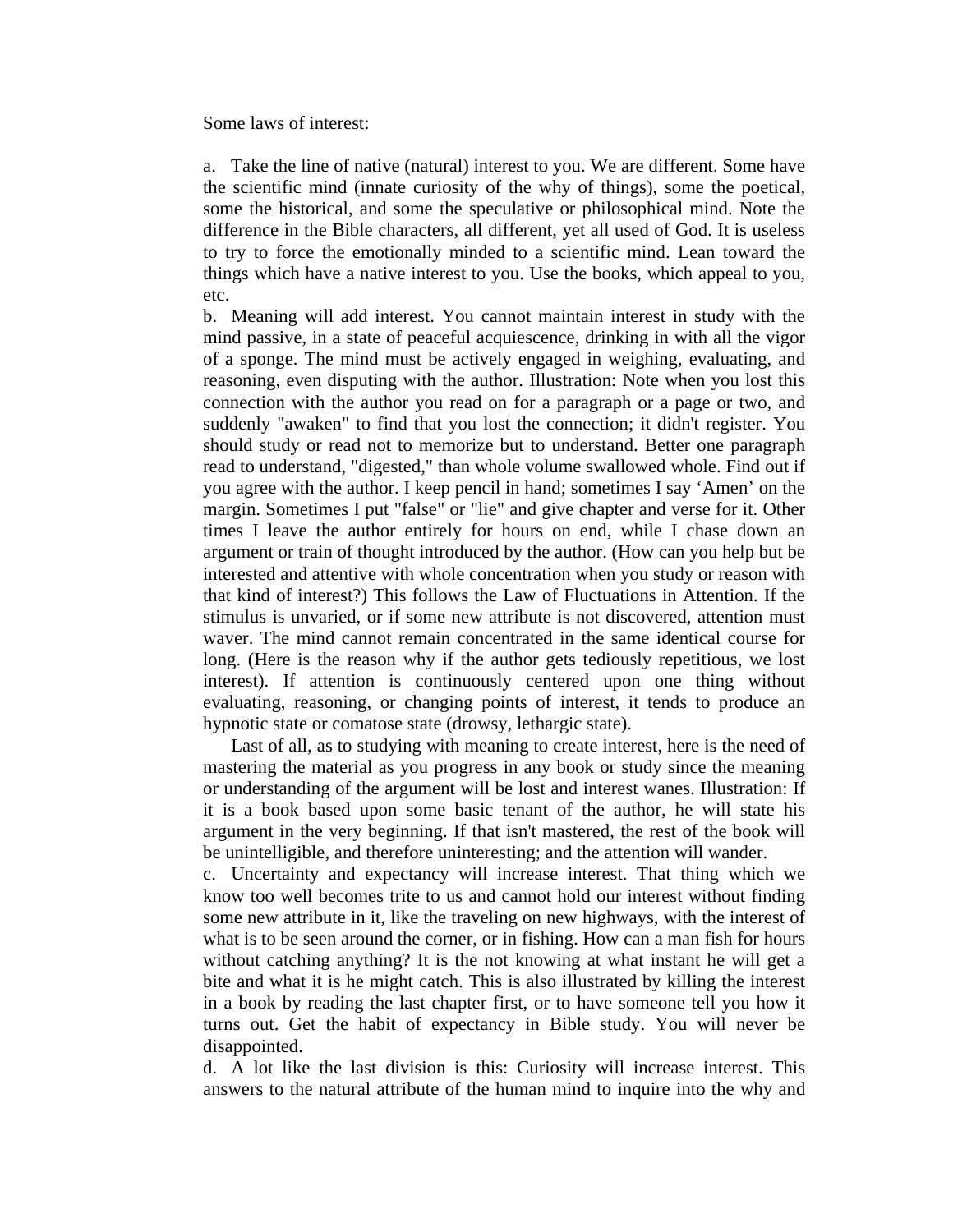what of things. Launch out into new fields of inquiry. Do not be satisfied with the beaten paths of knowledge or second-hand learning. There is little imagination in the average student's study. He never rises higher that what is told him. No wonder it soon leaves him uninterested and mediocre. The pathblazers are few. Real originality among thinkers is scarce. You will never know the real joy of Bible study or of learning in any field until you have found out new truth for yourselves. It may be old truly, yet you found it independently by following your curiosity to its conclusion. Men have held their interest with singleness of attention upon the most obscure and seemingly dry of subjects and research by curiosity. Do not only seek to learn facts singularly or only the immediate meanings involved, but ask yourself the "Why."

e. Let the emotions have sway to increase interest. We are always interested in things we like. In theology, Bible study, and spiritual things how necessary it is to become emotionally involved in order to hold attention. How anyone can coldly investigate slide truth as he would a germ on a microscope slide is beyond me! These things are about me and for me. I am involved in them. Pray over your studies now and throughout life. Get the Holy Spirit to illuminate for you the sacred page and apply it. Apply all that you study to your own life. Bengel's motto of Bible study was, "Apply thyself wholly to the Scriptures arid apply the Scriptures wholly unto thyself." In the front of an old lady's Bible were those words, "Now, dear Lord Jesus, let us read this book together." In the front of my Bible I have written my own prayer concerning Bible study:

May God the Father speak His Word to me, as its source, for instruction that I might know His will. May God the Son freshen His Word to me, as its life, for enjoyment, that I might love His will. May God the Holy Spirit quicken His Word to me, as its power, for illumination, that I might do His will.

 This has been my motto of Bible study. You cannot love Bible study, and therefore, really get interested in it, from a cold orthodox viewpoint. His Word is living and powerful, and is God's love letter to us.

f. A goal or reward stimulates interest. The difference is seen in a traveler who is going somewhere and one who has no destination or aim in view. We use this always in child psychology. This and curiosity are the prime incentives to children. In Bible study we are going somewhere, more so than the one working for a Ph.D. or Master's Degree. Can you think of a greater goal in life than to know this wonderful Book and the depths of the mysteries of God's revelations? Paul's prayer was "to know the length and breadth and depth and height, and to know the love of Christ which passeth knowledge." In comparison, what is the average aim in life and the things man calls success? It is just to get wealth or fame, to live and die for self and self-gratification; to live unto one's self and to die unto one's self.

g. There is one more, corresponding to one of the three kinds of attention: Perseverance will augment interest to hold attention. Study is work. Real mental effort is involved. Most folks are intellectually lazy. They would rather do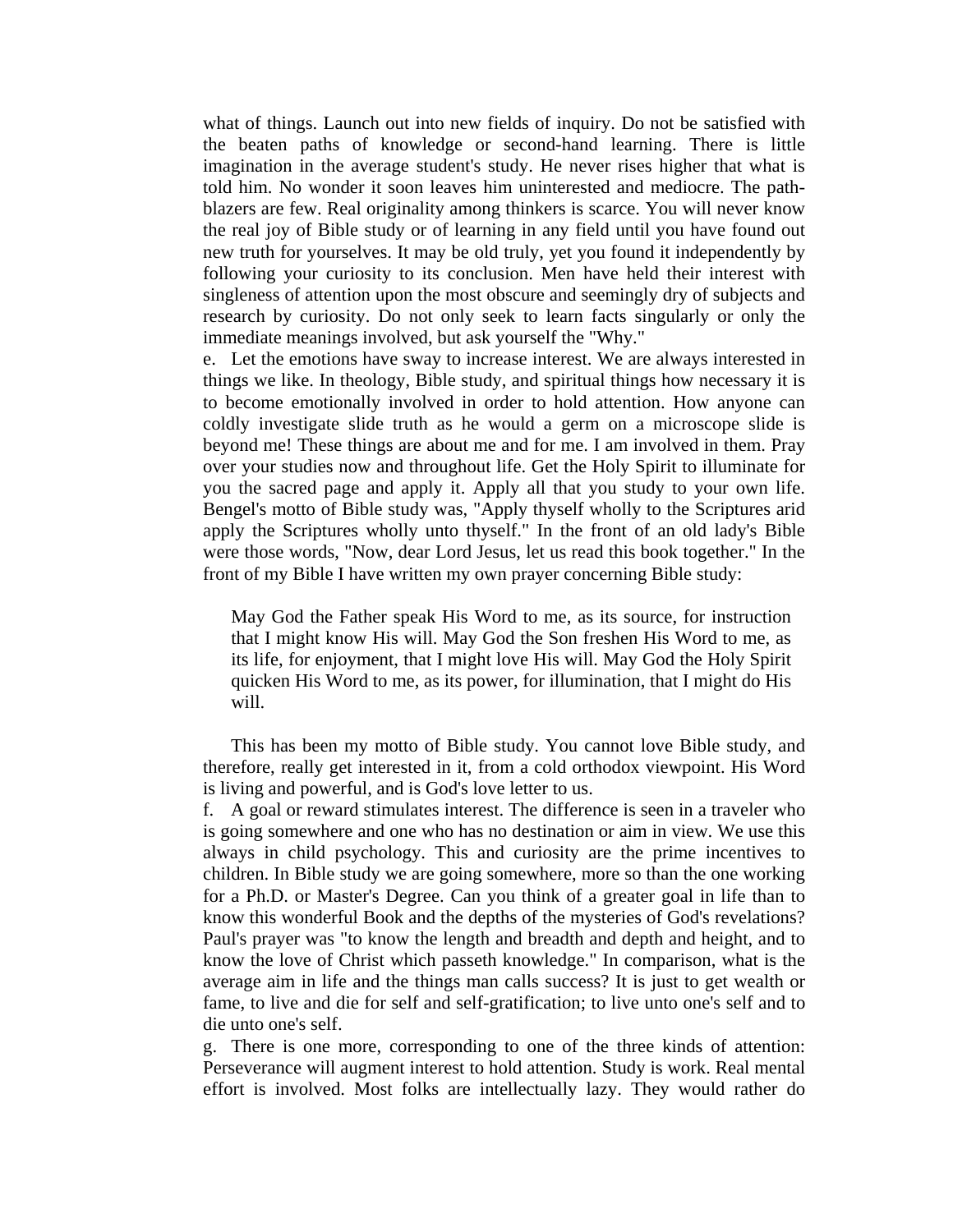physical work than to think. They want their thinking done for them, predigested. Every opinion comes to them shaped, formulated, and perfected, needing only their signature to make it theirs. They can tell you what they believe, but not why. Their knowledge of the Word is contained in a few familiar Bible stories finally learned from twenty years of Sunday School attendance, plus a very few verses either memorized or as a basis for argument. This perseverance is not a sudden burst of speed, then lethargy, but a settled constant system of study kept up. It isn't the sudden burst of speed at the starting gun that wins the race, but the set pace. Paul calls it "patient endurance." Choose a goal, set your course, and hold to it. Soon the interest will take over and concentration of attention, until it will fill your life.

 The primary chest of tools God has given you for the ministry is this wonderful Book. Shame on you if you never learn to use it or know it! Paul said, "All Scripture is given by inspiration of God, and is profitable, that the man of God may be perfect, thoroughly furnished (completely outfitted) unto every good work, (II Timothy 3:16-17.)

 Conclusion: We have taken so much time with attention because we believe it to be the secret, or key, to all learning, memory, and reasoning. May God give you wisdom in putting into practice what we have considered.

#### C. Memory

 We come to the important consideration of memory or mental reproduction or representation. This is a study, which could occupy our thinking for several months, but must be hurriedly covered in a few lessons. We shall pass by the physiological considerations and only discuss the laws of memory or the practical aspects of the subject. A good memory is not merely a gift or native ability, though it would be amazing indeed if some were not blessed with better natural memories than others, even as it is true of physical powers and even various mental endowments and talents. As more than one psychologist has intimated, "There are no poor memories, only poor learners." We all have good memories in some things, those things which impress us forcefully or emotionally. I believe that, like all the other mental faculties, memory is improved with culture and use. Do not think that any of the royal shortcuts advertized will automatically and easily furnish you with a photographic, infallible memory overnight. There are certain ascertained laws of the mind, which, if known, followed, practiced, and mastered, will develop a good memory. There are four parts to memory, and every act of memory involves all four. They are: Impression, Retention, Recall or Recollection, and Recognition. (As we consider these four in outline form, we shall develop the means of cultivating a good memory.)

1. Impression. This has occupied our minds in the discussion of attention and interest, but a different approach is imperative here and a further consideration. Impression, or perception, is memory in acquisition (storing of memory for later use). Usually, when a person says, "I can't remember," the truth is that he never learned it in the first place. The impression was too vague. You cannot remember what you never learned. Illustration: Introduce a friend by name to someone who is interested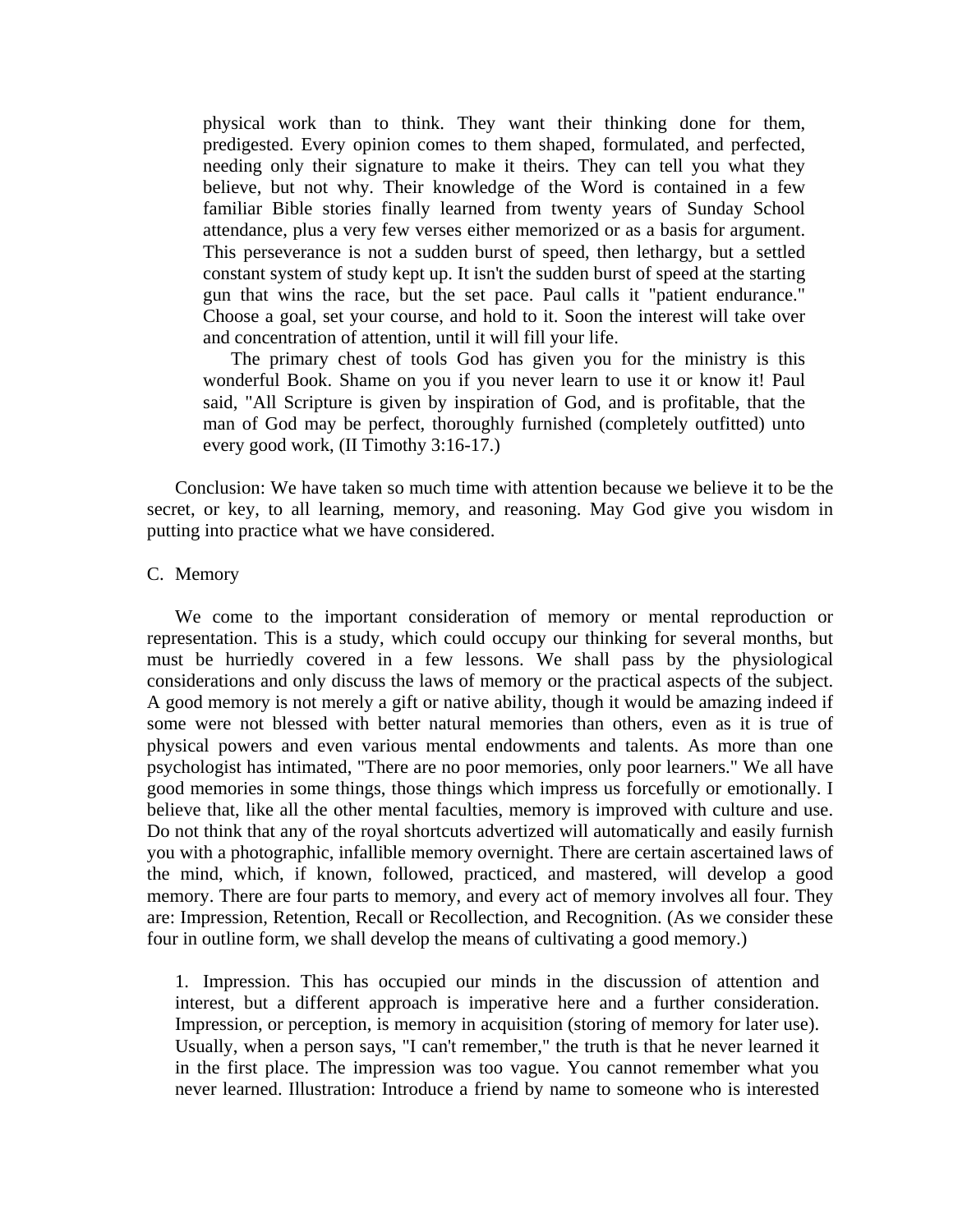in other things, or my wife's instructions for what I am to buy at town while I am completely absorbed in study, is to not have them recorded at all. I'm only vaguely conscious that some requests were made, but the impression was so vague that I am at a loss to recall them later. The depth of the impression will determine the extent of recollection; hence, at the very threshold of memory, we need to grasp the means of deepening the impressions made. The ability to retain, recollect, and recognize will depend upon the ability to impress. We could consider the physical aspect of the cellular change that impression makes so that in all probability the brain itself is physically changed never to return to its former condition, and metaphysically consider the memory of the soul which bridges the gulf of death to remember perfectly from the subconscious at the judgment; but some of these we will have to pass over (Just to mention here the thought which may be only a theory). Maybe all forgetting is to be found in the physical brain, while the soulish memory is subconscious and a permanent record. We will discuss a little of this at the close of this division in retention.

a. First, all impressions are through the sense organs. We must see, hear, smell, or taste to receive impressions. Guard the impression gates. The first law of impressions is: Go slowly, especially at first. Don't use undue haste and carelessness of impression. Grasp fully what you wish to learn; get it clearly, definitely; be sure you have it exactly, it, and not something like it or about it. Know what it is you wish to learn; understand it fully. A hasty careless impression cannot leave an indelible impression; consequently, the mind will not retain it, and fail to recall it.

 In this division, use both the sense of sight and hearing to help engrave the impression. You will find it will help to use the same posture and means of impression as you will later use when you wish to recall. In an examination, by all means write out in full your answers, not once, but several times. If you are to recite or preach, preach or recite aloud. I know of no better means of imprinting a sermon on the mind than to preach it aloud beforehand. So law number one: Go slowly, deliberately, and emphatically.

b. Close to this law is the law of careful observation. Haziness of perception lies at the root of most bad memories. We look at a lot of things we don't perceive. This follows our study in attention. We read so much and hear so much and see so much but it leaves no impression upon us because of a lack of intention or purpose while we do it. You note the difference some time when you have read a chapter; put the book down and try to write a clear outline and synopsis of what you have just read with clearer perception. If the mind unconsciously knows it will he called upon to reproduce what it reads, it will retain more and put forth more energy.

c. The third law I would mention is in reality only an aid to impression: Be selective in the amount and kind of impressions you wish to retain. Do not forget this fact: there are two opposing laws of mental life, learning and forgetting. We cannot retain everything in the realm of recollection. We daily forget a multitude of impressions. I have known many people who knew the craziest kinds of irrelevant ideas. One tells of a young man who set out to learn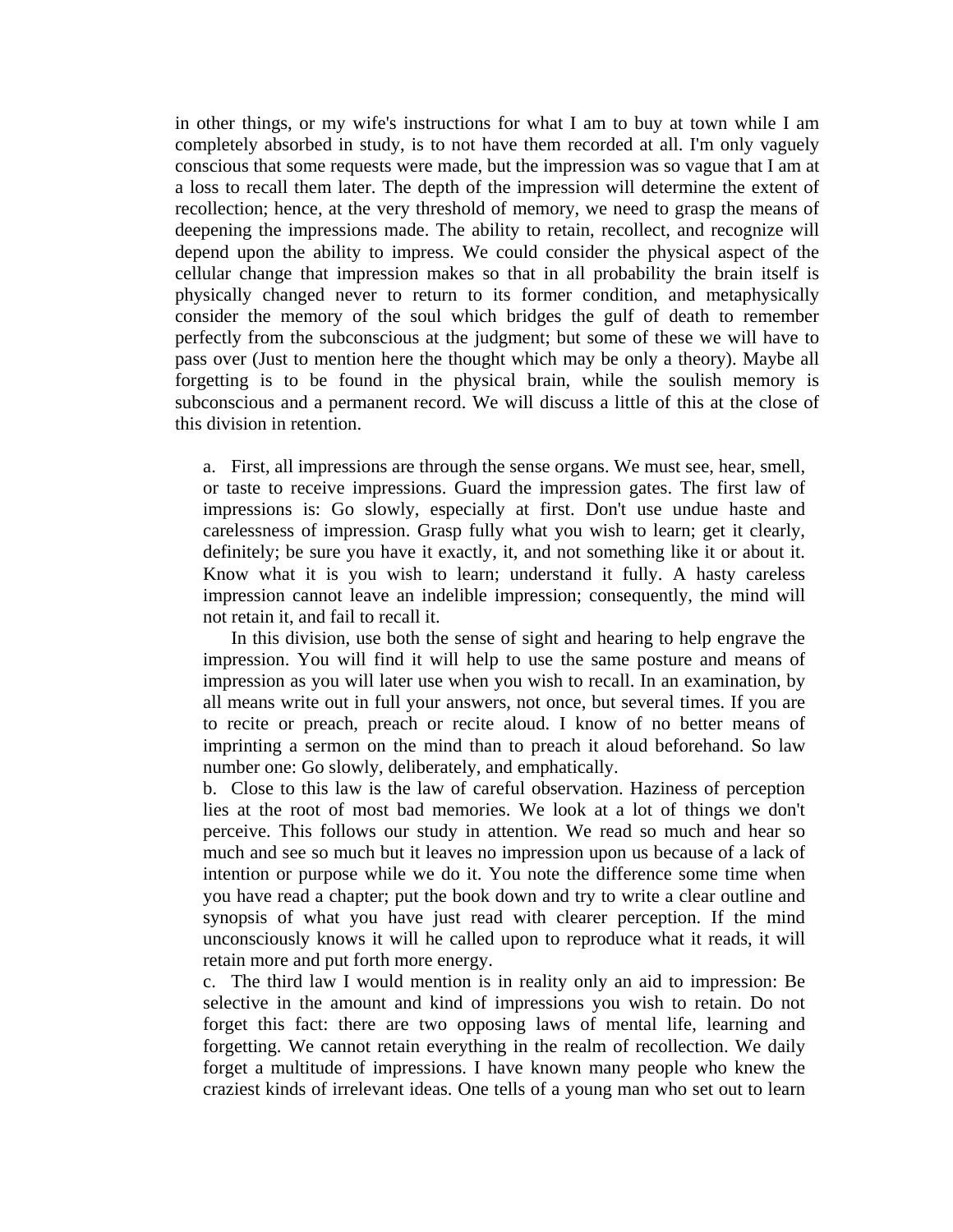the census of every town and city in the United States in the 1900 census; and he did, but failed in the teacher's elementary examination. If he had spent the time and mental effort on the things for the examination, he would have passed and been brighter for the effort. Some folks will memorize the craziest kinds of useless knowledge and pass over the really important things of life.

d. The fourth law of impression is repetition. This follows a physiological law: the tendency of a nervous current to pass over the cut groove or connection in the same place. To repeat two times strengthens the impression; eight times will do it better. Psychologists have worked out a fairly accurate table of forgetting. They have found that immediately after committing to memory, the rate is the highest and then tapers off. That which is retained for a couple of months is pretty apt to be permanent. This gives us an important cue to how to memorize by repetition. If you have to recite a poem a month from today, and thirty repetitions are needed to learn it, is it best to do them all today or spread them out? Remember the largest portion is forgotten the first day. So, repeat the poem five times the first day; do the same the next day, then two times a day for a few more days. Then do it once a day for the rest of the time, and it is yours, and probably for life, in many portions of it. It is best in memorizing to rest for periods and let the brain "set." With this warning, however, do not introduce other material which is closely akin to it. This is called by psychologists, "retroactive inhibitions." This and the fading of time are the two primary causes of forgetting. Husband gives five reasons why:

- 1.) If the immediate, interpolated material is similar to the original.
- 2.) If the psychological activity is intense during the interim.

3.) If the interpolated material is introduced immediately after the original.

- 4.) If the original material is ill-learned.
- 5.) If the original material is nonsense or unfamiliar. Cf. p. 445.

 So, frequently revert to what you have learned as a memory refresher. (Here is the benefit of Bible reading over familiar portions. You will find after a while you can quote, in the language of the text itself, portions you really never set out to memorize. How often have you heard a man read from the Word and you read in your mind right along with him, though you couldn't start out many times to quote the same portion?)

e. Along with this is the law of "over-learning." This enables one to recall much later than the immediate future. Cramming for examinations shows the results of just learning by fast methods and fast forgetting. This over learning should be distributed over a long period. Ebbinghaus found that 38 repetitions distributed over three days were equal to 68 done the same day.

f. The sixth law of impression is association. This is the common law that whatever has been perceived or conceived in connection with some other object of perception or thought is afterward suggestive of that other. Practically all devices for memorizing are upon this principle, but most of them are arbitrary non-connecting symbols. Here is the difference in memorizing by rote and by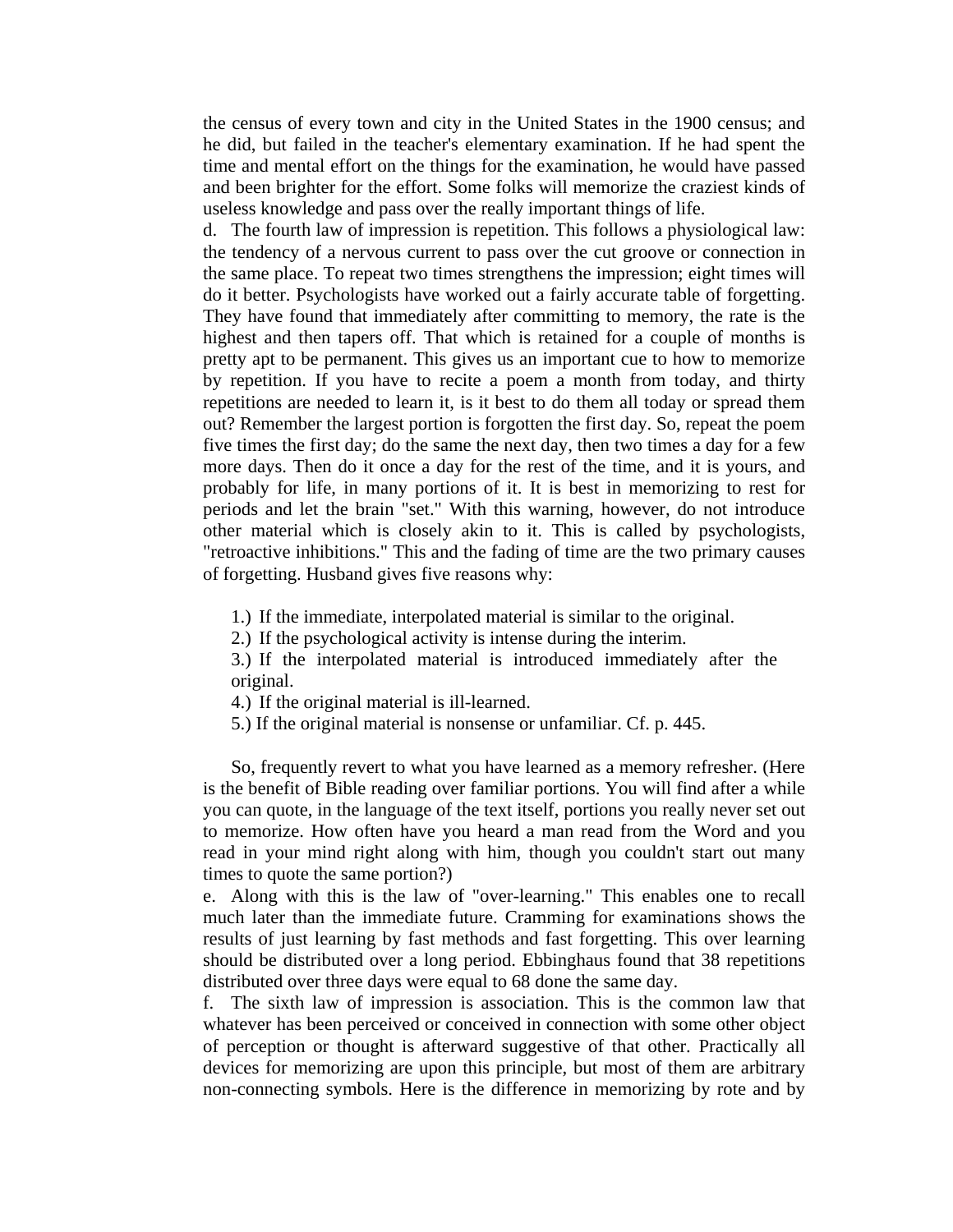meaning. Here is the reason why they say, "A liar must have a good memory." He learns the particulars by rote. He who tells the truth of events learned them by association. Here is the reason why writing out a sermon will aid to memorizing it. Its logical relations will also be committed. Utilize all the mental faculties to associate the newly-acquired knowledge with that which you already possess. Notice how this law, coupled with the last, helps in theme writing and sermon composition using time passage and repetition and association. This is like my sermon vat for soaking sermons. Reading up on a subject as much as possible, filling the mind with the subject, writing down all the thoughts possible, letting time elapse, and going over again, new ideas will, spring forth. The law of association is like that of attention and interest, studying and learning with mental activity, rationalizing, discriminating, and thinking. Here is the reason why a poem should be learned as a whole, not by stanza; get the connection, so Bible memorizing should be not by verse but by paragraph (complete thought).

#### 2. Retention

 We cannot add anything here to our study as to how we retain. That recollection which now floods the mind with familiar scenes, thoughts, reminiscences,- where was it five seconds ago, before we recalled it to awareness or consciousness? How does the mind retain its vast store of impressions? When one thinks of the multiplied thousands of memory tracts needed for the simplest daily tasks and work, the accumulated impressions of a lifetime, plus the acquired learned material of school and reading, a little insight is gained in how rich this treasure house is, but it seems that the actual mechanism of retention, as in all the thought processes, eludes and maybe always will elude the searcher.

 It is well to keep in mind in this consideration of retention, that material learned need not be within the range of recall to still be retained in the mind as lasting material. Much that we learn is forgotten as far as recollection is concerned, but its value is not lost. It remains as mental enrichment, cumulative knowledge, which makes for greater understanding. How much of the actual schooling of a doctor or engineer is forgotten; yet that same forgotten material leaves its residue in the mind! They are what we call "trained" and so better able to tackle the problem than others. The only problem attached to retention which can engage our attention is that of forgetting, and how to keep from forgetting. Why do we forget? Once written, why does the record fade? There are three causes of forgetting:

- a. Poor learning or weak impressions (which we have been studying)
- b. Decay through the passage of time
- c. Interference caused by retroactive inhibition, concussion, or repression

 The first we can to a great degree control by better degree of impression. The second, the passage of time causing a natural decay, is open to some question. Would time itself erase an impression if new impressions did not intervene to partially obliterate the old? If time itself does wear away with the years an impression, we can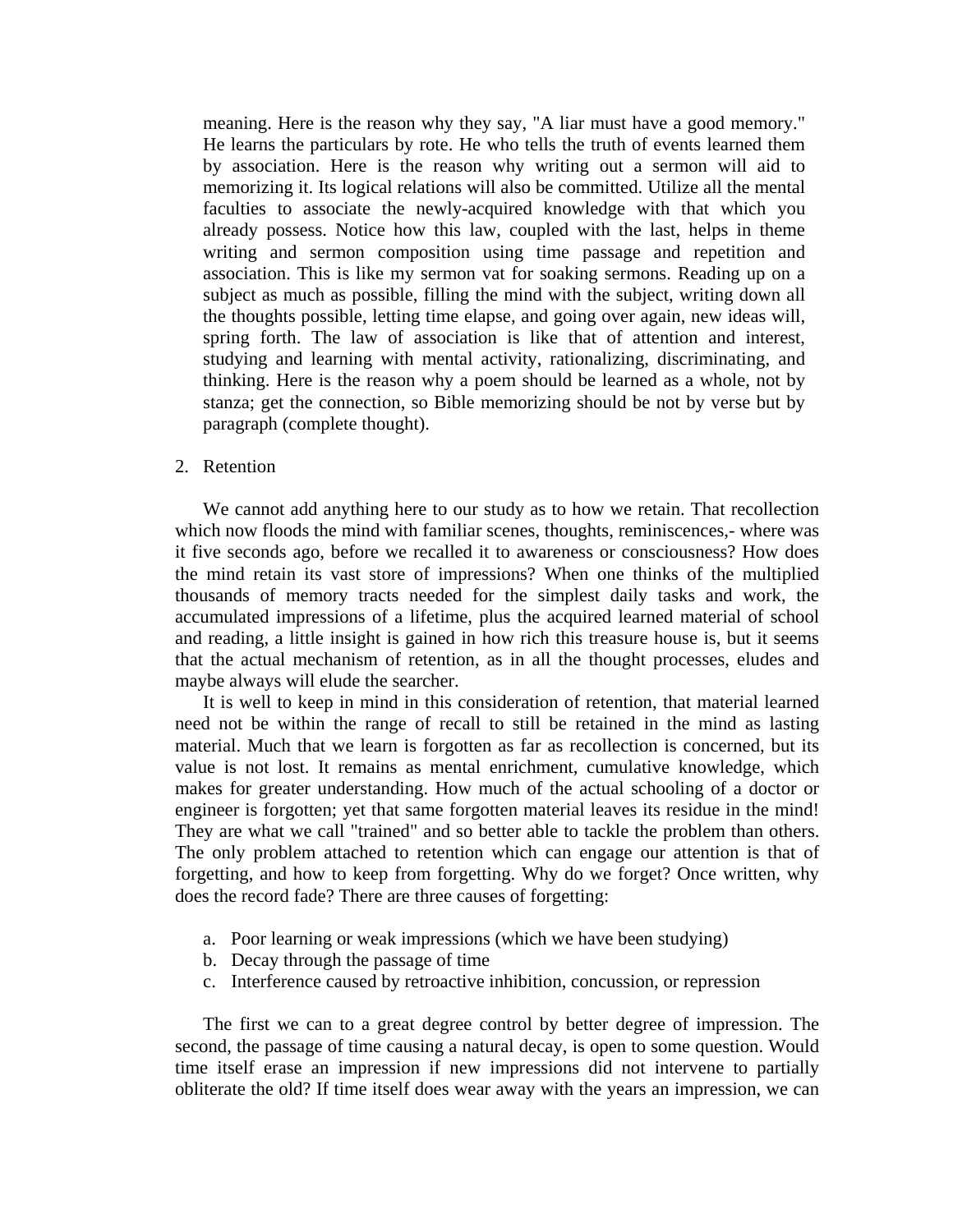partially control this by rehearsal and review at various times to bring the impression to original clarity. Here is the need of reading and rereading the Word of God, old familiar passages we think we know by rote, so with so much of our learning A little care here would richly repay in retained knowledge, like the learning of a language. If it isn't used, it will gradually leave retention, but a little review easily brings it back. This is how it is with all your Bible School training. Use it; restudy it. Don't expect it to be like a bank deposit, inactive until checked on.

 Number three needs some discussion briefly: Lapse of memory because of interference. We cannot control so-called amnesia caused by concussion. We find that much of forgetfulness caused by repression is incapable of control. This is the unconscious forgetting of that which we unconsciously want to forget. We may not know it at the time, but some unpleasant association even may make us forgot a name, a date, a place, and event. (This is a basic tenet of psycho-analysis). There seems to be a lot of truth in it when divorced from the extremes advocated by the behaviorists' school or the Freudian school. If you trace the innermost reason for forgetting something you really should know, repression interference is usually at fault. The only remedy here is to take pains to over-learn that particular thing.

 This leaves retroactive inhibition to discuss. When an impression is being made upon the memory, it seems it takes time for the impression to set or jell. If some other things are immediately taken up which are similar to it, the first will be either forgotten or confused with the second. Learning is faster and more permanent if the mind is inactive or passive through complete diversion or inactivity after intense effort at learning.

The four most important antidotes to forgetting are:

- a. Be sure you have concentrated attention, by aroused interest.
- b. Be sure the impression is cut deeply enough to be lasting.
- c. Make actual frequent use of what you wish to remember.

d. Try to understand, rather than learn by rote. (Here is the reason why "A liar must have a good memory;" a made-up story lacks logical connections with the rest of experience.)

 In class we shall discuss briefly an interesting sidelight: Is anything ever forgotten?

3. Recall (Or recollection a re-collecting of scattered store memories)

 Recall involves everything we do or say or think. Every word I use involves recall. As I act or talk or think, the mind is using past recollections, many times involuntarily. We say that recall is a voluntary action of the mind, to call up into the conscious mind the thing that is not now there. We might consider only one practical, experimental relationship here in recall. When the mind sets up a mental blank against remembering some very familiar name or event or fact and we say, "I know it as well as I know my own name," (yet some have even forgotten that in times of great emotional stress; I have heard them on quiz shows do that), this causes embarrassment. There seems to be but one method of overcoming it, the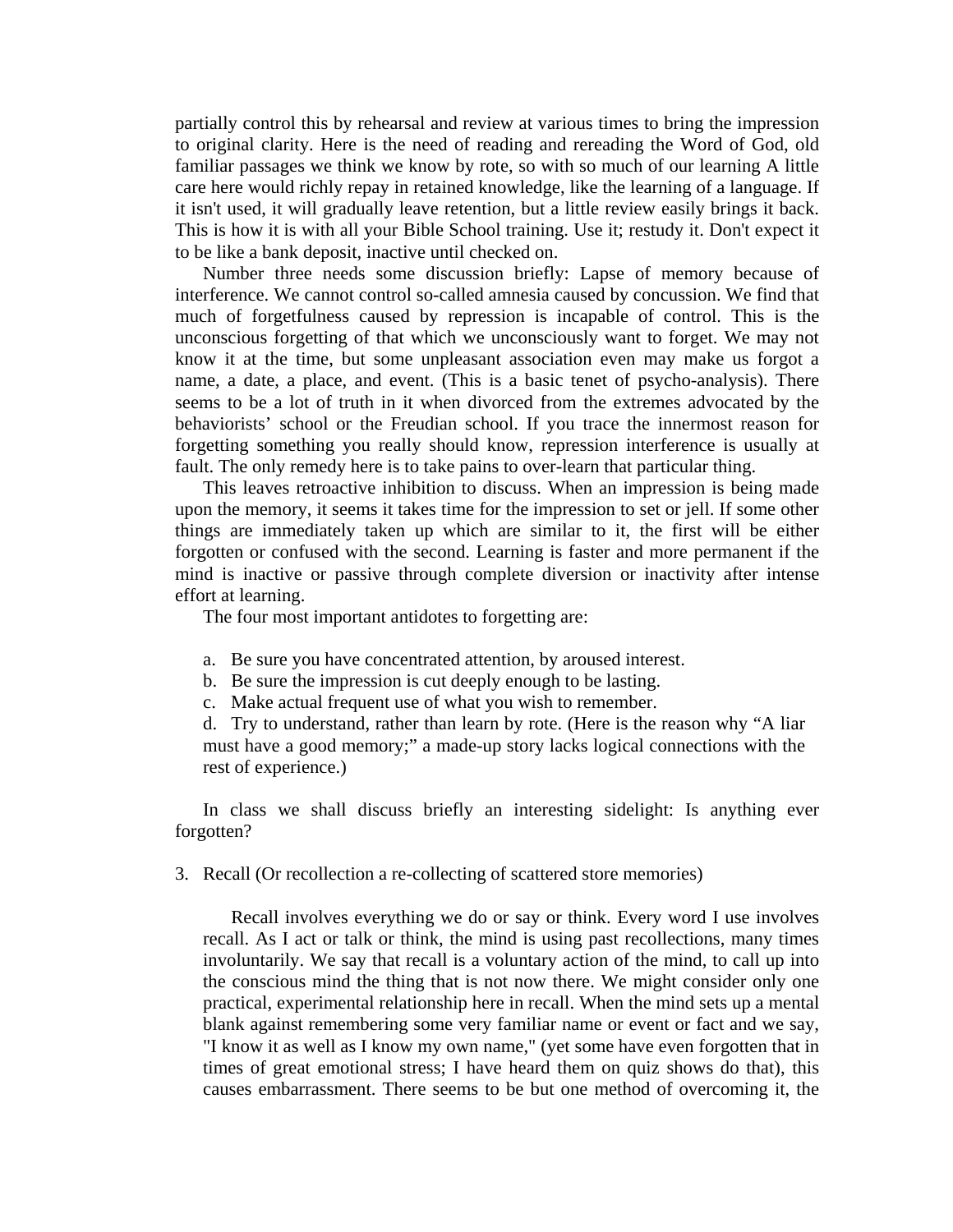most unlikely until thought about: i.e., relax and give up all attempts to recall. Then it usually "pops" into our minds. The truth is that the harder we try, the more the emotional or nerve tension builds up and blocks.

 When facing an examination, there must be real hard concentrated study, a real learning of the material, then a complete trusting of the memory and a period of relaxing before taking the test. Fear of forgetting will cause a mental block. This is illustrated by the mind going blank because of fear at the first time you are called upon to speak or give a memory verse. The following three are the greatest help:

- a. Learn it well (practicing recall as you memorize.)
- b. Trust the memory (learn to lean upon it; it is better than you think).

c. Relax, ease the tensions (why many times in a state of day dream, memory is so much more vivid).

#### 4. Recognition

We do not need to spend much time on this last phase of memory. It is the feeling of warmth, satisfaction, or what-you-will-call-it, which recognizes the memory as the one you want when it comes, such as, when walking down the street of a strange town, you pass thousands of unfamiliar faces. Then suddenly you see one you know. How different the attending feeling of recognition. This faculty of the memory aids in relearning old material once learned.

 In conclusion, it is well to remember again that God shall hold us accountable for all we have stored in our never-fading, subconscious memories, both of the bad and the good, "By thy words thou shalt be justified, and by thy words thou shalt be condemned." There must be an infallible record of them. I am storing up both for life and for eternity, a wealth of records, that shall be unfurled at the judgment seat of Christ that every man may receive the things done in the body according to that he hath done, whether it be good or bad.

 In conclusion for Experimental Psychology in the realm of mind or intellectual life, time has run out. We must omit some further studies which would have been beneficial to us: of imagination, emotion, motives, intuitions, and the great realms of thought, where the mind takes all the old mental material and makes new combinations of them, from conception, judgment, reflection, reasoning, using the various systems of logic, reasoning in a chain, by induction, (from particulars to generalities; Illustration: Adorn was a sinner, Abel was a sinner, etc.; so all men are sinners). Deduction, which follows the syllogism (all men are sinners, I am a man; conclusion, therefore I am a sinner), is from generalities to particulars. Then we must omit reasoning a prior and a posteriori; from cause to effect, effect to cause, all the other systems of logic. It would be good mental training.

 Then I would have liked to have given a chapter on meditation and the subconscious. The conclusion of the matter, however, is that no one uses all their Godgiven powers of mental life, and the greater amount used but a tithe. The most are willing to let others think for them.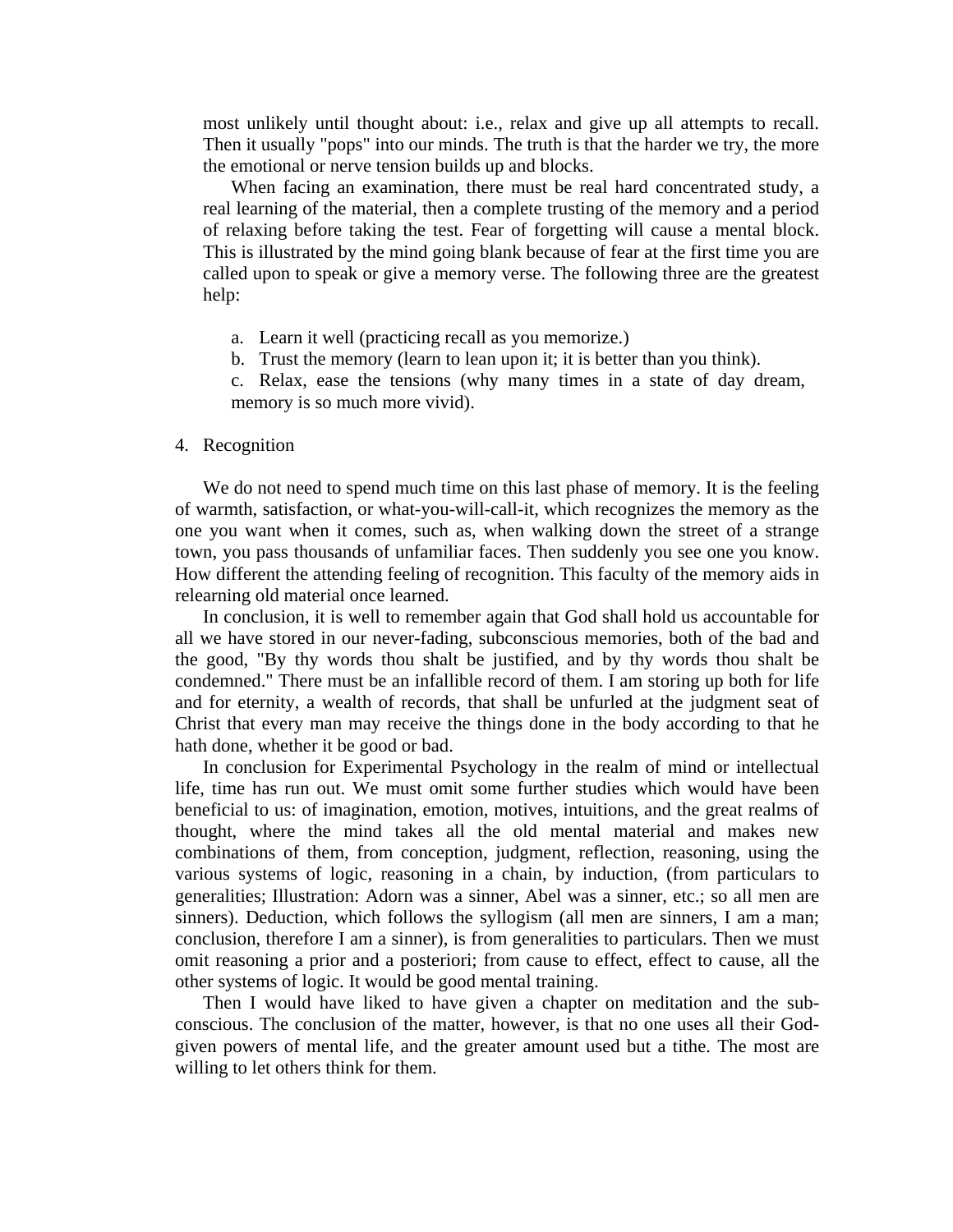#### VIII. The Psychology of our Spiritual Life

 The Psychology of Christian Experience has to do with our spiritual life. We shall deal with conclusions drawn from the Word of God, explaining some of the enigmas of Christian experience. Behind the outward facts and experiences of the Christian there are hidden wellsprings. We wish to go, as Christ did, behind the common experiences to find the motives. Christ went behind murder to the hatred, which caused it. He went behind the uttered word to the "out of the heart, proceedeth all those things." In a Christian, temper, fear, worry, failure, unbelief, sorrows, defeat, and frustration in spiritual life have a basis in the hidden wellsprings of our natural life.

#### A. The Psychology of Sin and Corruption in our Natures

 We must start here if we are to understand anything at all of the Psychology of Christian Experience. Man is not as he came from the hands of God; a corroding, disrupting, corrupting, disintegrating thing has entered his being, destroying the image of God and completely upsetting and destroying the harmony of his being. The Bible everywhere calls it sin. Isn't it amazing that sin should be denied by those who would explain why man acts as he does - the psychologists?

 The psychologist's plan of salvation for the individual is self-integration, which, stripped of all the verbiage of psychology, has for its aim the combining of all the complexes and complexities of the nature in one harmonious whole, bringing all the crosscurrents into one stream. This they would do by either psychiatry or psychoanalysis. They are continually talking about the goal of life (which is the complete happiness of the individual). This they would attain by losing all inhibitions, the gratification of all the human self-desires, and complete realization. True Biblical Psychology is absolutely the opposite; it teaches true integration and harmony of the being is to be found in the renunciation of self and Christ realization. The Bible everywhere consistently pronounces sin as the cause of all man's disintegration arid troubles, psychologically speaking.

 Here is the place where the Bible and all secular psychology part paths fundamentally and irrevocably in diverging lines upon all subjects, if a person does not take cognizance in all of his thinking of the clear Bible teaching that something has happened in man since he came from the creative bands of God, i.e., that he is not now what he once was, then how can any real true psychology of life be devised? Note well: All men agree that something is wrong within man. You would have to be the blindest of the blind to deny it. Frustrated, unhappy, worried, sinful people are all around us, every one fighting, and, most of them, a losing battle, with forces of evil within them, leading to all manner of juvenile delinquency, crime, sadistic acts of debauchery, broken homes, suicides, etc. All men see the clear truth: something is wrong with man, needing rectifying. From the most heathen of peoples who sacrifice offerings to appease the wrath of an angry God, to the refined psychologists sweetly talking of the need of re-integration, bringing of the whole personality into one harmonious whole, all testify to the fact: Something is wrong with mankind, all of it. Only the Bible tells us what it is. It plainly tells us-man is not now what he once was as he came from the hand of God. Something has intervened, disrupting, and bringing death into his members. (And remember death is disintegration, separation, not annihilation.) "Death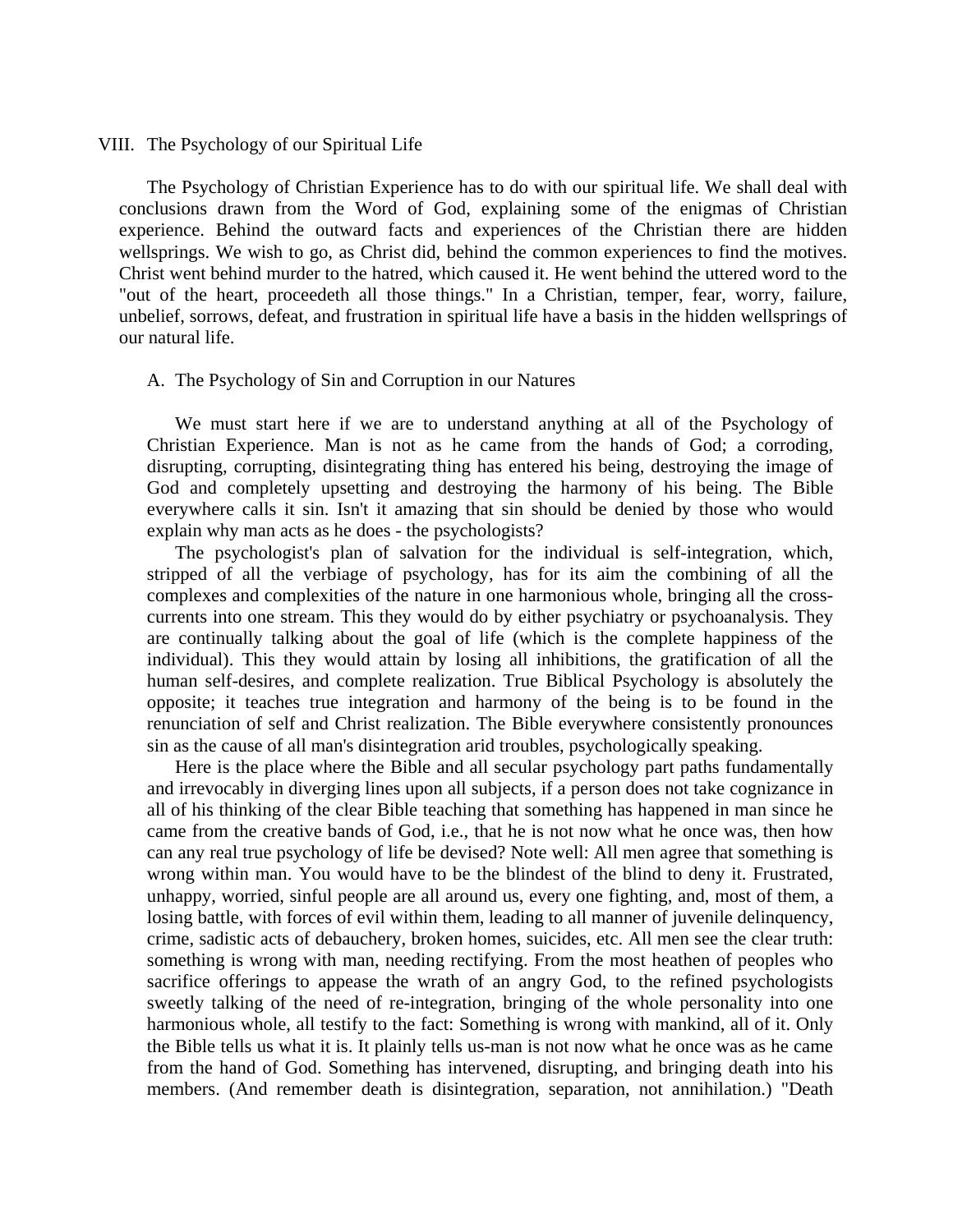reigned in his being." We shall not take up the theology of the fall; that is the domain of theology. All we want to consider for now in this short period is the psychology of the fall as explaining the enigma of man's disintegration, frustration, and the basis of his need of salvation in Christ.

 Again, note the truth psychology has found from honest observation: Man is disintegrated; his life is full of cross currents. Hidden motives, of which he himself is often ignorant, sway and pull his life even contrary to his obvious will. Men have called it the fight between the higher and the lower natures in man. This is not the truth. Fallen man has no higher nature. He has one nature only, and all of it is fallen. Paul gives it in Romans 5:14, as "death reigning over them," not only in its consummate form of physical dissolution, but in the dissolution of all man's faculties and personality during his life. Death reigns in Man's life. Here is the central theme found by psychology: Man is disintegrated.

 There is no harmony in his being. Spirit, soul, and body are at odds, cross-purposes. It is in the cause and cure that the Bible and psychology are at variance. It is hard for us to possibly conceive the harmony in Adam's tripartite being before his fall: the light that filled his whole being, the perfect spiritual and physical health; the perfect flow of interchanging life from each part of his personality, intellect, sensibility, and volition; his whole being governed by the Spirit as it came from God's inbreathing, and that spirit perfectly governed by God. There could be no definite line of demarcation where God left off and the spirit began; the spirit left and the soul began; the soul left off and the body began. He was one harmonious whole with self and with God. When he fell, the "candle of the Lord," the spirit, died and disintegration came into the whole being. Not only was he separated from God, but within himself he became a ruined temple, from which the glory of God had departed. All intercommunication became cross-wired, all interchanging of harmony disrupted. Man, made for God, became nature's frustrated being, out of step and tune with God and self.

 We shall see as we proceed that even in redemption we still cannot realize, yet, the harmony that existed in Adam, that is, fully. We say yet for when we receive our new spiritual bodies, it is the new nature, the spirit born within us of the Holy Spirit, that will be the life of the new body and not the soulish principle; then we will have that harmony - the whole being perfectly reflecting the glory of God.

 The nearest we can now know of the kind of harmony Adam had is when we are crucified with Christ and walk after the Spirit; and it is not I that lives, but Christ that liveth in me (a later consideration). Even then we fool ourselves and recognize the adverse principle within; although it is crucified with Christ, it still strives for mastery and gives its voice at times. We shall have to say with Paul: "I am persuaded that in me, that is in my flesh, there dwelleth no good thing."

 We wish to note briefly how this fact of harmony throughout Adam's nature is indicated. His whole being was full of light; there were no hidden recesses of darkness, no undercurrents of disobedience and frustration. He lived for God and perfectly displayed in all his tri-partite being the glory of God. We read in Genesis 2:25, as a consummating statement, "And they were both naked, the man and his wife, and they were not ashamed." Note well that expression, "not ashamed." In 3:7 we read immediately after the fall, "And the eyes of them both were opened, and they knew that they were naked, and they sowed fig leaves together and made themselves aprons." Then verse 10, "I heard thy voice in the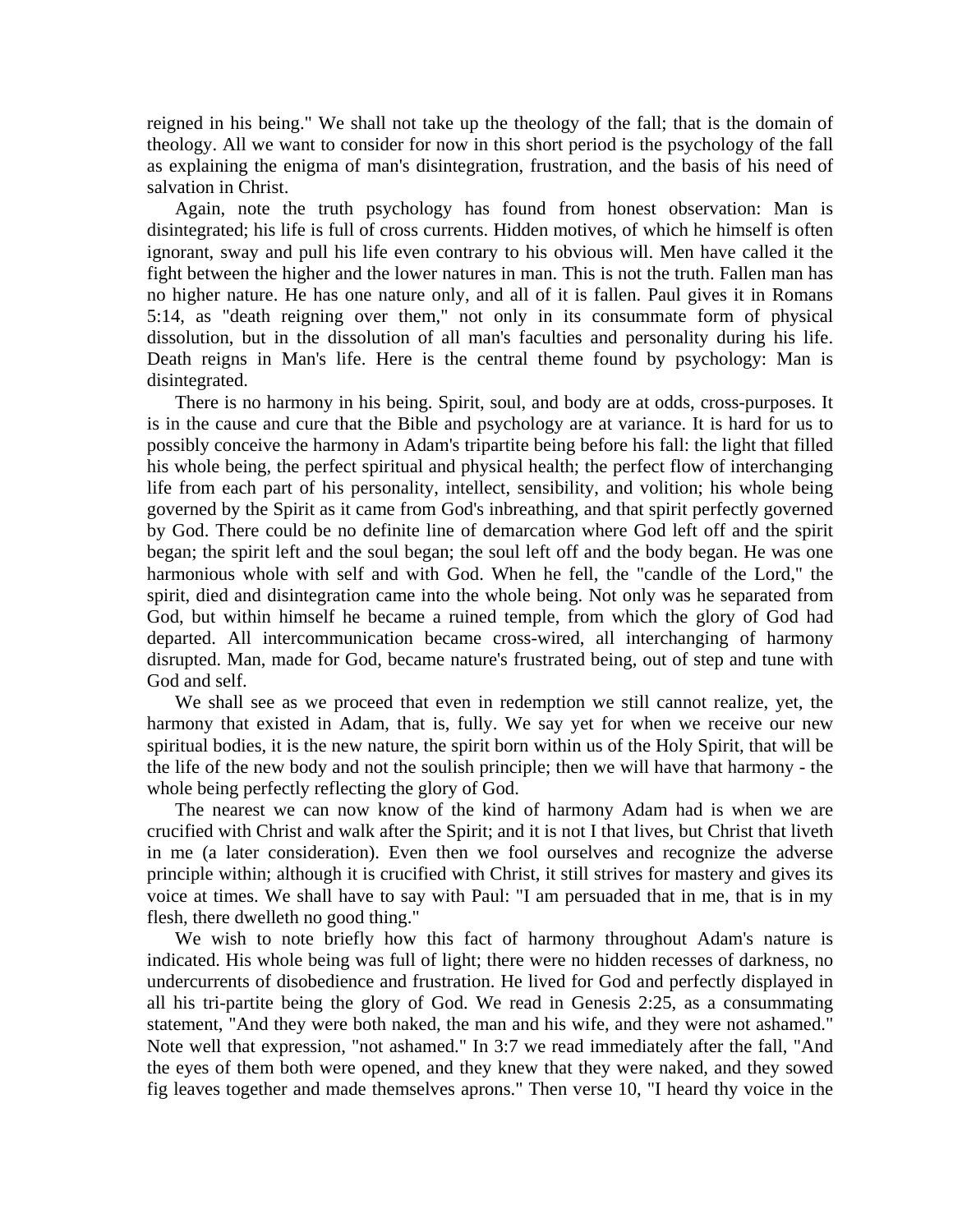garden and I was afraid (it used to make him hurry to keep the tryst with God) because I was naked (fig loaves didn't cover), and I hid myself." God said, "Who told thee that thou wast naked?"

 Every garment worn is a testimony to the fall. Man is the only creature who needs artificial covering. Birds have feathers; fish, scales; animals, fur. Man uses the covering of the sheep for his back, the skin of the kid for his hands, the skin of the calf for his feet. What was the difference before the fall and afterwards? Before, they were naked and not ashamed; afterwards, naked and ashamed, afraid, hid themselves, and tried to artificially cover. They were covered before with the radiant effulgent light of God, the glory of God; the light of God was their covering. Made in the image of God; they had His covering. I read in Psalm 104:2, "who coverest thyself with light as a garment." This distinguished them from all the rest of material creation. I think this explains the transfiguration of Christ on the Mount. His inner Deity, as the glory of God, shone through His tabernacle of flesh and made His garments to become radiant. When man fell, the luster faded; his body became dull, lusterless, opaque, and naked, and he became self-conscious, and tried to make a substitute of fig leaves (poor substitute). All man-made religions, by the way, are fig leaves. Every tailor and dressmaker is a testimony to the fall.

 This explains the garments we shall wear in eternity; Isaiah 61:10 says, "He hath clothed me with garments of salvation; He hath covered me with the robe of His righteousness." Where did Christ get His resurrection garments? He left the grave clothes; the soldiers took His robe. His resurrection robes were His glorified body covered with the glory of God. Our resurrection robes will be our new bodies, glorified bodies, spiritual bodies. "As we have borne the image of the earthly, we shall bear the image of the heavenly." Revelation 3:4 says to the church at Sardis, "Overcomers shall walk with Him in white," so the Laodicean church in Revelation 3:17-l8, "Thou art wretched, and miserable, and poor and blind and naked; I counsel thee to buy of my gold tried in the fire, that thou mayest be rich; and white raiment, that thou mayest be clothed, and that the shame of thy nakedness do not appear;" Revelation 16:15, "Behold, I come as a thief, blessed is he that watcheth and keepeth his garments, lest he walk naked and they see his shame."

 Note the clinching argument in Revelation 19:7-8: the Lamb's wife hath made herself ready, "And to her was granted that she would be arrayed in fine linen, clean and white." (Greek, 'lampron,' bright; Thayer says, 'lampros' equals shining, brilliant, clear, transparent, bright, glistening bright;); the same word is seen in Revelation 22:16 - Christ as the bright and morning star, coming from word "lampas," torch or lamp burning. This is seen in the conversion of Paul; Christ was a light above the noonday sun. It is also seen in the river of life, Revelation 22:1--"And He showed me a pure river of water of life, clear ('lampron' - bright) as crystal." Now what are these garments, fine linen, clean (pure) and crystal bright, glistening, brilliant like the noonday: "The fine linen is the righteousness of the saints."

 To recapitulate: As God created man a holy creature, with God's life animating every sinew and muscle, filling the dome of his mind and firing his spirit until every movement of his body, every thought and mental action, every spiritual movement was an act of worship, God manifested Himself in all of Adam, and harmony and light reigned supreme. Then see what sin did. It wrecked, ruined, and disintegrated the whole. Man became not only a sinful being opposed to God, but opposed to himself, -- out of harmony with God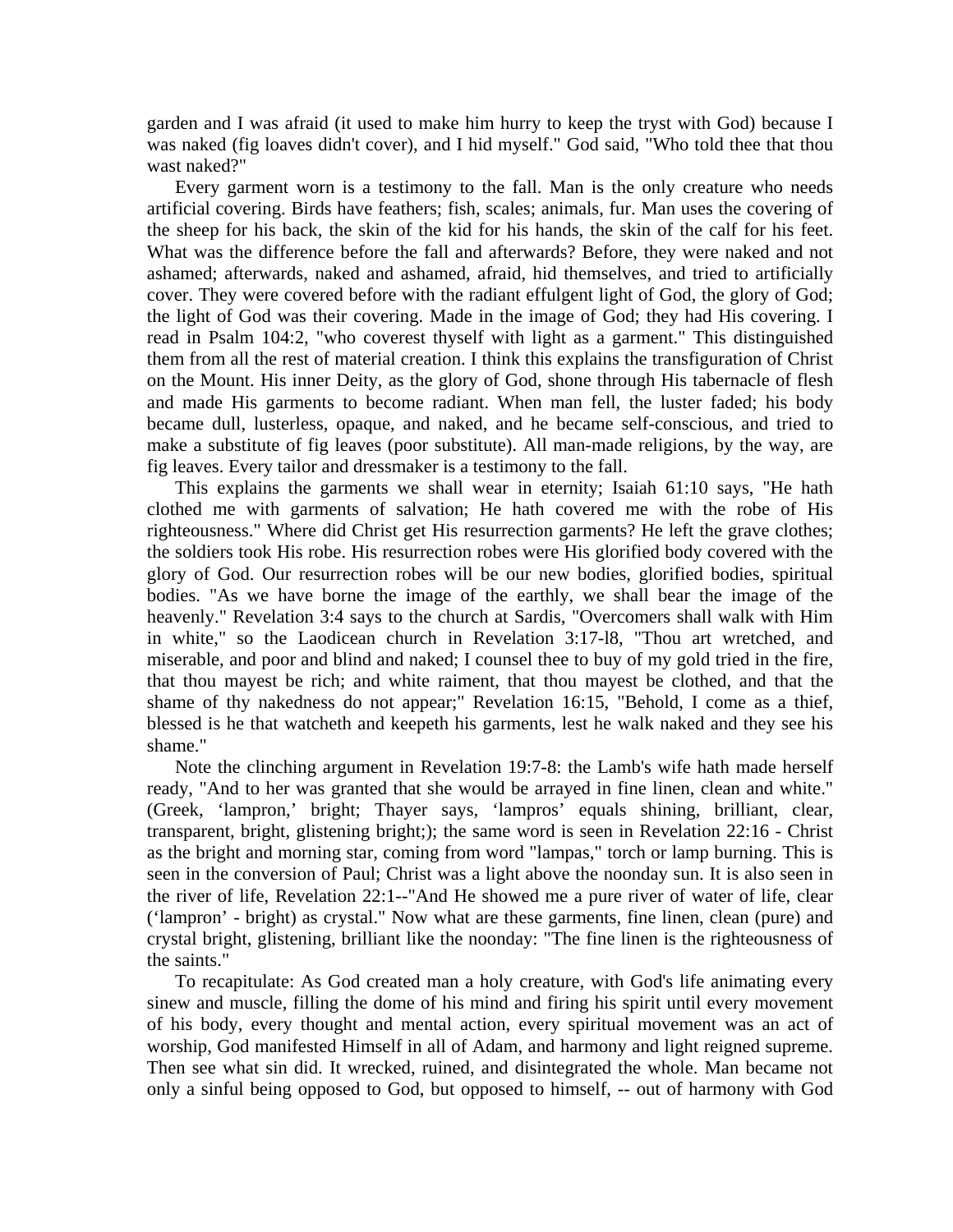and self. Sin is not a theory, but a fact. Take Genesis 3 out of the Bible and the next 1,186 chapters have no rhyme or reason. The Bible alone explains the psychology of man's ruin and frustration. We shall see it alone gives the cure.

### B. The Psychology of Redemption (Gods Cure for Sin's Wreckage in Man)

 Wherever man undertakes a cure for the manifest disintegration, His harmony, and longing within his wrecked, ruined, soulish being made for God, he always treats the symptoms, never the disease itself. That is like taking an aspirin for the plague. He always prunes a few leaves or branches in ethical culture, but doesn't touch the real root cause, the parent stock from which all the works of the flesh emanate. This is to be expected since he either refuses to believe or is naturally ignorant of the Biblical teaching of the cause of his wreckage. I care not whether one makes a crude heathen religion or an ethical cultured civilized one. I care not whether he uses common means of reformation or uses all the complicated, high-sounding machinations of psychoanalysis; he is merely treating symptoms, never the deep-rooted cause. Hence, they all fail and leave man with the same frustration the same disintegration. Augustine said, "The heart was made for Thee, O God, and must forever remain at unrest until it rests in Thee." Only God could make a cure, at infinite cost, by His own "manifold wisdom," which could perfectly meet the need, cure the cause, and reinstate man into perfect harmony with Himself.

 As we have previously pointed out, psychology's cure is entirely from within, of man's own resources (like all human religions). It is through self-realization, self-integration, selfculture, and self-development. This is to bring a complete realization of all the natural appetites of the body and soul, free from all inhibitions (how they hate those God-given roadblocks which thwart man from sinning with impunity), complexes, suppressions, subliminal transferences, etc. But it starts, is motivated and consummates within man himself; hence, he can rise no higher than self and fails to lift man to God. It leaves untouched the real underlying cause, "death reigning in our members." It is only planting roses amid the ruin or whitewashing the sepulcher.

 In direct contrast to this, God never treats symptoms, that is, the lopping off of a sin here or there, the patching up of the bad spots in man's character, the straightening up of a few kinks, crooks, and bends. Life strikes in redemption at the very root cause and gives a revolutionary cure by setting aside as incurable the whole old creation within man, and breeding within a brand new creation of His own nature. Here is the reason why He succeeds where all others fail, as any rescue mission worker can abundantly testify. Self is set aside entirely for crucifixion, not a self-realization, but Christ realization. See this in the revolutionary statement Christ made to one who had tried all man could improvise to make a bad man good, an unhappy man happy, etc., to Nicodemus: "Ye must be born again." This verse shows that man is all wrong, backwards, heading in the wrong direction, and every faster step only lands him further in the red and further from God.

 You see that all mankind, unless convinced and convicted of the Holy Spirit, refuses to believe that there is any intrinsic difference between himself and God needing reconciling, and any disparagement of nature making communion impossible between himself and God. This is the reason why he denies the holiness of God and goes about to establish his own holiness and refuses to submit himself to God's holiness. He thinks he is a little short, but with effort can measure up; he is a little weak, but growing stronger; a little ignorant, but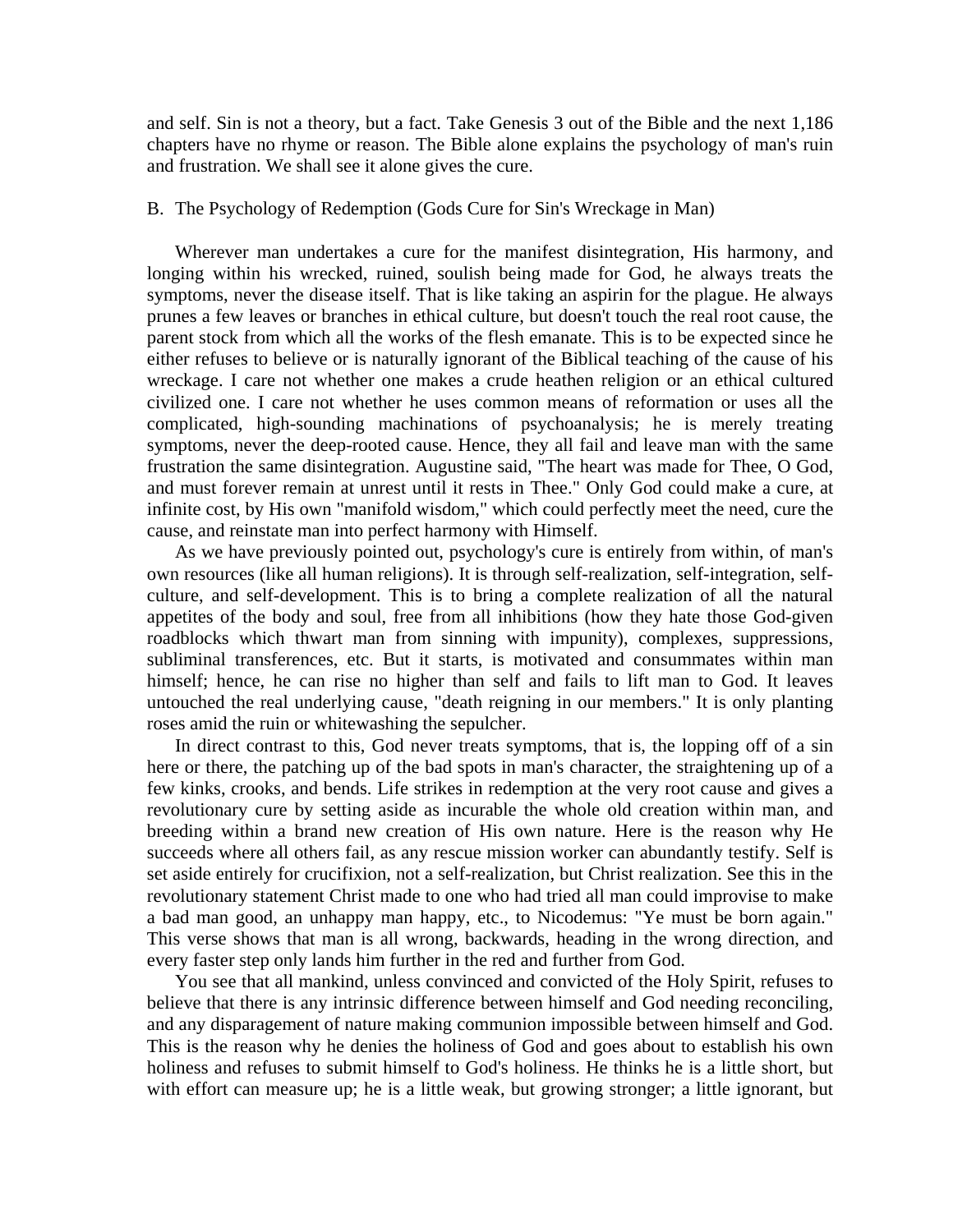getting wiser by the hour; a little bad, but every day in every way getting better and better; a little frustrated, but ironing that out; a little devilish, but also a little god-like. He refuses to take the judgment of God's Holy Word and his own conscience that there is an impassable chasm as wide as heaven and hell between his sinful, wrecked, ruined soul and the Holy God. God calls it "Sin." Against the law of God, it is transgression; against the holiness of God, it is pollution; against the will of God, it is disobedience; against the mind of God, it is enmity; but, against the whole of God, it is death, ruin, and disintegration.

 We are ready now to consider the problem of redemption, the real psychology of redemption. The problem God set out to solve (humanly specking) is redemption. This was not merely to forgive sinners their trespasses, to remove the necessity for punishment, or the removal of guilt, though this is of eternal worth. This would take care of the penalty of sin but not its cause, nor the power of dominion of sin in our lives. This is Catholic theology. Nor was it the problem of keeping sinners out of hell and getting them into heaven. This is modernism and most cultism and seemingly the most that a lot of Christians think of salvation. They seem to think that this, the complete problem, was all that was involved. The real problem was how to take hell-bound, wrecked, ruined sinners, with natures the very antithesis of God, and re-instate them into harmony with God's own nature, so that they could love God, see God, enjoy God, and live with God in His image forever, with His very nature.

 The forgiveness of sins, getting into Heaven, saved from Hell, etc., is but the byproducts of salvation and would fail to bring man back into harmony with God. The real purpose is in Romans 8:29, "Whom He foreknew He also predestinated to be conformed to the image of His Son," and II Peter 1:4, "Whereby are given unto us exceeding great and precious promises that by these ye might he partakers of the Divine nature, having escaped the corruption that is in the world through lusts. What good would it be to get into God's Heaven, and still be at odds with Him, The natural characteristics we need to expect in ourselves and in others?

 While considering the behavior of the Christian, there are some natural characteristics of our mental and emotional make-up, which are natural and not necessarily changed by the Holy Spirit in salvation or sanctification. They are not to be fought against. The essential make-up of our personality is not changed by God in redemption. Salvation will not make us into the opposite kind of personality. By illustration, note how opposite the Bible characters are. Peter could never have been a John. Peter was an extrovert, John an introvert. God used both and didn't change them into any one overall pattern; God needs both. Here we only want to give a broad diagram capable of great amplification and even some corrections, no doubt, but will serve our present purpose, that is to show you why you need to know yourself as well as others if you are to help them and let God use all your consecrated powers. Your personality make-up is not against you, but, you will go a long way to conquer many complexes end tendencies, if you recognize your own limitations, and not try to be what God never intended you to be.

 We shall see that 99% of all mankind can be divided into two broad classifications: Introverts end Extroverts - 'Introvert' equals to bend or turn within, introspection; 'Extrovert' equals to bend or turn outward. A very few are ambiverts.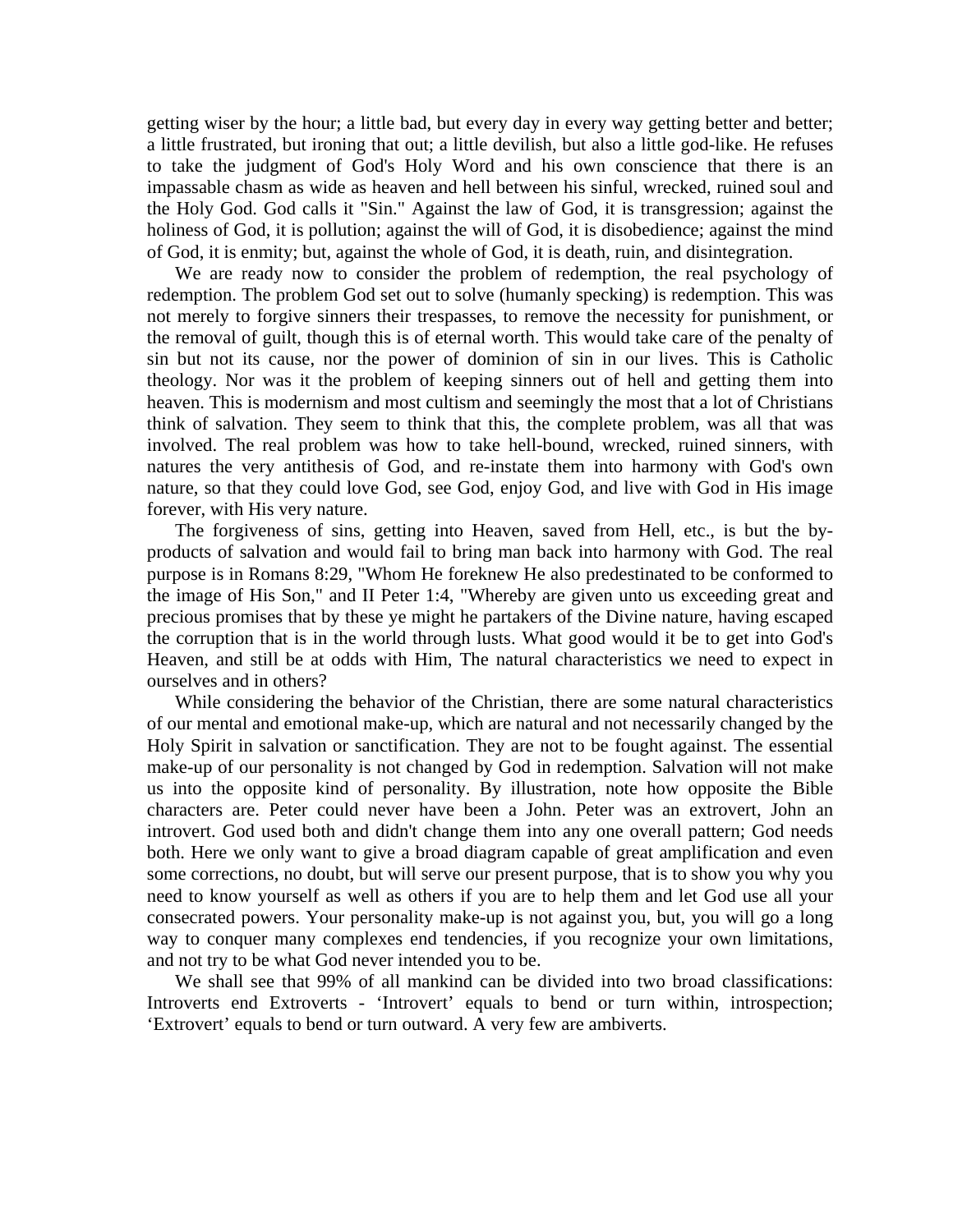#### **Introverts**:

Subjective Schizo Id Ego-Centric

Many times out of relation with life, draws into shell, but spiritual idealistic; In religion become mystics; in education scholars; cultural artists; thinkers, writers; contemplative, imaginative, interceptive, inventive, meditative; dealing in ideals and the whys of life.

#### Inclinations:

Given more to melancholy; moody; very often unstable; hard for the extrovert to understand. Extremes lead to egocentricity, persecution complex, morbid contraction upon self, and one subject.

#### Reasons:

Their attention is centripetal from the outward inwardly, so they do not have as usual a safety valve to let off steam. They compress life's complexities and vexations, store up emotions, intensifying pressure; so make mole hills into mountains; pent up, so their emotions and impressions last longer than extroverts, so they live more

intensely.

# **Extroverts or Extraverts**:

**Objective** Cycloid Hetro-Centric Most of the time physical, mechanistic, pragmatic, investigative, experimental, dealing in the concrete, explicit, realists, perceptive, practical, athletic, adventurers, explorers, mechanics; dealing more in actions than ideals; doers, not dreamers; practical knowledge.

#### Inclinations:

Cheerful disposition; more normal; even-keel existence, not given to much moodiness since they live mostly in relation to the momentary circumstances of life around them rather than with what they ought to be or are not.

#### Reasons:

Centrifugal attention or focus from the inward outwardly. This dissipates emotions, relieves the strain, giving them more of an even-keel of life. They usually go off the deep end emotionally but get over it hurriedly; so not too deeply. They are more cheerful and placid, like sea after storm but more effervescent; experiences are not so deep.

 So a Christian should more or less examine oneself to see his or her temperament - in marriage, in service, in making allowances, and in determining the best method of overcoming those temperaments when they become a liability. People shouldn't marry opposite as a rule.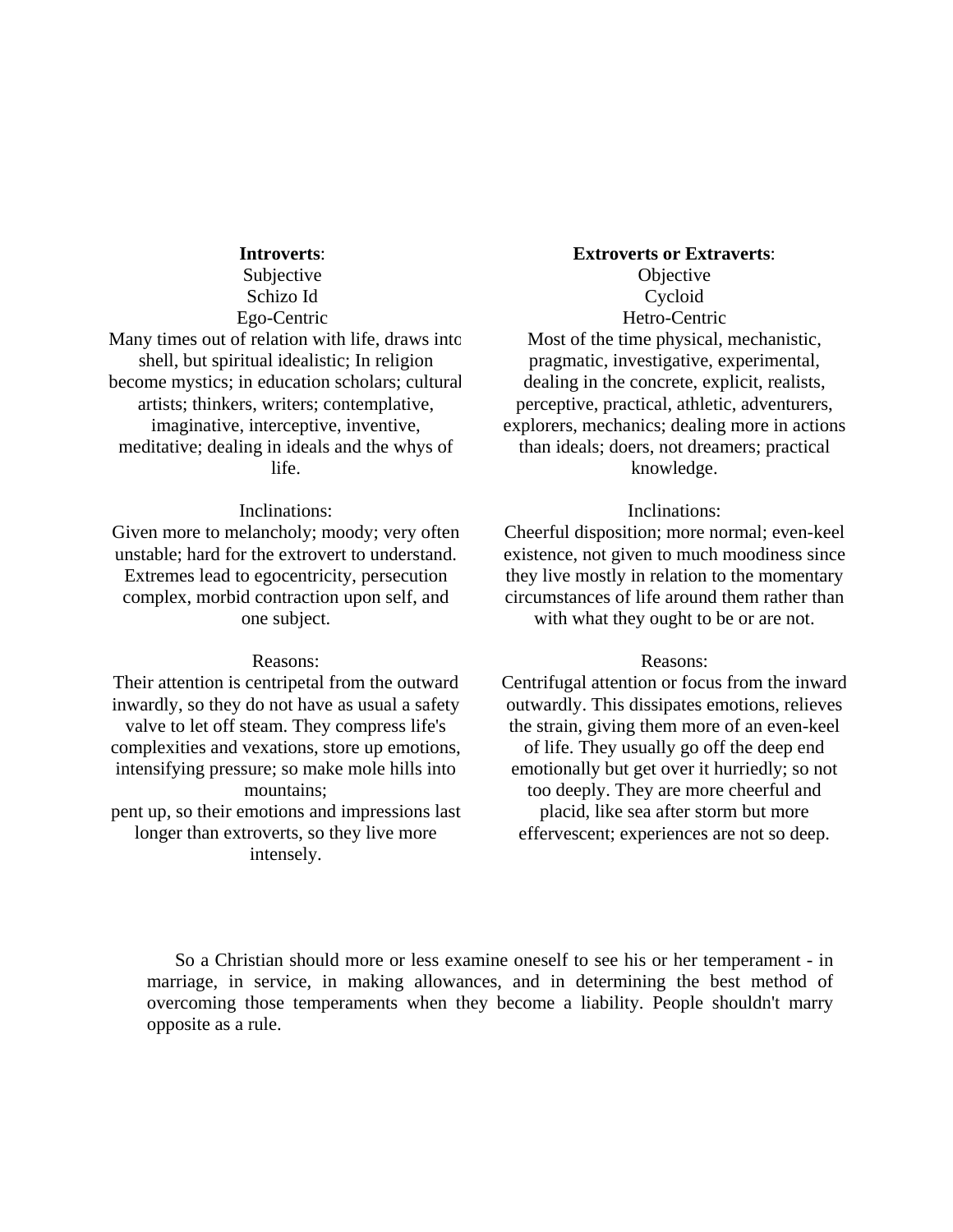#### C. The Spirit Personality in the Believer - The Fact and the Cause

 So many saints have never realized the biblical teaching of the two natures in the believer; the one holy and submitted to the will of God, since it is the new creation and God's own nature; the other unholy and at enmity with God, the old Adamic nature. They are, therefore, unable to account for the conflicting emotions, thoughts, and volitions within their beings. So many times to know the truth is to be set free, for it will drive them to God's cure, God's solution for the believer's victory over themselves, as well as the world and the devil. The latter two enemies they freely admit, the world and the devil, but are either hazy about it or deny the presence of the third enemy which betrays them to the other two, the flesh. Victory over the world and the devil is not the first problem, but over the flesh, self, my old nature. Here it is that the soul finds the crux and the difficulty.

 Note the fact and the cause of the split personality, the Dr. Jekyll and Mr. Hyde complex. The child of God is a true schizophrenic, or split personality. Each is complete, and further they are diametrically opposed the one to the other, causing frustration and all the havoc to his peace, joy, and victory. We shall not consider all of Romans 8 and Galatians 4, etc. We do that in Pauline theology. Paul calls it "a warring in my members," Romans 7:23 and Galatians 5:17, "The spirit (new nature created by the Holy Spirit) lusteth (warreth) against the flesh (old nature) and the flesh against the spirit."

 There are two expressions of Paul's which sum up the two provisions of God for our complete integration, or harmony of being with Him:

1. The peace with God, for our guilt, delivering us from the penalty of sin and fear of judgment. It is the cessation of hostilities arid our surrender to God. It is ours through justification.

2. The peace of God, for our conflict within, delivering us from the power or dominion of sin in members, the law of sin in our members. It is ours through sanctification. It brings an end to the hostilities within the believer. Many have peace with God who are strangers to the peace of God. Is it to be wondered at that the average Christian is a stranger to real peace? He lives in constant turmoil and strife within himself. The new man, created in the image of God in righteousness and true holiness, delights in the law of God after the inner man is filled with the very disposition of Christ to love God supremely. Within this same Christian, however, is the old man, the Adamic nature, the carnal mind (fleshly mind), which is at enmity with God and not subject to the law of God, neither indeed can be; its cravings are after the sinful lusts. At one time the believer is victorious, joyful, and serene in victory; the next little period he is lashing himself with self-condemnation for sinful thoughts, cravings, and even acts. Paul tersely sums it up, "Oh, wretched man that I am, who shall deliver me from this body of death?" He answers immediately, "I thank God through Jesus Christ our Lord," and in chapter eight of Romans immediately gives the Holy Spirit's activity in the believer.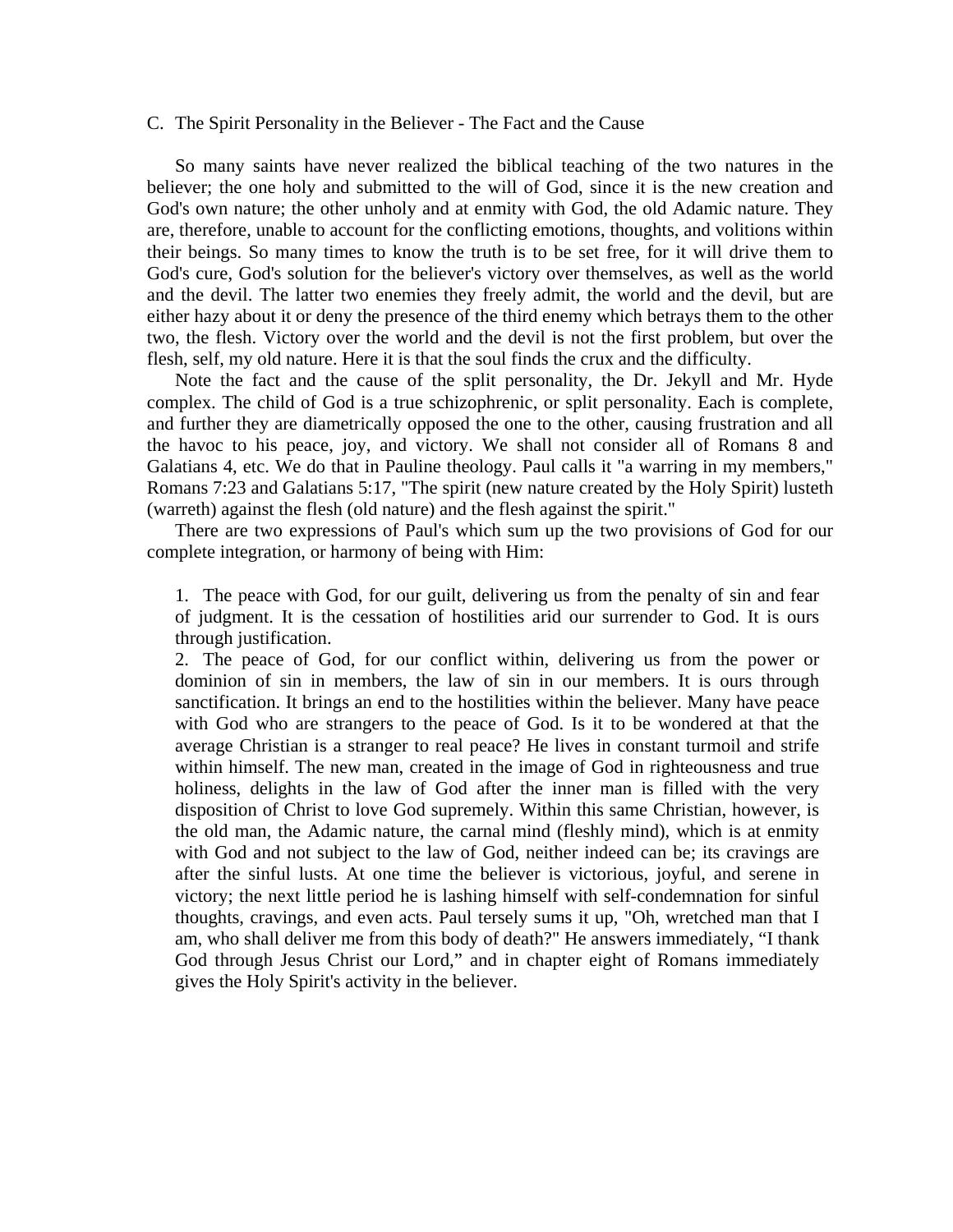#### D. The Cure

 This immediately leads us into the cure. "I thank God through Jesus Christ our Lord." How many times have you tried within your own resolutions and strivings, sought the victory, only to find ignominious defeat? The New Testament has several ways of presenting the same identical truth of victory, according to which standpoint it is viewed, but it's sum total is found in two sees to the truth. There is a cessation, a crucifixion, a death of self, and a positive enthronement, a sharing of the life of Christ. This is all because of our identification with Him. I wish we had time to enter into all the various ways this truth is presented. It starts way back with a statement by Christ, "If any man come after me (be my disciple), let him deny himself and take up his cross daily, and follow me." There is much more He could have said here, but He said, "Ye cannot bear them now," and left them to Paul. He gives it in John 15 as "Abiding in me" as the branch in the vine. This Paul gives in Romans 5:10, as "Much more shall we be saved by sharing His life." The whole of it is given in Galatians 2:20. I won't emphasize here the Holy Spirit as the agent. He does for me what I am powerless to accomplish. We enlarge on His part in Pauline Theology. Here we want the psychology, not the theology of God's cure. Let us note Galatians 2:20 in the R.V., "I have been crucified with Christ; yet I live; and yet no longer I, but Christ liveth in me; and the life which I now live in the flesh I live in faith, the faith which is in the Son of God, who loved me, and gave Himself for me." This wonderful verse has all the Christian life in epitome in it. It is my life's verse, and I confess it is still as unfathomable now as when I started taking it for my life's pattern 45 years ago. It changes the focal point of one's life from self to Christ. Here is the denying of self that Christ demanded, and further the taking up of his cross, not Christ's cross, but our own, for death. Here is not only self-denial but self-crucifixion. The utter cessation of self is here, "I live, yet not I." A different personality now lives in me and realizes Himself out through me. Sanctification is not the transformation of my personality, but the complete abnegation of my personality and the complete expression through me of another personality, that of the Lord Jesus Christ. Paul illustrates this in Romans 6:5, "For if we have been planted together in the likeness of His death (Lit. 'if we have become partakers of a vital union with Christ.' like the graft of a plant's union with the tree, 'in the presentation of His death, so that when He died I died'), then we shall also share His resurrection," His resurrection life as we share His death because I have a vital union with Him, so I live, yet it isn't I that live, but Christ liveth in me. What an important truth to realize here. Real Christian victory is not I, or I doing the very best that I can, or negatively refraining from sins (While many times still wanting to do them). It is not I at all, refraining from doing something, or doing something, but it is Christ which liveth in me. The Holy Spirit, who indwells the believer, makes real the crucifixion and then the filling with the life of Christ. Now, psychologically, "The life which I now live in the flesh (since it is not my own life, but His wonderful life), I live in faith, the faith which is in the Son of God." This is not the elementary faith for salvation as many try to affirm. He isn't speaking of that, but the new life which is not his life, but Christ's own life; that Christ's life brings with it His faith within. It means all of the disposition which was and is in Him is ours, His faith, His service, His love, His obedience, His daily life, His worship of the Father, and His sweetness of mind and soul. This is Christian victory: not self, but Christ.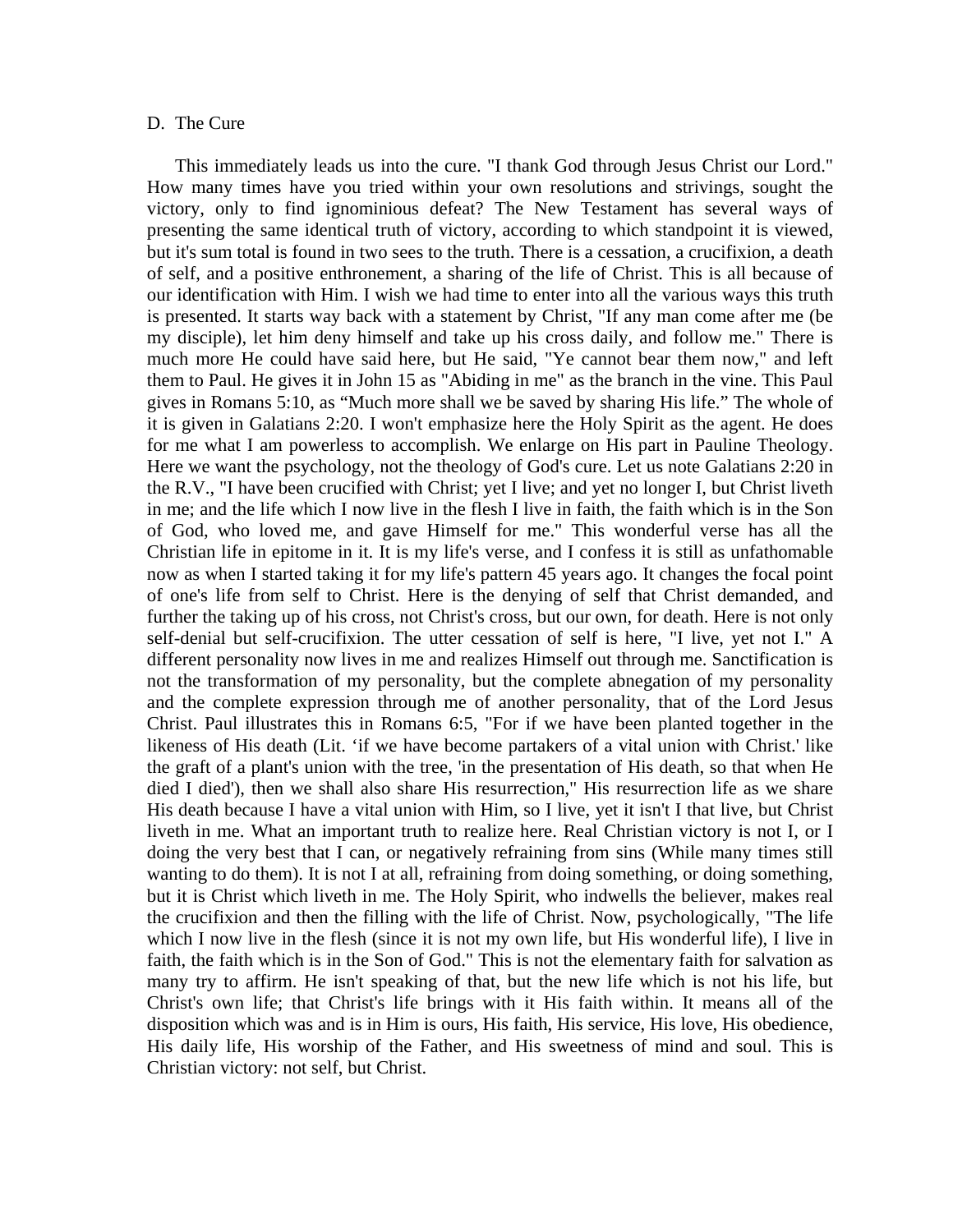For those who think Christian victory is impossible, try telling it to God sometime. Get alone with God, and tell Him His provisions for victory are inadequate. Tell Him His Son's life within is insufficient to insure victory. You will find the blasphemy on the very face of it when you try that. If you don't have victory in your life, it is because self is still master, not Christ. You are living the life of self-realization, not that of Christ-realization. Remember: Justification is Christ's righteousness imputed to me, reckoned to me, but sanctification of the Spirit is Christ's righteousness imparted to me. All that He is for me is lived out through and in me. God is not only interested in the legal standing of the believer before God in the holiness of His Son, freely justified from all things and standing holy in His Son; but He wants the impartation of His Son's image, not just in eternity but now, II Corinthians 3:18, R.V., "But we all, with unveiled face, reflecting as a mirror the glory of the Lord (His perfections, not imitators but reflectors) are transformed (Greek 'metaznophasized') into the same image from glory to glory, even as from the Lord the Spirit."

 Answering the primary question that comes to mind from the preceding, "What about that soulish life of mine now that I have handed it over in yieldedness (Romans 6:13, 19; 12:1), and God has filled it with the Holy Spirit?" "What does God do with it?" We have seen that "the life which I now live is not I but Christ's own life," "The faith of the Son of God." God has judged the old nature and counted it as dead; Romans 6:10-11 gives it as "died unto sin once (once for all) but alive toward God," and "Liveth unto the Lord." We are asked to so reckon it. We know from the Word and experience that it is not gone, eradicated, destroyed, or annihilated, but can arise again and again to tempt and trip the believer. What is the provision of God to take care of this "body of death?" One cannot read very deeply in Paul's Theology without becoming conversant with the truth that this Old Man is all that I am by natural birth, my ego, me. If it is not eradicated, what does God do with it to bring it into alignment with the life of Christ within? We shall see it is the transforming power of the resurrection life of Christ living within me.

 First the characteristics of this new life within, psychologically; It is life on the highest plane, lifted above the soulish realm into the spiritual. Paul calls them "spiritual ones," (pnouinaikois) instead of "soulish ones," (psukikos), "The candle of the Lord" which Proverbs calls the spirit within men put there by God to control and direct the whole man, is anew the center and focal point of all of life's activities. It is no longer what I will, want, or think, but what is God's will, God's revelation.

 Now, for the answer to our original question concerning the old soulish nature, what does the infilling Holy Spirit, bringing the fullness of the energy of the resurrection life of Christ within, do to sanctify this bringing all my soulish faculties into alignment with this life? If He fills, nothing can be omitted, or the word 'fills' is misleading; to fill leaves no empty places or omitted crevices. Our natural thinking, loves, tastes, etc., must also be filled and rectified. Here is the great need of the saints. There is one term of the Apostle Paul's, which clarified this activity of the Holy Spirit. It is "the renewing of your minds," (Romans 12:1-2, Read it carefully, "'I entreat that ye present (yield or hand over completely) your bodies a living sacrifice (Reminding us of the "I live yet not I" of Galatians 2:20) Holy, well pleasing unto God which is your intelligent service (worship service). Stop (or be ye not being) conforming yourselves (fashioning yourselves, the Greek literally is, "Schemed-.together-with") to this age: but (contrariwise) be ye being transformed, metamorphisized, the same word used of Christ "transfigured," Matthew 17:6,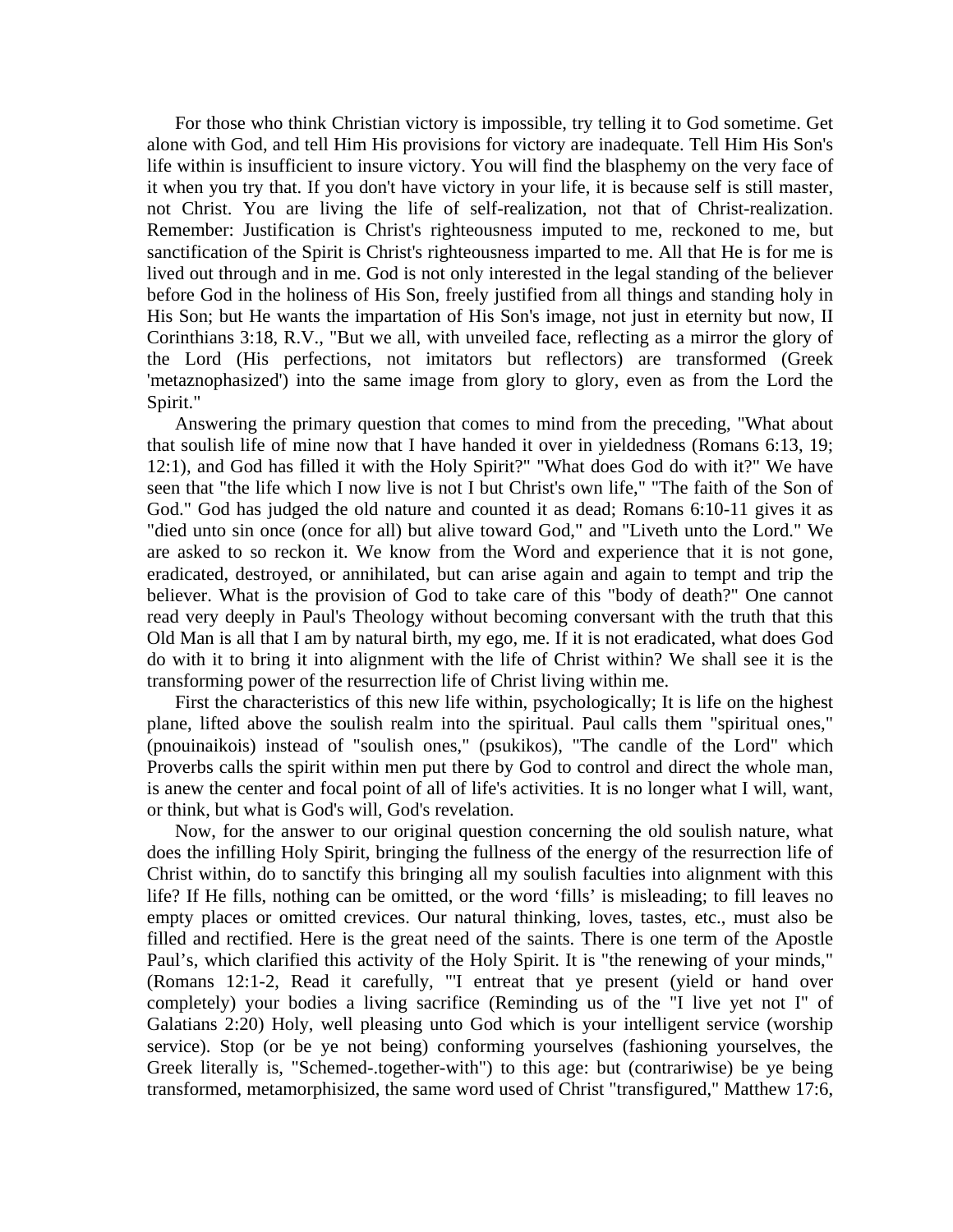and Luke 9:29, "the fashion of His countenance was altered", i.e., from the lowly Nazarene without form or comeliness to the beauty and glory of His second advent, II Peter 1:16-18 and Psalm 45, "fairer than the children of men." The part we wish to consider is the question how is this transfiguration, which is not after the fashion of this world or age to take place? That is the answer to our original question, "By the renewing of your minds" that you might prove (that is experimentally in your lives) what is that good and wellpleasing and perfect will of God." (Greek has the idea of unerringly test).

 This verse teaches that the renewed mind brings an altered, yea, a transformed or transfigured life, and the proving out in experience the whole will of God. II Corinthians 3:18 and Romans 8:29 prove that is the will of God. Paul makes this renewing of the mind a command in Ephesians 4:23, "And be renewed in the spirit of your mind," then, as you put on the new man, and put off the old man. The Greek word here, anakainoo, equals "to make new again," Young said "to grow up now, and afresh," Thayer said, like foliage in the spring; Newell, "Man's spirit having been created anew, and being joined to the Lord; and witnessed to and cared for by the Holy Spirit; man's soul-faculties are now taken over by the same Holy Spirit; so that the whole mind and disposition and tastes of the man will become conformed to the fact that he is a new creature," (Newell, p. 453, *Romans*). This is the work of the Holy Spirit as He fills the yielded, conformed believer so Paul calls it, "the renewing of the Holy Spirit" in Titus 3:5. Colossians 3:10 shows that this is not at salvation but this renewing is a subsequent work of the Spirit and makes all we have said up to here plain, "put off the Old Man with his deeds, and have put on the new man which is renewed (Is continually being renewed is the Greek present participle) in knowledge (Greek is continually being renewed by knowledge) after the image of Him that created him." This confirms our deduction that it is the soulish part being renewed. It cannot be the spirit; that was already renewed at salvation, since it is to saints that all those admonitions to renewal are addressed, and John 3 speaks of "that born of the Spirit is spirit." It cannot be the body, since there is no promise of that kind of renewal of the body in this life until "this mortal puts on immortality," only the promise of quickening in body, Romans 8:11. What then is the subject of this renewing, making new? The only part left is the soul, including mind and all functions of logic, reasoning, imagination, thinking abilities as well as its outlook and up look and inward look and insight into the deep things of God; it includes all its sensibilities of emotions, such as love and hate, strong desires and responses; it includes all the will and choices; it includes all the aesthetic tastes. Here is what Paul is praying for in I Thessalonians 5:23, "The sanctification of the whole man; spirit, soul, and body." All these, since the fall, are by nature under the power of sinful flesh and very susceptible to the devil's temptations and machinations, and need rectification and making over again, renewing by the Holy Spirit to serve the new nature. The self-life and Satan are in unconscious affinity and agreement. James speaks of the earthly wisdom as "earthly, devilish, and soulish."

 The last stronghold of the flesh life - the old man - is in the soulish citadel of the mind (Read carefully II Corinthians 10:3-5). The natural soulish mind brings its lofty imaginations, proud human reasoning and sets itself up as the judge of all spiritual things making all conform to them, testing all, interpreting all by the soulish mind which is enmity with God, and cannot know the things of God. It, therefore, misses the "mind of the Spirit." It cannot know "the peace that passeth understanding," the "untraceable wealth of Christ," the love that passeth knowledge and "the joy unspeakable." Prating of its orthodoxy,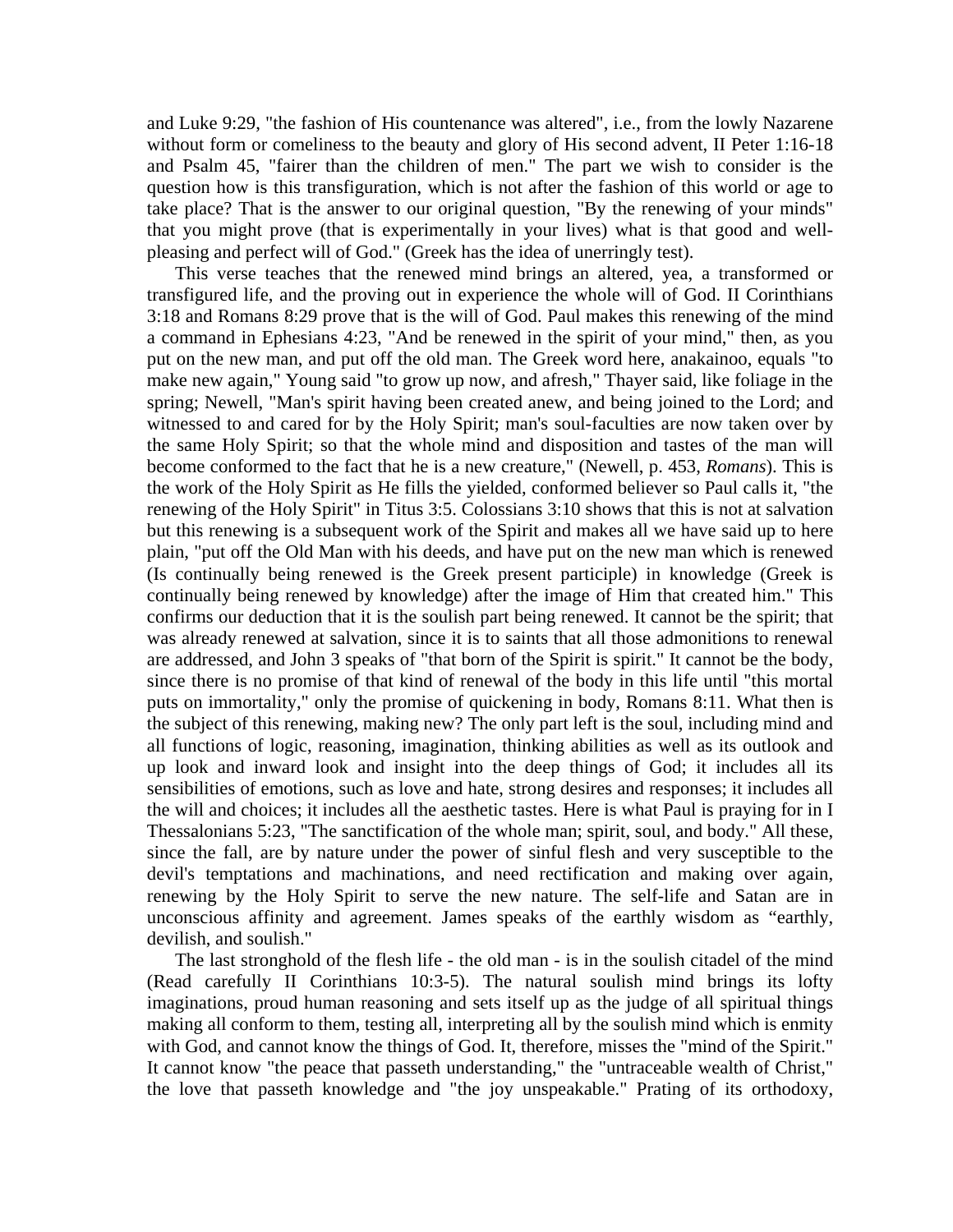fundamentalism, lack of fanaticism, cool handedness, it laughs at the "emotional saint" and denies that there is any infilling of the Holy Spirit, second blessing, sanctification, holiness, or victorious life.

 Note how the Holy Spirit renews the mind; only as we present our bodies, become a living sacrifice, and stop being conformed to the world, can He then transforms the whole spirit of our minds (disposition of it) by knowledge, into the image of Him that created the new man. Daily and continually we can then prove, experience, and put to the test and find the perfect well-pleasing good will of God.

 See how the fullness of the Holy Spirit (Being filled with the Spirit) coincides with this truth: The Holy Spirit within the believer, both in his everyday growth (which isn't a foot a minute but unseen, continuous, progressive and for the most part unconscious) and in our service, work unseen, and, for the most part, not external and volcanic, or in such a way as to make us conscious of His activity. He mingles His personality, power, faculties, and gifts, completely into ours, quickening, enabling, and adding wisdom to the mind. Jesus promised, "Bringing all things to your remembrance" and James, "The appointing teacheth you all things." Paul calls Him "the Spirit of revealed wisdom," in the Greek of Ephesians 1:17, and prays Him to "illuminate your hearts in the knowledge of Him," and I Corinthians 2: "He searcheth the abysmal things of God and reveals them to us when the eye cannot see, nor the ear, hear, nor the natural heart conceive." He brings love to the emotions, for God, for the lost, for the brethren, for the truth, but, most of all, for Christ. "He sheds it abroad (Greek is being poured out like a torrent) in our hearts by the Holy Spirit." In the realm of the spiritual, He directs our praying, "Praying in the Holy Spirit, arid comingling His intercession, according to the will of God with groaning that cannot be uttered, He helpeth our infirmities for we know not how pray as we ought," Romans 8:26-27, and all this unseen, mostly unfelt, until it seems to arise, spontaneously from the deeps of our beings and is many times confused with native ability, original feelings and thoughts. Make up your minds to it, it is life, not you, and if you let Him have His way He will not only fill, but renew your whole soulish life after His image. Because the spirit's work is unseen, unconscious, like the coming in of the tide, He is not recognized, and the saint yearns for the visible demonstration, the physical blessing, the shaking building, something to see and feel, but that is not His prime work. Illustration: Where the mighty fresh water Amazon meets the ocean, it pours forth its fresh water for nearly a hundred miles out to sea. You can't see where one begins and the other leaves off, but they mingle together. So it is with you, if you yield over to Him, let Him fill; it won't just be glory and shouting and tingling and shaking and ecstasy, but comingling, the submerging of our personality and the manifestation of Christ's personality in all ours, until "Not I but Christ liveth in me and the life which I now live in the flesh will be the disposition of the Son of God." He will so intermingle and permeate every soulish faculty, until literally it will not be I that lives, though, it is the I that He manifests Himself through.

 This is the pinnacle of Christian victory and God's complete will for you, "conformity to his Son," merging and transcending His personality into mine. God's purpose is not to change me into another individual. I will be the same person, same traits, and the same kind of personality, with even some of its own individual peculiarities; but now handed over to Him, purged, filled, renewed, and permeated by the Holy Spirit, so that all my own psychological faculties can now glorify God and reveal Christ. Illustration: Paul the fanatical zealot, who persecuted the saints, and hounded them from city to city, isn't made